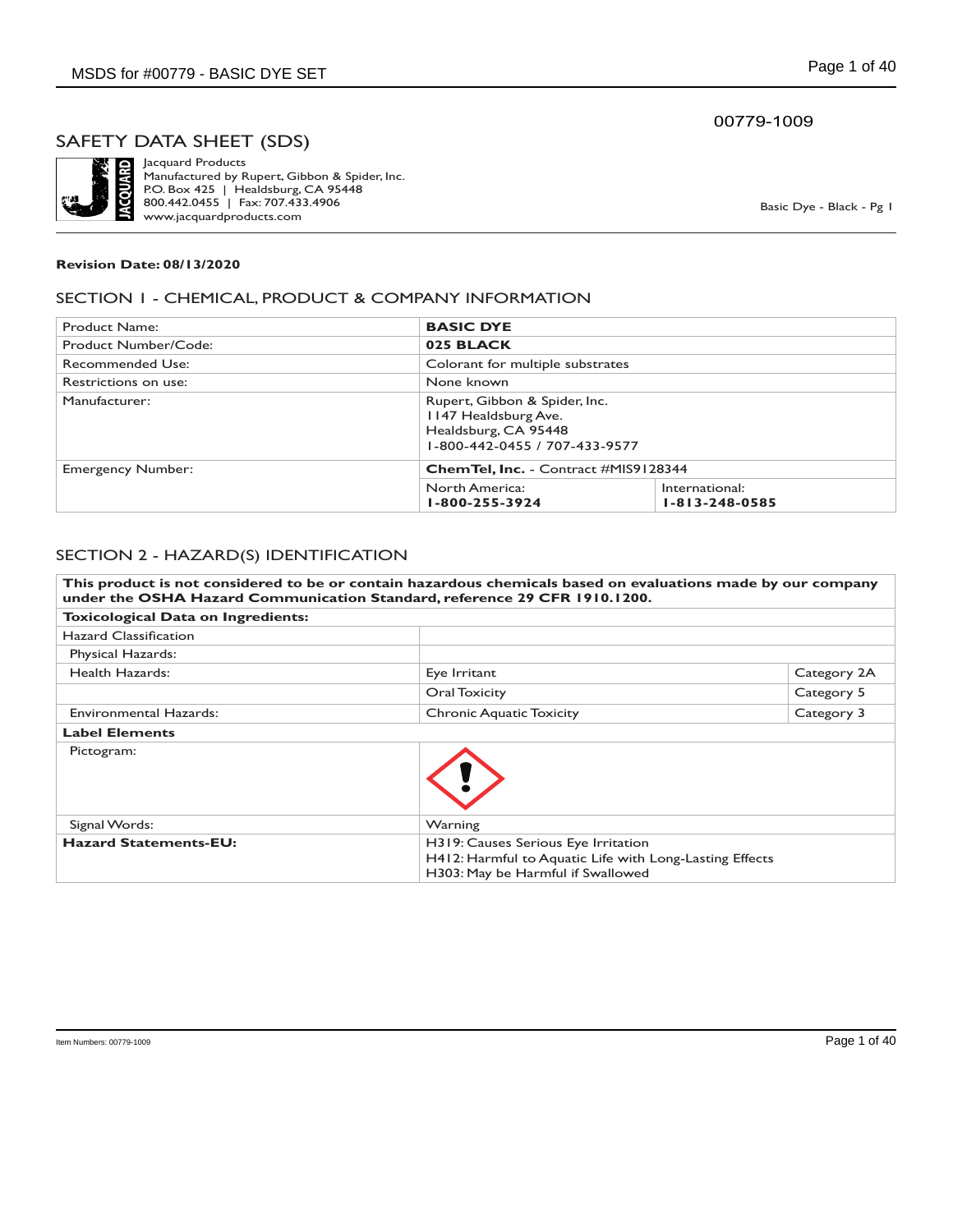Basic Dye - Black - Pg 2

Rupert, Gibbon & Spider, Inc. | P.O. Box 425 | Healdsburg, CA 95448 | 800.442.0455 | Fax: 707.433.4906 | www.jacquardproducts.com

| <b>Precautionary Statements-EU:</b> |                                                                                                                                                                                                                                                                                                                                                                                                                                                                                                                                                                                      |
|-------------------------------------|--------------------------------------------------------------------------------------------------------------------------------------------------------------------------------------------------------------------------------------------------------------------------------------------------------------------------------------------------------------------------------------------------------------------------------------------------------------------------------------------------------------------------------------------------------------------------------------|
| Prevention:                         | P264: Wash face, hands, and any exposed skin thoroughly after handling.<br>P280: Wear protective gloves/ protective clothing/eye protection/face<br>protection<br>P270: Do not eat, drink, or smoke when using this product. P260: Do not<br>breath dust/fume/gas/mist/vapors/spray<br>P273: Avoid release to the environment                                                                                                                                                                                                                                                        |
| Response:                           | P305 + P351 + P338 IF IN EYES: Rinse cautiously with water for 15 min-<br>utes. Remove contact lenses, if present and easy to do. Continue rinsing.<br>P337 + P313 If eye irritation persists: Get medical advice/attention.<br>P302 + P352 IF ON SKIN: Wash with plenty of soap and water for<br>15 minutes.<br>P332 + P313 If skin irritation occurs: Get medical advice/attention.<br>P301 + P330 + P331 IF SWALLOWED: Rinse mouth. Do NOT induce<br>vomiting.<br>P304 + P340 IF INHALED: Remove victim to fresh air and keep at rest in<br>a comfortable position for breathing. |
| Storage:                            | No data available                                                                                                                                                                                                                                                                                                                                                                                                                                                                                                                                                                    |
| Disposal:                           | No data available                                                                                                                                                                                                                                                                                                                                                                                                                                                                                                                                                                    |
| Hazard(s) not otherwise classified: | No data available                                                                                                                                                                                                                                                                                                                                                                                                                                                                                                                                                                    |

### SECTION 3 - COMPOSITION / INFORMATION ON INGREDIENTS

| <b>Chemical identity</b>                                                                             | Content in percent $(\%)^*$                                                                         | CAS#             |
|------------------------------------------------------------------------------------------------------|-----------------------------------------------------------------------------------------------------|------------------|
| Basic Blue 41<br>- Harmful if swallowed.<br>- Irritating to eyes.<br>- Harmful to aquatic organisms. | $10 - 15%$                                                                                          | 26850-47-5       |
| Basic Yellow 28<br>- Harmful if swallowed.<br>- Harmful to aquatic organisms.                        | $10 - 15%$                                                                                          | 54060-92-3       |
| Basic Red 46<br>- Harmful if swallowed.<br>- Irritating to eyes.<br>- Harmful to aquatic organisms.  | $5 - 10%$                                                                                           | $12221 - 69 - 1$ |
|                                                                                                      | The exact ingredient percentages and non-hazardous composition have been withheld as a trade secret |                  |

*The exact ingredient percentages and non-hazardous composition have been withheld as a trade secret.*

### SECTION 4 - FIRST AID MEASURES

### **Description of first aid measures:**

| General information:                    | Immediately remove all contaminated clothing.                                                                                              |
|-----------------------------------------|--------------------------------------------------------------------------------------------------------------------------------------------|
| In the event of skin contact:           | Wash skin thoroughly with soap and water. Get medical attention if<br>irritation develops.                                                 |
| In the event of eye contact:            | Immediately flush eyes with flowing water for at least 15 minutes, holding<br>eyelids apart to irrigate thoroughly. Get medical attention. |
| In the event of swallowing:             | Dilute with water. Get medical attention. Never give fluids or induce<br>vomiting if patient is unconscious or has convulsions.            |
| In the event of exposure by inhalation: | Remove to fresh air. If breathing is difficult give oxygen; if not breathing<br>give artificial respiration. Get medical attention.        |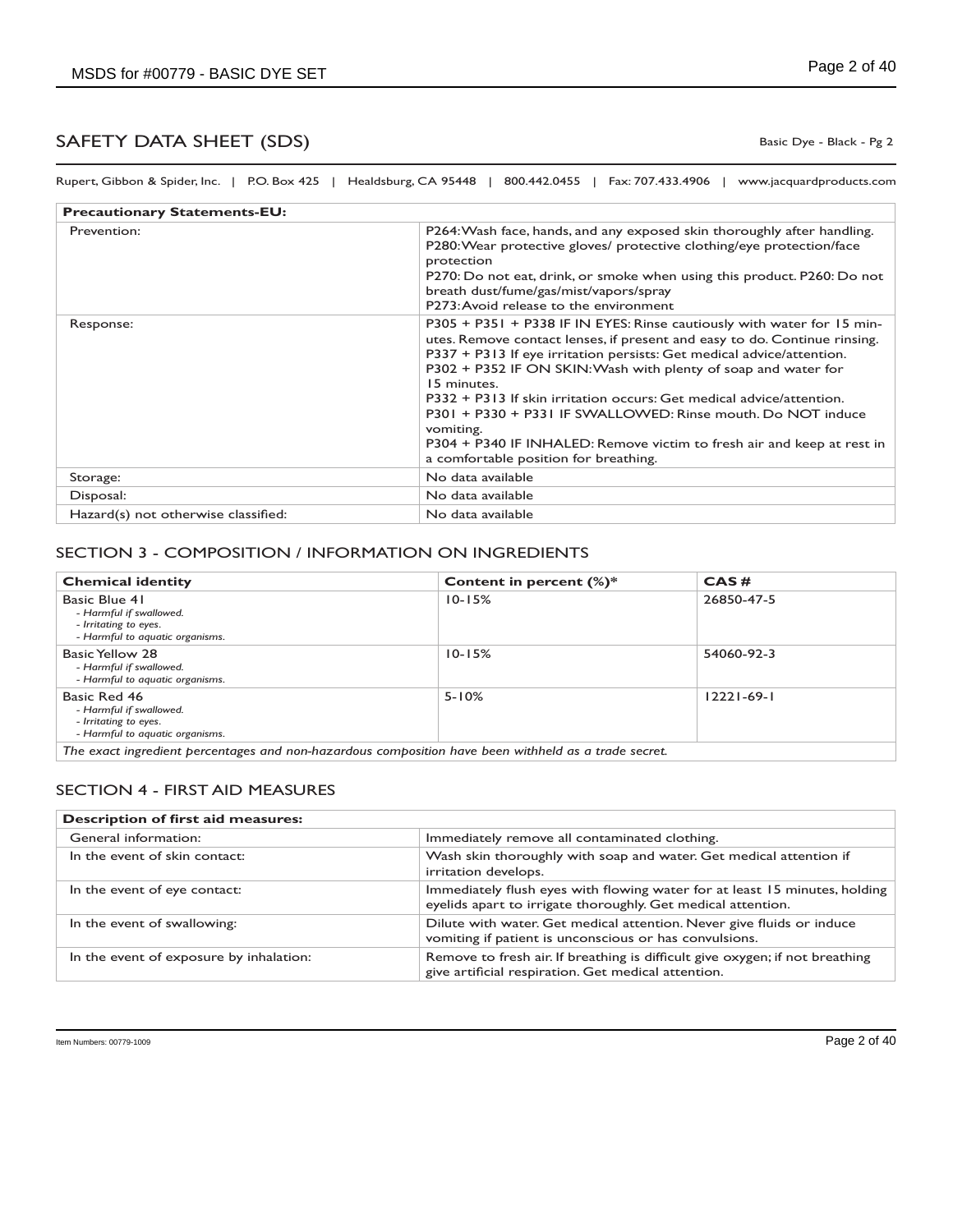Basic Dye - Black - Pg 3

Rupert, Gibbon & Spider, Inc. | P.O. Box 425 | Healdsburg, CA 95448 | 800.442.0455 | Fax: 707.433.4906 | www.jacquardproducts.com

#### SECTION 5 - FIREFIGHTING MEASURES

| Extinguishing media:                                   | CO2, Dry Chemical Foam, Water, Fog                                                        |
|--------------------------------------------------------|-------------------------------------------------------------------------------------------|
| Special hazards arising from the substance or mixture: | Avoid dusting conditions. May form explosive dust mixtures with air.                      |
| Advice for fire fighters:                              | As in any fire, wear self-contained breathing apparatus and full protective<br>equipment. |

#### SECTION 6 - ACCIDENTAL RELEASE MEASURES

| Personal precautions, protective equipment and<br>emergency procedures: | Wear appropriate safety equipment.                                                                                                                                                                           |
|-------------------------------------------------------------------------|--------------------------------------------------------------------------------------------------------------------------------------------------------------------------------------------------------------|
| Methods and material for containment and clean up:                      | Contain and clean up spill immediately. Contain liquids using absorbants.<br>Sweep powders carefully minimizing dusting. Shovel all spill materials into<br>disposal drums and follow disposal instructions. |
| Environmental procedures:                                               | Prevent from entering floor drains.                                                                                                                                                                          |

#### SECTION 7 - HANDLING AND STORAGE

| Precautions for safe handling: | In accord with good industrial practice, handle with care and avoid |
|--------------------------------|---------------------------------------------------------------------|
|                                | personal contact.                                                   |

### SECTION 8 - EXPOSURE CONTROLS / PERSONAL PROTECTION

| <b>Control parameters:</b>                                             |                                                                                                                 |  |
|------------------------------------------------------------------------|-----------------------------------------------------------------------------------------------------------------|--|
| Occupational exposure limits:                                          | Use local ventilation.                                                                                          |  |
| Appropriate engineering controls:                                      | Handle with good industrial practices and industrial hygiene. Wash hands<br>after use.                          |  |
| Individual protection measures, such as personal protective equipment: |                                                                                                                 |  |
| Eye/face protection:                                                   | Wear safety glasses with side shields or safety goggles.                                                        |  |
| Skin protection:                                                       | Wear chemical resistant rubber gloves and long sleeved clothing.                                                |  |
| Other protective equipment:                                            | Wear overalls, apron or other protective clothing.                                                              |  |
| Environmental exposure controls:                                       | Do not breathe dust. Avoid contact with eyes and skin. Immediately<br>remove all contaminated clothing          |  |
| Respiratory protection:                                                | Inhalation of dust and aerosols must be absolutely prevented by the use<br>of a NIOSH approved dust respirator. |  |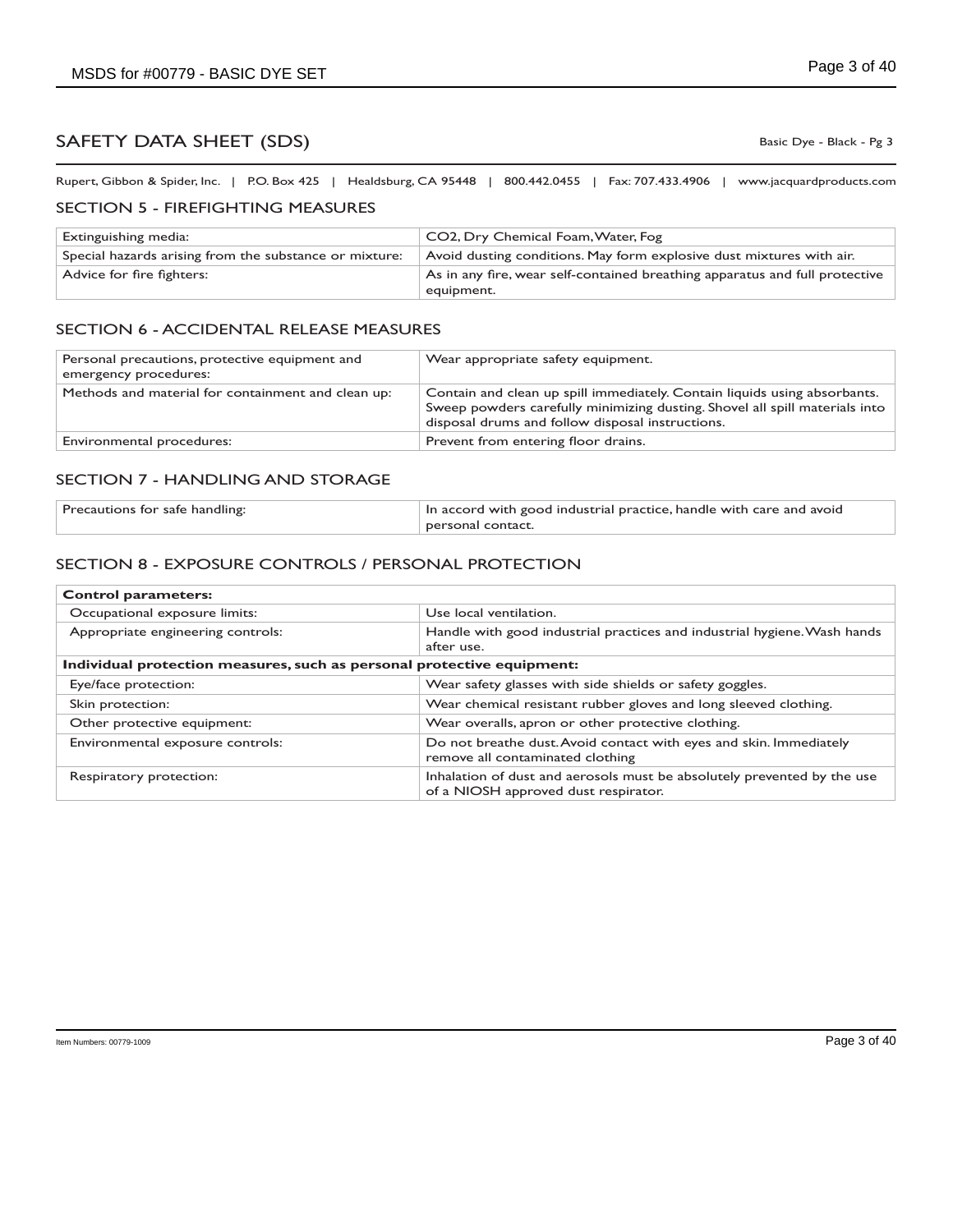Rupert, Gibbon & Spider, Inc. | P.O. Box 425 | Healdsburg, CA 95448 | 800.442.0455 | Fax: 707.433.4906 | www.jacquardproducts.com

## SECTION 9 - PHYSICAL AND CHEMICAL PROPERTIES

| <b>General information:</b>                             |                   |  |
|---------------------------------------------------------|-------------------|--|
| Appearance and physical state:                          | Powder            |  |
| Color:                                                  | <b>Black</b>      |  |
| Type of Odor:                                           | None              |  |
| Odor threshold:                                         | N/A               |  |
| Important health, safety and environmental information: |                   |  |
| Initial Boiling Point and Boiling Range:                | N/A               |  |
| Melting Point/Freezing Point:                           | N/A               |  |
| Flammability Classification:                            | N/A               |  |
| Flash Point:                                            | N/A               |  |
| Auto-ignition Temperature:                              | N/A               |  |
| Decomposition Temperature:                              | N/D               |  |
| Flammability Limits (lower/upper):                      | No data available |  |
| Evaporation rate:                                       | N/A               |  |
| Vapor Pressure:                                         | N/A               |  |
| Vapor Density (Air=1):                                  | N/A               |  |
| Octanol/Water Partition Coefficient (log Pow):          | N/D               |  |
| Specific Gravity:                                       | No data available |  |
| <b>Bulk Density:</b>                                    | N/D               |  |
| <b>Water Solubility:</b>                                | 80-100 g/l        |  |
| pH:                                                     | $4.0 - 6.0$       |  |
| Viscosity:                                              | N/A               |  |
| <b>Explosive Properties:</b>                            | N/A               |  |
| <b>Oxidizing Properties:</b>                            | No data available |  |
| Molecular Formula:                                      | No data available |  |
| Molecular Weight:                                       | No data available |  |
| <b>Relative Density:</b>                                | N/A               |  |
| UEL:                                                    | N/A               |  |
| LEL:                                                    | N/A               |  |
| % Volatile:                                             | N/D               |  |

## SECTION 10 - STABILITY AND REACTIVITY

| Reactivity:                         | Will not occur                                                                                                           |
|-------------------------------------|--------------------------------------------------------------------------------------------------------------------------|
| Stability:                          | <b>Stable</b>                                                                                                            |
| Possibility of hazardous reactions: | None expected. In the case of dusty organic products the possibility<br>of a dust explosion should always be considered. |
| Conditions to avoid:                | Avoid dusting conditions and sparks/flame.                                                                               |
| Incompatible materials:             | None                                                                                                                     |
| Hazardous decomposition products:   | CO2, CO, Sulfur Oxides, Nitrogen Oxides                                                                                  |

Basic Dye - Black - Pg 4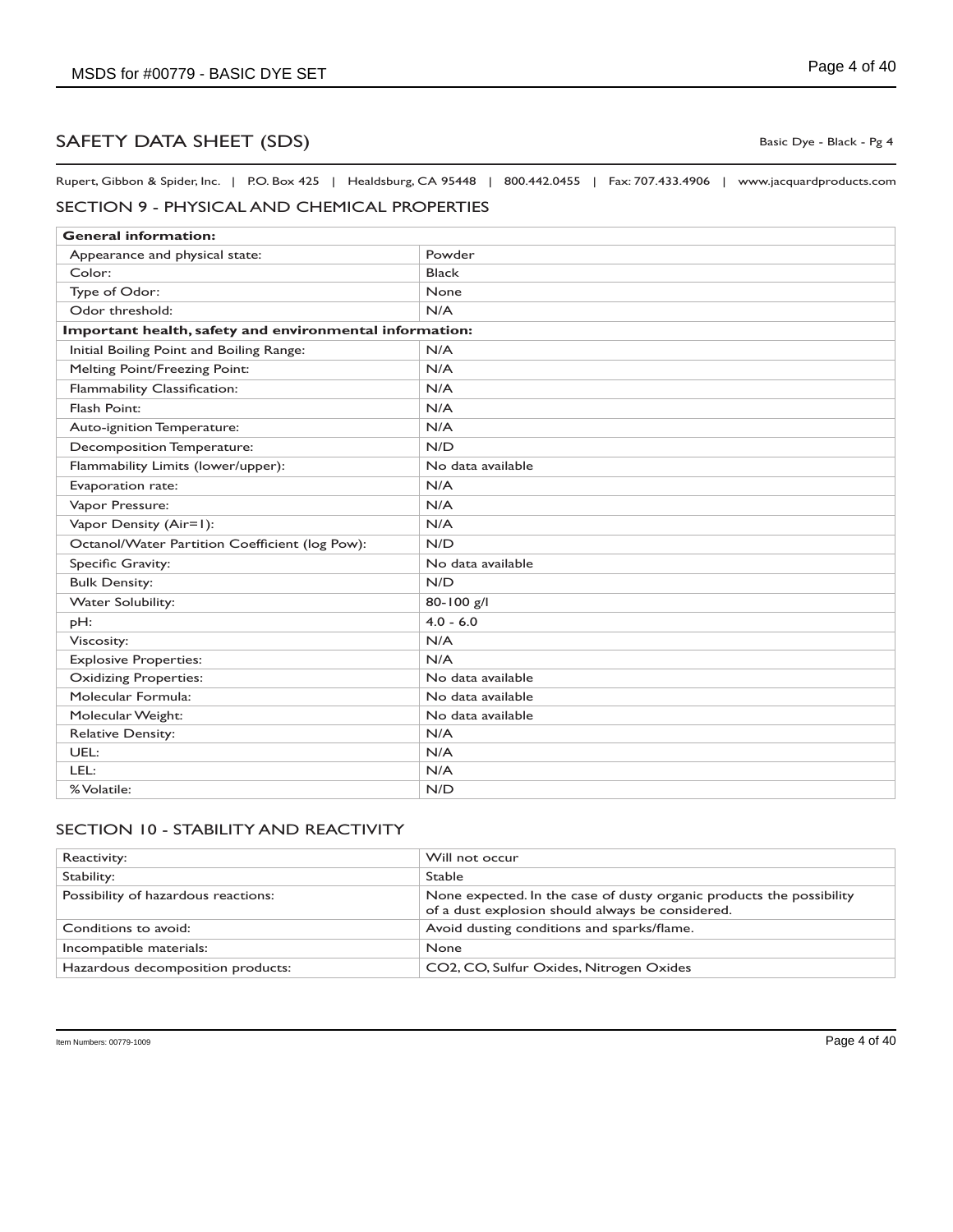Basic Dye - Black - Pg 5

Rupert, Gibbon & Spider, Inc. | P.O. Box 425 | Healdsburg, CA 95448 | 800.442.0455 | Fax: 707.433.4906 | www.jacquardproducts.com

#### SECTION 11 - TOXICOLOGICAL INFORMATION

| Information on toxicological effects:                 |                                                                                                                             |                            |  |
|-------------------------------------------------------|-----------------------------------------------------------------------------------------------------------------------------|----------------------------|--|
| Acute toxicity (list all possible routes of exposure) |                                                                                                                             |                            |  |
| <b>Acute Oral Toxicity:</b>                           | LD50 (Ingestion) $>$ 2,000 mg/kg (Rat)                                                                                      |                            |  |
| <b>Acute Inhalation Toxicity:</b>                     | LC50 Fish: 10-100 mg/l                                                                                                      |                            |  |
| Skin Corrosion/Irritation:                            | Non-irritant (component based)                                                                                              |                            |  |
| Serious Eye Damage / Eye Irritation:                  |                                                                                                                             | Irritant (component based) |  |
| Respiratory or Skin Sensitization:                    | Not expected                                                                                                                |                            |  |
| Carcinogenicity (IARC, NTP, OSHA):                    | <b>No</b>                                                                                                                   |                            |  |
| Primary Routes of Exposure:                           | Inhalation:                                                                                                                 | Yes                        |  |
|                                                       | Skin Contact:                                                                                                               | Yes                        |  |
|                                                       | Skin Absorption:                                                                                                            | <b>No</b>                  |  |
|                                                       | Eye Contact:                                                                                                                | Yes                        |  |
|                                                       | Ingestion:                                                                                                                  | <b>No</b>                  |  |
| <b>Potential Health Effects:</b>                      |                                                                                                                             |                            |  |
| <b>Chronic Health Effects:</b>                        | Not known                                                                                                                   |                            |  |
| Signs and Symptoms of Overexposure:                   | May be irritating to the eyes, skin and respiratory tract.                                                                  |                            |  |
| <b>Medical Conditions Aggravated:</b>                 | Persons with any pre-existing skin, eye or respiratory condition may be<br>more susceptible to the effects of this product. |                            |  |

#### SECTION 12 - ECOLOGICAL INFORMATION

| Biodegradability:  | 70% |
|--------------------|-----|
| Bacteria Toxicity: | N/D |
| AOX.               | .0% |

### SECTION 13 - DISPOSAL CONSIDERATIONS

| <b>Waste treatment methods:</b> |                                                                                                                                                                                                                      |
|---------------------------------|----------------------------------------------------------------------------------------------------------------------------------------------------------------------------------------------------------------------|
| Disposal:                       | If utilization or recycling of the product is not possible, it should be<br>disposed of in accordance with existing federal, state and local<br>environmental regulations, e.g. by incineration in a suitable plant. |
| Container Disposal:             | Soiled, empty containers are to be treated in the same way as the<br>contents.                                                                                                                                       |

#### SECTION 14 - TRANSPORT INFORMATION

| General Information:                 | The product is not covered by international regulations on the transport<br>of dangerous goods (IMDG, IATA, DOT). |
|--------------------------------------|-------------------------------------------------------------------------------------------------------------------|
| UN number:                           | Not relevant                                                                                                      |
| UN proper shipping name:             | Not relevant                                                                                                      |
| Transport hazard class:              | Not relevant                                                                                                      |
| Packing group:                       | Not relevant                                                                                                      |
| <b>Environmental Hazards:</b>        |                                                                                                                   |
| Environmentally hazardous substance: | No.                                                                                                               |
| Special precautions for user:        | Not relevant                                                                                                      |
| Item Numbers: 00779-1009             | Page 5 of 40                                                                                                      |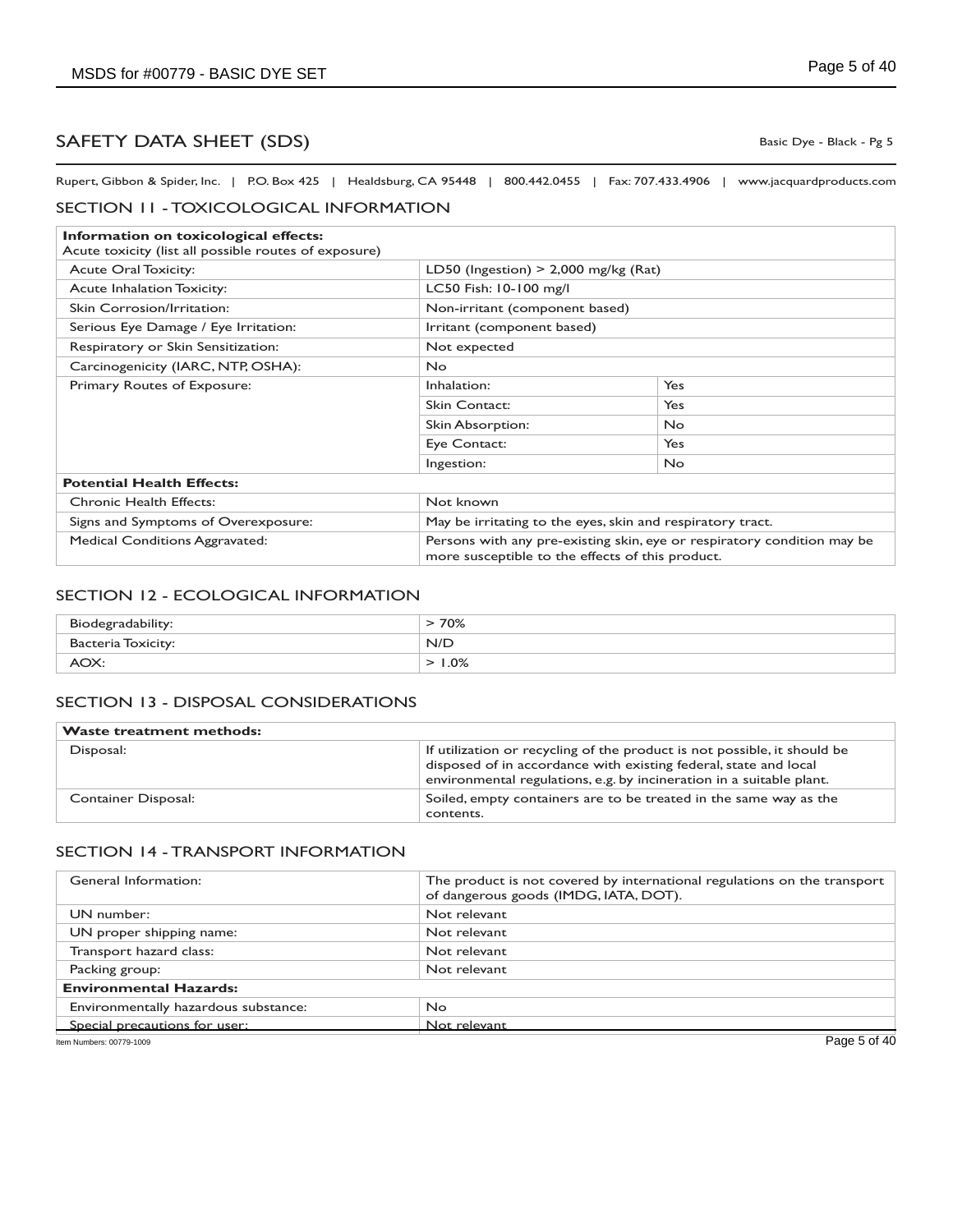Basic Dye - Black - Pg 6

Rupert, Gibbon & Spider, Inc. | P.O. Box 425 | Healdsburg, CA 95448 | 800.442.0455 | Fax: 707.433.4906 | www.jacquardproducts.com

### SECTION 15 - REGULATORY INFORMATION

| Safety, health and environmental regulations/legislation specific for the substance or mixture:                                              |                                                                                                                                |                                                                  |  |
|----------------------------------------------------------------------------------------------------------------------------------------------|--------------------------------------------------------------------------------------------------------------------------------|------------------------------------------------------------------|--|
| <b>US Regulations</b>                                                                                                                        |                                                                                                                                |                                                                  |  |
| TSCA:                                                                                                                                        |                                                                                                                                | The components of this product are listed on the TSCA Inventory. |  |
| <b>SARA 313:</b>                                                                                                                             | This product is subject to SARA Title III Section 313 reporting<br>requirements under 40 CFR 372.                              |                                                                  |  |
|                                                                                                                                              | Zinc Compound: 8.00 %<br>Zinc (CAS 7440 -66-6): 0.9 %                                                                          |                                                                  |  |
| <b>SARA 312:</b>                                                                                                                             | Immediate (acute) health hazard:                                                                                               | Yes                                                              |  |
|                                                                                                                                              | Delayed (chronic) health hazard:                                                                                               | <b>No</b>                                                        |  |
|                                                                                                                                              | Fire hazard:                                                                                                                   | No.                                                              |  |
|                                                                                                                                              | Sudden Release of Pressure:                                                                                                    | <b>No</b>                                                        |  |
|                                                                                                                                              | Reactivity:                                                                                                                    | No.                                                              |  |
| This product is not subject to the German Ordinance that bans certain azo dyes or the 19th Amendment of the Council<br>Directive 76/769/EEC. |                                                                                                                                |                                                                  |  |
| California Proposition 65:                                                                                                                   | This product does NOT contain any components currently on the<br>California List of Known Carcinogens and reproductive Toxins. |                                                                  |  |

#### SECTION 16 - OTHER INFORMATION

| <b>HMIS Hazard ID:</b>                                                                                |  |
|-------------------------------------------------------------------------------------------------------|--|
| Health:                                                                                               |  |
| Flammability:                                                                                         |  |
| Reactivity:                                                                                           |  |
| Personal Protection:                                                                                  |  |
| Hazard rating: 0 - Minimal; I - Slight; 2 - Moderate; 3 - Serious; 4 - Severe; *Chronic health effect |  |

#### **Disclaimer:**

The information contained in this SDS is based on data from sources considered to be reliable but Rupert, Gibbon & Spider, Inc. does not guarantee the accuracy or completeness thereof. Rupert, Gibbon & Spider, Inc. urges each customer or recipient of this SDS to study it carefully to become aware of and understand the hazards associated with this product. The reader should consider consulting reference works or individuals who are experts in ventilation, toxicology or fire and understand the data in this SDS.

#### **Revision Date: 08/13/2020**

| <b>National Chemical Inventories:</b>                                                                 |                   |  |
|-------------------------------------------------------------------------------------------------------|-------------------|--|
| All components of this product are listed on the following chemical substance inventories: TSCA (USA) |                   |  |
| <b>DSL</b>                                                                                            | (Canada)          |  |
| <b>EINECS</b>                                                                                         | (Europe)          |  |
| <b>ENCS</b>                                                                                           | (Japan) ECL       |  |
|                                                                                                       | (Korea)           |  |
| <b>AICS</b>                                                                                           | (Australia) NZIoC |  |
|                                                                                                       | (New Zealand)     |  |
| <b>PICCS</b>                                                                                          | (Philippines)     |  |
| <b>IECSC</b>                                                                                          | (China)           |  |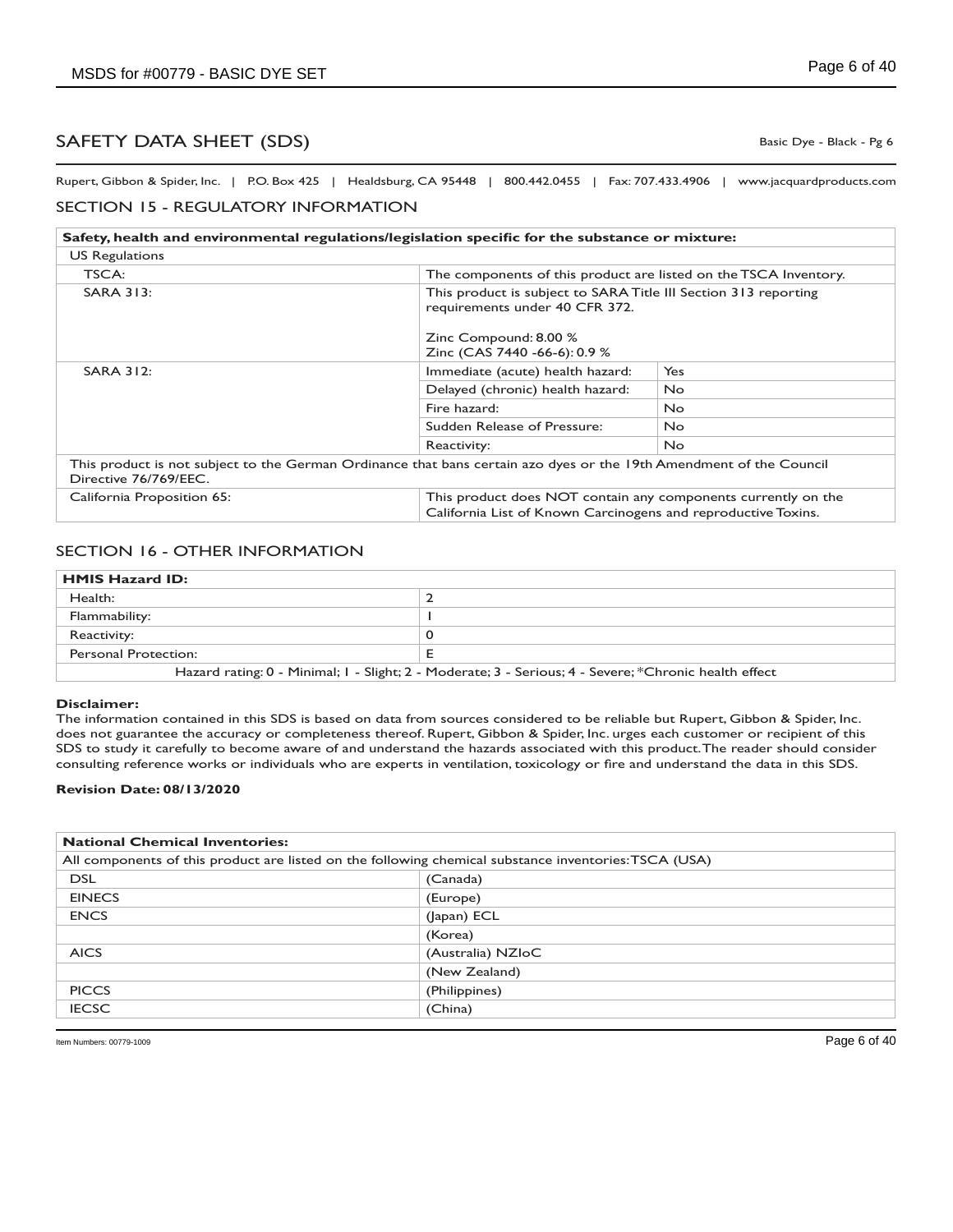Rupert, Gibbon & Spider, Inc. | P.O. Box 425 | Healdsburg, CA 95448 | 800.442.0455 | Fax: 707.433.4906 | www.jacquardproducts.com

| <b>Abbreviations:</b> |                                                                                                                                                                |
|-----------------------|----------------------------------------------------------------------------------------------------------------------------------------------------------------|
| <b>ACGIH</b>          | American Conference of Governmental Industrial Hygienists                                                                                                      |
| <b>ADR</b>            | International carriage of Dangerous goods by Road                                                                                                              |
| <b>AICS</b>           | Australian Inventory of Chemical Substances                                                                                                                    |
| <b>ATE</b>            | <b>Acute Toxicity Estimate</b>                                                                                                                                 |
| <b>BfR</b>            | Bundesinstitut für Risikobewertung recommendations for food contact materials                                                                                  |
| <b>BCF</b>            | <b>Bioconcentration Factor</b>                                                                                                                                 |
| BOD <sub>5</sub>      | 5-day Biochemical Oxygen Demand                                                                                                                                |
| <b>CERCLA</b>         | Comprehensive Environmental Response, Compensation and Liability Act                                                                                           |
| <b>CLP</b>            | Classification, Labeling and Packaging regulation                                                                                                              |
| <b>COD</b>            | Chemical Oxygen Demand DOT<br>Department of Transportation DSL<br>Domestic Substances List                                                                     |
| <b>EINECS</b>         | European Inventory of Existing Chemical Substances                                                                                                             |
| <b>ECL</b>            | Existing Chemicals List (Korea)                                                                                                                                |
| <b>ENCS</b>           | Existing and New Chemical Substances Inventory (Japan)                                                                                                         |
| <b>EN 689</b>         | Workplace atmospheres - Guidance for the assessment of exposure by inhalation to chemical<br>agents for comparison with limit values and measurement strategy. |
| <b>ERG</b>            | <b>Emergency Response Guide</b>                                                                                                                                |
| <b>GHS</b>            | Globally Harmonized System                                                                                                                                     |
| <b>HMIS</b>           | Hazardous Materials Information System IARC<br>International Agency for Research on Cancer IATA<br>International Air Transport Association                     |
| <b>ICAO</b>           | International Civil Aviation Organization IDLH<br>Immediately Dangerous to Life and Health IMDG<br>International Maritime Dangerous Goods                      |
| LD50                  | Lethal Dose to 50% of test animal population                                                                                                                   |
| <b>MAK</b>            | Maximale Arbeitsplatz Konzentration                                                                                                                            |
| <b>NTP</b>            | National Toxicology Program                                                                                                                                    |
| OEL                   | Occupational Exposure Limit                                                                                                                                    |
| <b>OSHA</b>           | Occupational Safety & Health Administration                                                                                                                    |
| <b>PBT</b>            | Persistent, Bioaccumulative and Toxic vPvB Very Persistent and Very Bioaccumulative PEL Permissible<br>exposure limit                                          |
| <b>PICCS</b>          | Philippine Inventory of Commercial Chemical Substances                                                                                                         |
| <b>PNEC</b>           | Predicted No Effect Concentration                                                                                                                              |
| <b>REACH</b>          | Registration, Evaluation and Authorization of Chemical Substances                                                                                              |
| <b>RID</b>            | International carriage of dangerous goods by Rail SARA<br>Superfund Amendments and Reauthorization Act STEL Short Term<br><b>Exposure Limit</b>                |
| <b>SVHC</b>           | Substance of Very High Concern                                                                                                                                 |
| TLV                   | <b>Threshold Limit Value</b>                                                                                                                                   |
| <b>TSCA</b>           | <b>Toxic Substances Control Act</b>                                                                                                                            |
| <b>TWA</b>            | Time Weighted Average                                                                                                                                          |
| VOC                   | Volatile Organic Compound                                                                                                                                      |
| <b>WGK</b>            | Wassergefahrdungsklasse (Water Hazard Class) WHMIS<br>Workplace Hazardous Material Identification System                                                       |

Basic Dye - Black - Pg 7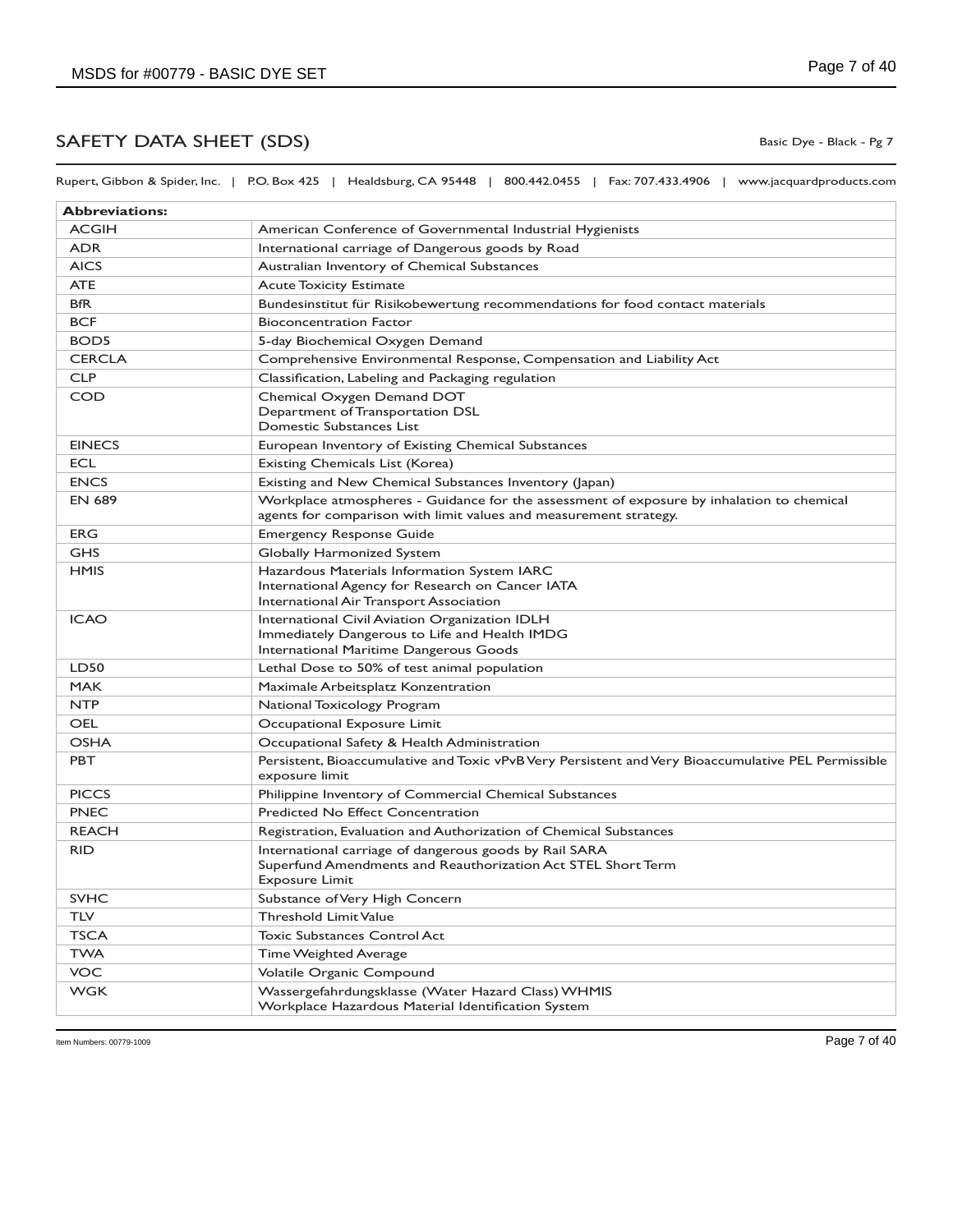

Jacquard Products Manufactured by Rupert, Gibbon & Spider, Inc. P.O. Box 425 | Healdsburg, CA 95448 800.442.0455 | Fax: 707.433.4906 www.jacquardproducts.com

Basic Dye - Blue & Purple - Pg 1

#### **Revision Date: 08/13/2020**

#### SECTION 1 - CHEMICAL, PRODUCT & COMPANY INFORMATION

| Product Name:            | <b>BASIC DYE</b>                             |                                                                |  |
|--------------------------|----------------------------------------------|----------------------------------------------------------------|--|
| Product Number/Code:     |                                              | 015 BLUE & 011 PURPLE                                          |  |
| Recommended Use:         |                                              | Colorant for multiple substrates                               |  |
| Restrictions on use:     | None known                                   |                                                                |  |
| Manufacturer:            | 1147 Healdsburg Ave.<br>Healdsburg, CA 95448 | Rupert, Gibbon & Spider, Inc.<br>1-800-442-0455 / 707-433-9577 |  |
| <b>Emergency Number:</b> |                                              | <b>ChemTel, Inc.</b> - Contract #MIS9128344                    |  |
|                          | North America:<br>1-800-255-3924             | International:<br>$1 - 813 - 248 - 0585$                       |  |

#### SECTION 2 - HAZARD(S) IDENTIFICATION

**This product is not considered to be or contain hazardous chemicals based on evaluations made by our company under the OSHA Hazard Communication Standard, reference 29 CFR 1910.1200. Toxicological Data on Ingredients:** Hazard Classification Physical Hazards: Health Hazards: Eye Irritant Exercise Category 2A **Oral Toxicity** Category 5 Environmental Hazards: Chronic Aquatic Toxicity Category 2 **Label Elements** Pictogram: Signal Words: Warning **Hazard Statements-EU:** H319: Causes Serious Eye Irritation H411: Toxic to Aquatic Life with Long-Lasting Effects H303: May be Harmful if Swallowed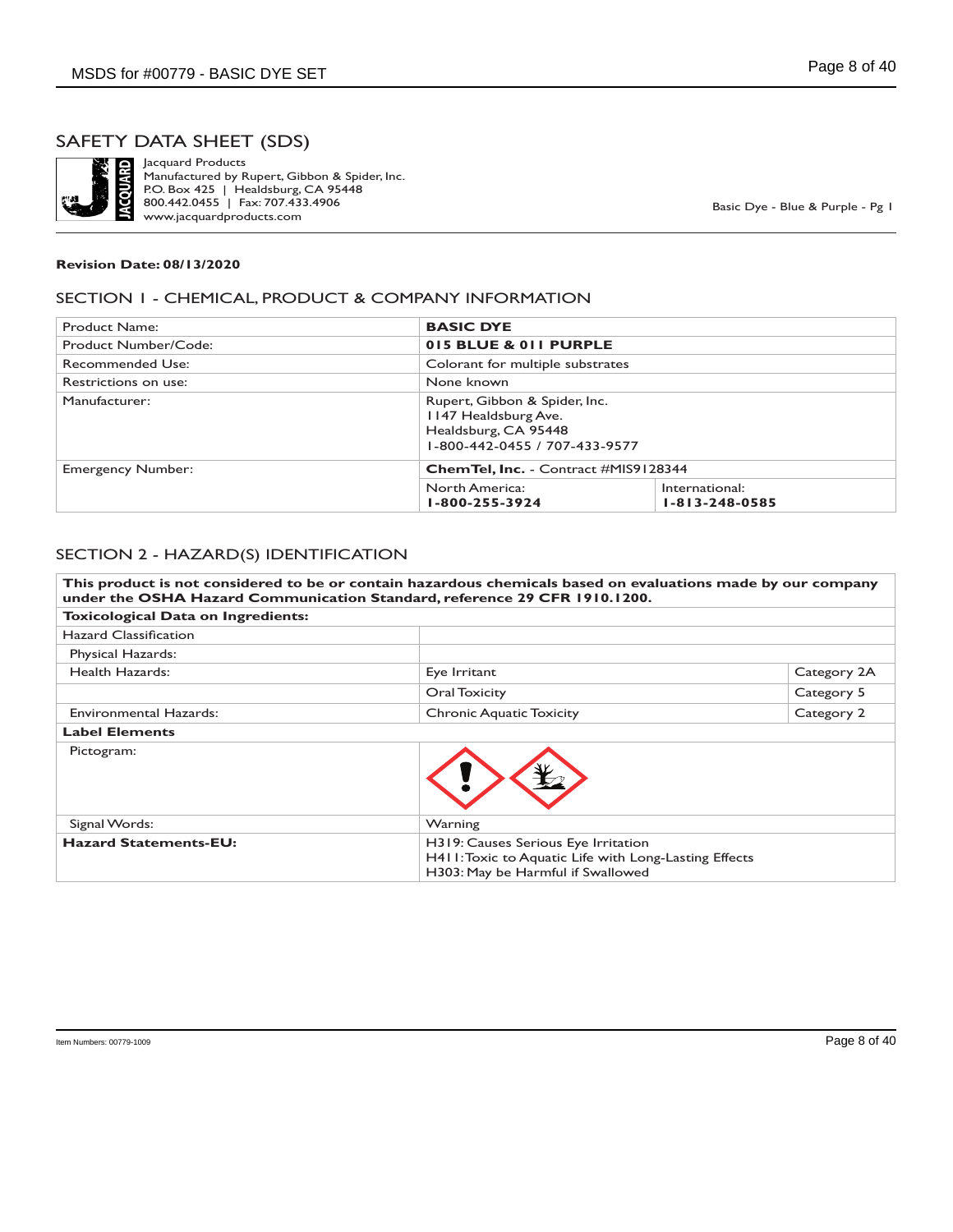Basic Dye - Blue & Purple - Pg 2

Rupert, Gibbon & Spider, Inc. | P.O. Box 425 | Healdsburg, CA 95448 | 800.442.0455 | Fax: 707.433.4906 | www.jacquardproducts.com

| <b>Precautionary Statements-EU:</b> |                                                                                                                                                                                                                                                                                                                                                                                                                                                                                                                                                                                   |  |
|-------------------------------------|-----------------------------------------------------------------------------------------------------------------------------------------------------------------------------------------------------------------------------------------------------------------------------------------------------------------------------------------------------------------------------------------------------------------------------------------------------------------------------------------------------------------------------------------------------------------------------------|--|
| Prevention:                         | P264: Wash face, hands, and any exposed skin thoroughly after handling.<br>P280: Wear protective gloves/ protective clothing/eye protection/face<br>protection.<br>P270: Do not eat, drink, or smoke when using this product.<br>P260: Do not breath dust/fume/gas/mist/vapors/spray.<br>P273: Avoid release into the environment.<br>P391: Collect spillage. Hazardous to the aquatic environment.                                                                                                                                                                               |  |
| Response:                           | P305 + P351 + P338 IF IN EYES: Rinse cautiously with water for 15 min-<br>utes. Remove contact lenses, if present and easy to do. Continue rinsing.<br>P337 + P313: If eye irritation persists: Get medical advice/attention.<br>P302 + P352 IF ON SKIN: Wash with plenty of soap and water for<br>15 minutes.<br>P301 + P330 + P331 IF SWALLOWED: Rinse mouth, Do NOT induce<br>vomiting.<br>P312 Call a POISON Center or doctor/physician if you feel unwell<br>P304 + P340 IF INHALED: Remove victim to fresh air and keep at rest in<br>a comfortable position for breathing. |  |
| Storage:                            | No data available                                                                                                                                                                                                                                                                                                                                                                                                                                                                                                                                                                 |  |
| Disposal:                           | No data available                                                                                                                                                                                                                                                                                                                                                                                                                                                                                                                                                                 |  |
| Hazard(s) not otherwise classified: | No data available                                                                                                                                                                                                                                                                                                                                                                                                                                                                                                                                                                 |  |

### SECTION 3 - COMPOSITION / INFORMATION ON INGREDIENTS

| <b>Chemical identity</b>                                                                             | Content in percent $(\%)^*$ | CAS#       |
|------------------------------------------------------------------------------------------------------|-----------------------------|------------|
| Basic Blue 41<br>- Harmful if swallowed.<br>- Irritating to eyes.<br>- Harmful to aguatic organisms. | 60.4%                       | 26850-47-5 |
| The exact ingredient percentages and non-hazardous composition have been withheld as a trade secret  |                             |            |

*The exact ingredient percentages and non-hazardous composition have been withheld as a trade secret.*

#### SECTION 4 - FIRST AID MEASURES

| Description of first aid measures:                                 |                                                                                                                                                                                                                                              |  |
|--------------------------------------------------------------------|----------------------------------------------------------------------------------------------------------------------------------------------------------------------------------------------------------------------------------------------|--|
| General information:                                               | Immediately remove all contaminated clothing.                                                                                                                                                                                                |  |
| In the event of skin contact:                                      | Remove all contaminated clothing immediately. Wash immediately with<br>soap and plenty of water. If a temporary skin reaction occurs, it should<br>be treated as allergic contact dermatitis. Launder contaminated clothing<br>before reuse. |  |
| In the event of eye contact:                                       | Wash immediately with large amounts of water for 15 minutes, lifting the<br>upper and lower lids until no evidence of product remain. Get medical<br>attention immediately. Do not wear contact lenses while handling.                       |  |
| In the event of swallowing:                                        | Dilute with water. Get medical attention. Never give fluids or induce<br>vomiting if patient is unconscious or has convulsions.                                                                                                              |  |
| In the event of exposure by inhalation:                            | If inhaled, remove to fresh air. If not breathing, give artificial respiration,<br>preferably mouth to mouth. If breathing is difficult, give oxygen. Call a<br>physician.                                                                   |  |
| Most important symptoms and effects, both acute and<br>delayed:    | The most significant symptoms and effects are described in the labelling<br>(see section 2) and/or in section 11.                                                                                                                            |  |
| Indication of any symptoms and effects, both acute and<br>delayed: | No data available                                                                                                                                                                                                                            |  |

Item Numbers: 00779-1009 Page 9 of 40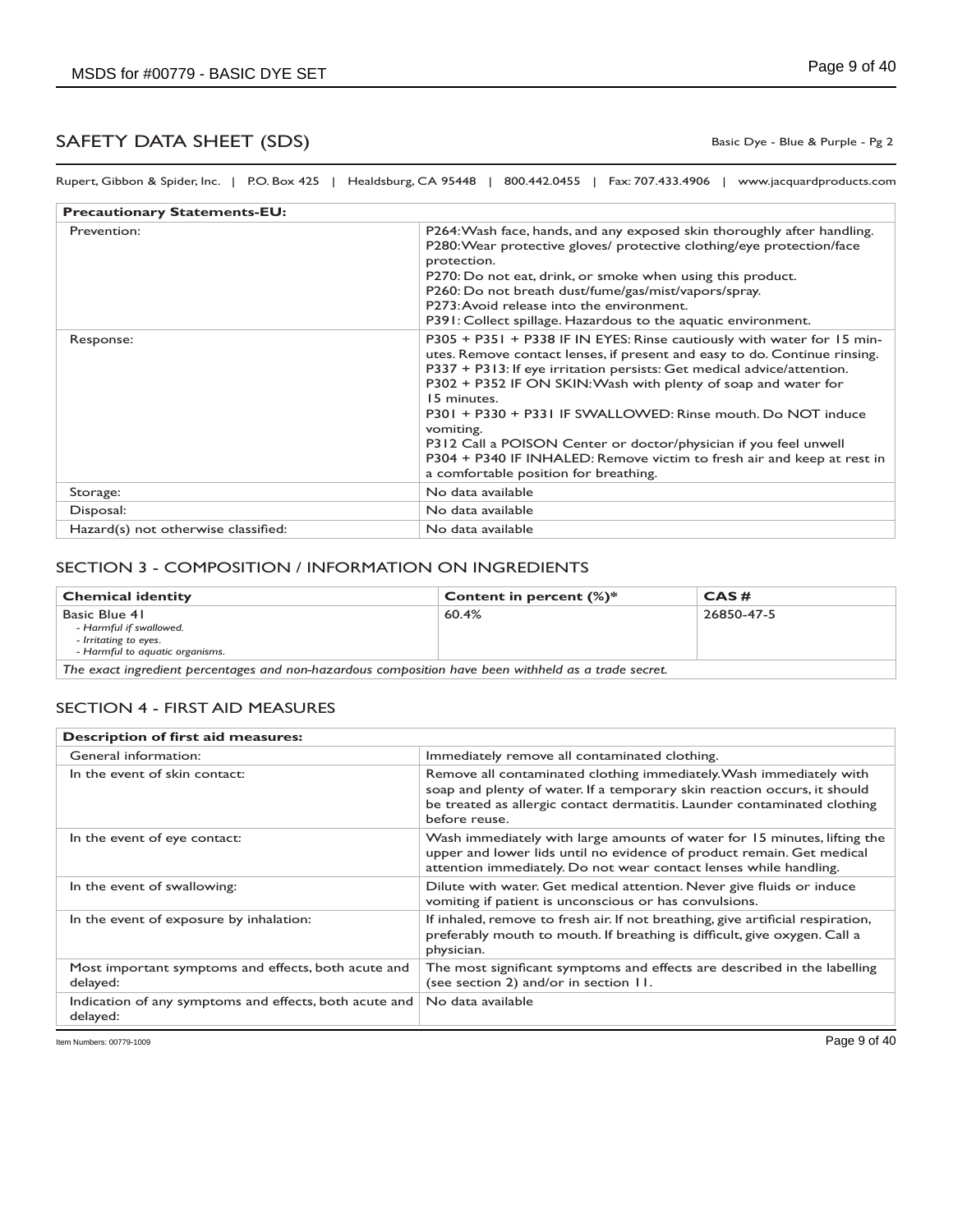Basic Dye - Blue & Purple - Pg 3

Rupert, Gibbon & Spider, Inc. | P.O. Box 425 | Healdsburg, CA 95448 | 800.442.0455 | Fax: 707.433.4906 | www.jacquardproducts.com

#### SECTION 5 - FIREFIGHTING MEASURES

| Extinguishing media:                                                     | CO2, Dry Chemical Foam, Water, Fog                                                                                                                                                                                                                                                                                                          |
|--------------------------------------------------------------------------|---------------------------------------------------------------------------------------------------------------------------------------------------------------------------------------------------------------------------------------------------------------------------------------------------------------------------------------------|
| Special hazards arising from the substance or mixture:                   | Avoid dusting conditions. May form explosive dust mixtures with air.                                                                                                                                                                                                                                                                        |
| Special fire fighting procedures/unusual fire or explo-<br>sion hazards: | Firefighters should be equipped with protective clothing & self-contained<br>breathing apparatus to protect against potentially toxic & irritating fumes.<br>In case of fire or explosion, keep unnecessary people away. Isolate hazard<br>area & any entry. Stay upwind, out of low areas, and ventilate closed<br>spaces before entering. |

#### SECTION 6 - ACCIDENTAL RELEASE MEASURES

| Avoid formation and deposition of dust. Do not empty into drains or<br>waters. Do not touch or walk through the spilled material: stop leak if<br>you can do it without risk. Take up with sand or other non-combustible<br>absorbent material or suitable vacuum and place into labeled sealable<br>containers. Scrub spilled area with detergent, flush with copious amount<br>of water. For further disposal measures see section 13. |
|------------------------------------------------------------------------------------------------------------------------------------------------------------------------------------------------------------------------------------------------------------------------------------------------------------------------------------------------------------------------------------------------------------------------------------------|
|                                                                                                                                                                                                                                                                                                                                                                                                                                          |

#### SECTION 7 - HANDLING AND STORAGE

| Precautions for safe handling:                                   | In accord with good industrial practice, handle with care and avoid<br>personal contact.                                                                                                       |
|------------------------------------------------------------------|------------------------------------------------------------------------------------------------------------------------------------------------------------------------------------------------|
| Conditions for safe storage, including any<br>incompatibilities: | Keep container protected from direct sunlight in a dry, cool and in a<br>well-ventilated area. Keep the container tightly sealed and away from any<br>incompatible materials (see Section 10). |

### SECTION 8 - EXPOSURE CONTROLS / PERSONAL PROTECTION

| <b>Control parameters:</b>                                             |                                                                                                                                                                                                                                                                                                                                                                                                                                                                  |
|------------------------------------------------------------------------|------------------------------------------------------------------------------------------------------------------------------------------------------------------------------------------------------------------------------------------------------------------------------------------------------------------------------------------------------------------------------------------------------------------------------------------------------------------|
| Occupational exposure limits:                                          | Use local ventilation. Do not breathe dust. Avoid contact with eyes and<br>skin. Immediately remove all contaminated clothing.                                                                                                                                                                                                                                                                                                                                   |
| Appropriate engineering controls:                                      | Handle with good industrial practices and industrial hygiene. Wash hands<br>after use.                                                                                                                                                                                                                                                                                                                                                                           |
| Individual protection measures, such as personal protective equipment: |                                                                                                                                                                                                                                                                                                                                                                                                                                                                  |
| Eye/face protection:                                                   | Employees should wear protective eye-goggles with side protection<br>shield.                                                                                                                                                                                                                                                                                                                                                                                     |
| Skin protection:                                                       | Employees should avoid skin contact by wearing protective clothing.<br>Long sleeve shirts, pants, gloves e.g. of PVC or nitrile rubber, and boots<br>are recommended. Additional protections such as impervious suits are<br>recommended when the potential for dermal contact is significant. Em-<br>ployees should wash their hands and face before eating and drinking and<br>shower thoroughly before leaving work. Keep away from food and drink<br>stuffs. |
| Other protective equipment:                                            | Wear overalls, apron or other protective clothing.                                                                                                                                                                                                                                                                                                                                                                                                               |
| Environmental exposure controls:                                       | Do not breathe dust. Avoid contact with eyes and skin. Immediately<br>remove all contaminated clothing                                                                                                                                                                                                                                                                                                                                                           |
| Respiratory protection:                                                | Inhalation of dust and aerosols must be absolutely prevented by the use<br>of a NIOSH approved dust respirator.                                                                                                                                                                                                                                                                                                                                                  |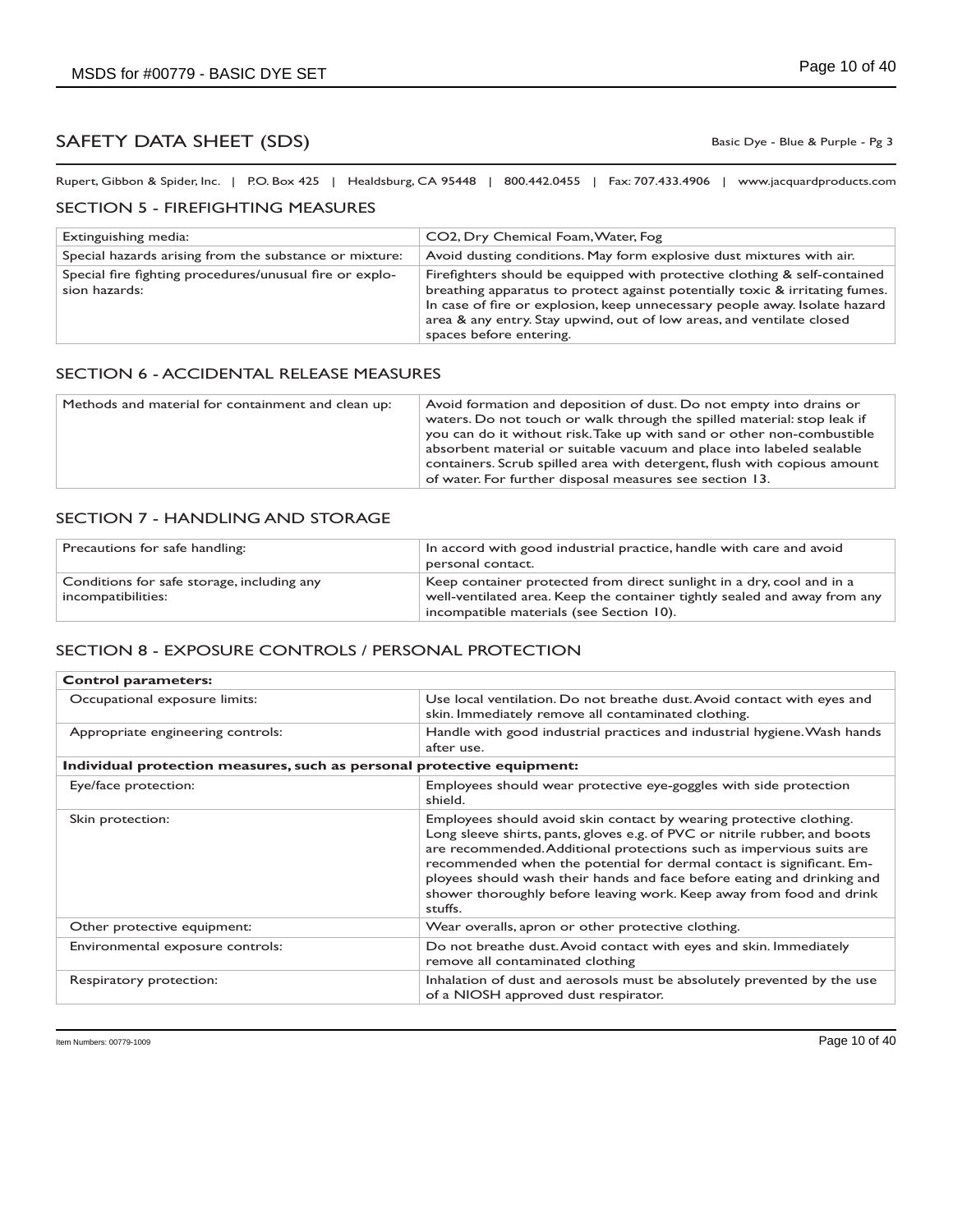Basic Dye - Blue & Purple - Pg 4

Rupert, Gibbon & Spider, Inc. | P.O. Box 425 | Healdsburg, CA 95448 | 800.442.0455 | Fax: 707.433.4906 | www.jacquardproducts.com

### SECTION 9 - PHYSICAL AND CHEMICAL PROPERTIES

| <b>General information:</b>                             |                            |
|---------------------------------------------------------|----------------------------|
| Appearance and physical state:                          | Powder                     |
| Color:                                                  | Ranges from blue to purple |
| Type of Odor:                                           | None                       |
| Odor threshold:                                         | N/A                        |
| Important health, safety and environmental information: |                            |
| Initial Boiling Point and Boiling Range:                | N/A                        |
| Melting Point/Freezing Point:                           | No data available          |
| Flammability Classification:                            | N/A                        |
| Flash Point:                                            | N/A                        |
| Auto-ignition Temperature:                              | N/A                        |
| Decomposition Temperature:                              | N/D                        |
| Flammability Limits (lower/upper):                      | No data available          |
| Evaporation rate:                                       | N/A                        |
| Vapor Pressure:                                         | N/A                        |
| Vapor Density (Air=1):                                  | N/A                        |
| Octanol/Water Partition Coefficient (log Pow):          | N/D                        |
| Specific Gravity:                                       | No data available          |
| <b>Bulk Density:</b>                                    | 500 - 600 kg/m3            |
| Water Solubility:                                       | 40 g/l @ 90°C              |
| pH:                                                     | No data available          |
| Viscosity:                                              | N/A                        |
| <b>Explosive Properties:</b>                            | N/A                        |
| <b>Oxidizing Properties:</b>                            | No data available          |
| Molecular Formula:                                      | No data available          |
| Molecular Weight:                                       | No data available          |
| <b>Relative Density:</b>                                | N/A                        |
| UEL:                                                    | N/A                        |
| LEL:                                                    | N/A                        |
| % Volatile:                                             | 0.00                       |

## SECTION 10 - STABILITY AND REACTIVITY

| Reactivity:                         | Will not occur                                                                                                           |
|-------------------------------------|--------------------------------------------------------------------------------------------------------------------------|
| Stability:                          | <b>Stable</b>                                                                                                            |
| Possibility of hazardous reactions: | None expected. In the case of dusty organic products the possibility<br>of a dust explosion should always be considered. |
| Conditions to avoid:                | Avoid dusting conditions and sparks/flame.                                                                               |
| Incompatible materials:             | <b>None</b>                                                                                                              |
| Hazardous decomposition products:   | CO2, CO, Sulfur Oxides, Nitrogen Oxides                                                                                  |
| Thermal decomposition:              | No thermal decomposition when stored and handled correctly.                                                              |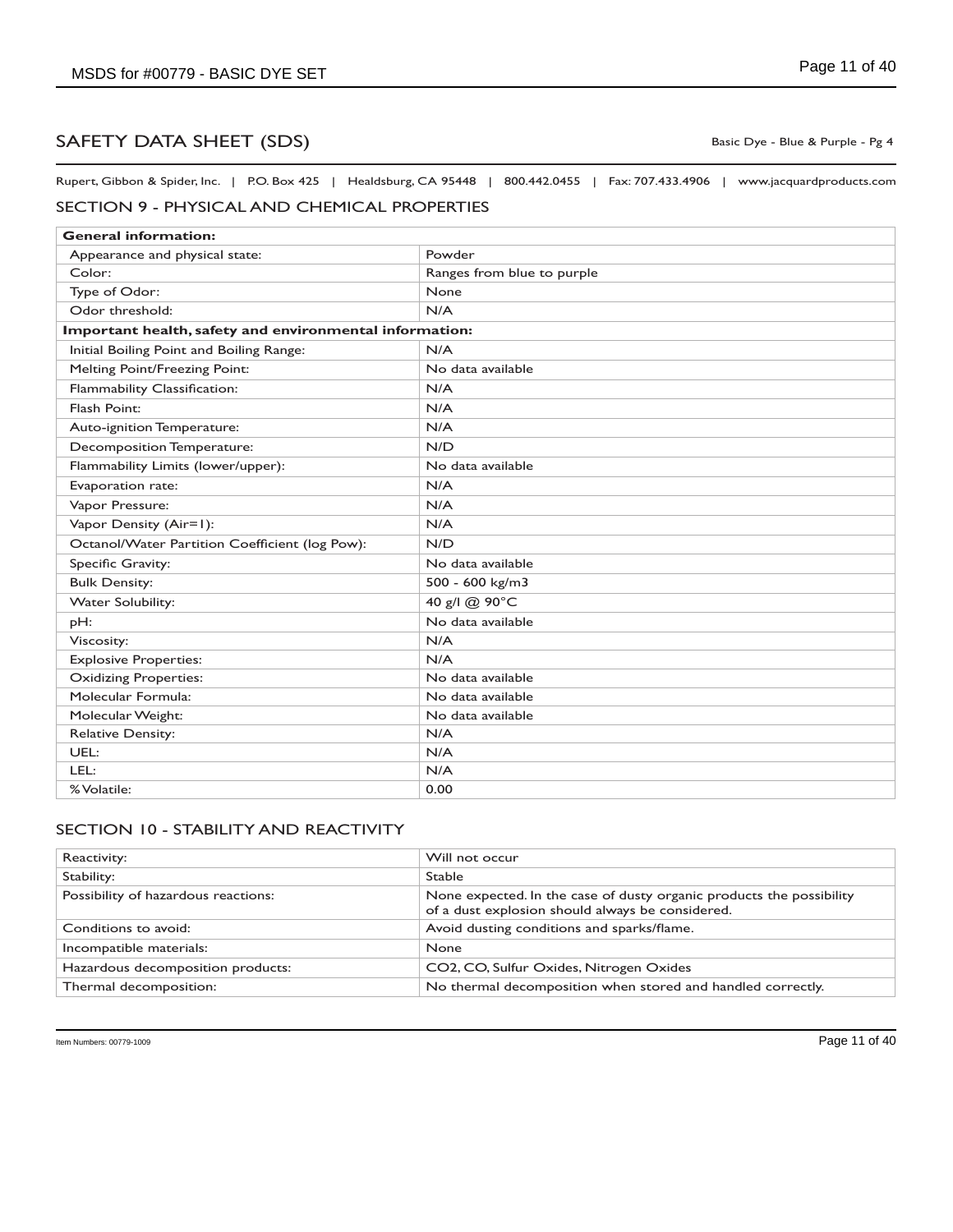Basic Dye - Blue & Purple - Pg 5

Rupert, Gibbon & Spider, Inc. | P.O. Box 425 | Healdsburg, CA 95448 | 800.442.0455 | Fax: 707.433.4906 | www.jacquardproducts.com

#### SECTION 11 - TOXICOLOGICAL INFORMATION

| Information on toxicological effects:<br>Acute toxicity (list all possible routes of exposure) |                                                                                                                                                                                                                        |            |
|------------------------------------------------------------------------------------------------|------------------------------------------------------------------------------------------------------------------------------------------------------------------------------------------------------------------------|------------|
| <b>Acute Oral Toxicity:</b>                                                                    | LD50 (Ingestion) $>$ 2,000 mg/kg (Rat)                                                                                                                                                                                 |            |
| <b>Acute Inhalation Toxicity:</b>                                                              | LC50 Fish: 10-100 mg/l (96 h, Brachydanio rerio)                                                                                                                                                                       |            |
| Skin Corrosion/Irritation:                                                                     | Non-irritant (Rabbit)                                                                                                                                                                                                  |            |
| Serious Eye Damage / Eye Irritation:                                                           | Irritant (Rabbit Eye)                                                                                                                                                                                                  |            |
| Respiratory or Skin Sensitization:                                                             | Not expected                                                                                                                                                                                                           |            |
| Carcinogenicity (IARC, NTP, OSHA, ACGIH):                                                      | No.                                                                                                                                                                                                                    |            |
| Primary Routes of Exposure:                                                                    | Inhalation:                                                                                                                                                                                                            | Yes        |
|                                                                                                | <b>Skin Contact:</b>                                                                                                                                                                                                   | Yes        |
|                                                                                                | Skin Absorption:                                                                                                                                                                                                       | No.        |
|                                                                                                | Eye Contact:                                                                                                                                                                                                           | <b>Yes</b> |
|                                                                                                | Ingestion:                                                                                                                                                                                                             | <b>No</b>  |
| <b>Potential Health Effects:</b>                                                               |                                                                                                                                                                                                                        |            |
| <b>Chronic Effects of Overexposure:</b>                                                        | Not known                                                                                                                                                                                                              |            |
| Signs and Symptoms of Overexposure:                                                            | Irritating to damaging to the eyes. May be irritating to the skin and respi-<br>ratory tract. This product contains (Basic Blue) Oxazine dye. It may be<br>toxic by ingestion based upon feeding studies done on rats. |            |
| <b>Medical Conditions Aggravated:</b>                                                          | Persons with any pre-existing skin, eye or respiratory condition may be<br>more susceptible to the effects of this product.                                                                                            |            |

#### SECTION 12 - ECOLOGICAL INFORMATION

| Biodegradability:      | $< 10\%$                                                 |
|------------------------|----------------------------------------------------------|
| Daphnia Toxicity EC50: | 1-10 mg/l (24h Daphnia magna)                            |
| Bacteria Toxicity EC0: | 100 mg/l (Pseudomonas florescens) Growth inhibition test |
| AOX:                   | $0.000\%$                                                |
| COD:                   | $1,075$ mg/g                                             |

### SECTION 13 - DISPOSAL CONSIDERATIONS

| <b>Waste treatment methods:</b> |                                                                                                                                                                                                                      |
|---------------------------------|----------------------------------------------------------------------------------------------------------------------------------------------------------------------------------------------------------------------|
| Disposal:                       | If utilization or recycling of the product is not possible, it should be<br>disposed of in accordance with existing federal, state and local<br>environmental regulations, e.g. by incineration in a suitable plant. |
| <b>Container Disposal:</b>      | Soiled, empty containers are to be treated in the same way as the<br>contents.                                                                                                                                       |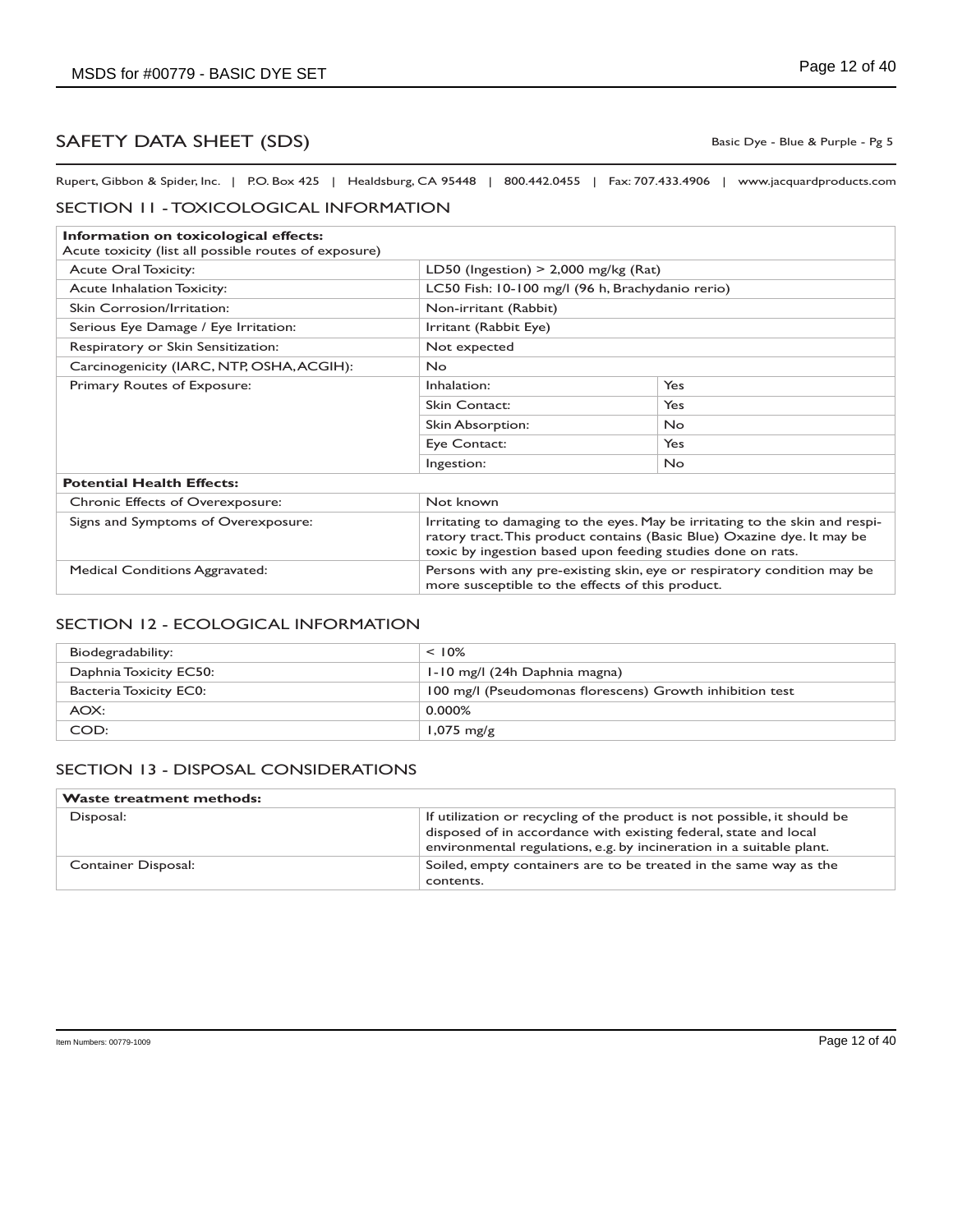Basic Dye - Blue & Purple - Pg 6

Rupert, Gibbon & Spider, Inc. | P.O. Box 425 | Healdsburg, CA 95448 | 800.442.0455 | Fax: 707.433.4906 | www.jacquardproducts.com

## SECTION 14 - TRANSPORT INFORMATION

| DOT:                             |                                                               |
|----------------------------------|---------------------------------------------------------------|
| DOT Proper Shipping Description: | Not Regulated                                                 |
| <b>IMDG:</b>                     |                                                               |
| UN number:                       | <b>UN 3077</b>                                                |
| UN proper shipping name:         | Environmentally Hazardous Substance,<br>Solid N.O.S (AZO Dye) |
| Hazard Class:                    | 9                                                             |
| PG.                              | Ш                                                             |
| Marine Pollutant:                | Yes                                                           |
| <b>IATA:</b>                     |                                                               |
| UN No:                           | Not Regulated                                                 |

### SECTION 15 - REGULATORY INFORMATION

| Safety, health and environmental regulations/legislation specific for the substance or mixture:                                              |                                                                                                                                |     |
|----------------------------------------------------------------------------------------------------------------------------------------------|--------------------------------------------------------------------------------------------------------------------------------|-----|
| <b>US Regulations</b>                                                                                                                        |                                                                                                                                |     |
| TSCA:                                                                                                                                        | The components of this product are listed on the TSCA Inventory.                                                               |     |
| <b>SARA 313:</b>                                                                                                                             | This product is not subject to SARA Title III Section 313 reporting<br>requirements under 40 CFR 372.                          |     |
| <b>SARA 312:</b>                                                                                                                             | Immediate (acute) health hazard:                                                                                               | Yes |
|                                                                                                                                              | Delayed (chronic) health hazard:                                                                                               | No. |
|                                                                                                                                              | Fire hazard:                                                                                                                   | No. |
|                                                                                                                                              | Sudden Release of Pressure:                                                                                                    | No. |
|                                                                                                                                              | Reactivity:                                                                                                                    | No. |
| This product is not subject to the German Ordinance that bans certain azo dyes or the 19th Amendment of the Council<br>Directive 76/769/EEC. |                                                                                                                                |     |
| California Proposition 65:                                                                                                                   | This product does NOT contain any components currently on the<br>California List of Known Carcinogens and reproductive Toxins. |     |

#### SECTION 16 - OTHER INFORMATION

| <b>HMIS Hazard ID:</b>                                                                                |  |
|-------------------------------------------------------------------------------------------------------|--|
| Health:                                                                                               |  |
| Flammability:                                                                                         |  |
| Reactivity:                                                                                           |  |
| Personal Protection:                                                                                  |  |
| Hazard rating: 0 - Minimal; 1 - Slight; 2 - Moderate; 3 - Serious; 4 - Severe; *Chronic health effect |  |

#### **Disclaimer:**

The information contained in this SDS is based on data from sources considered to be reliable but Rupert, Gibbon & Spider, Inc. does not guarantee the accuracy or completeness thereof. Rupert, Gibbon & Spider, Inc. urges each customer or recipient of this SDS to study it carefully to become aware of and understand the hazards associated with this product. The reader should consider consulting reference works or individuals who are experts in ventilation, toxicology or fire and understand the data in this SDS.

#### **Revision Date: 08/13/2020**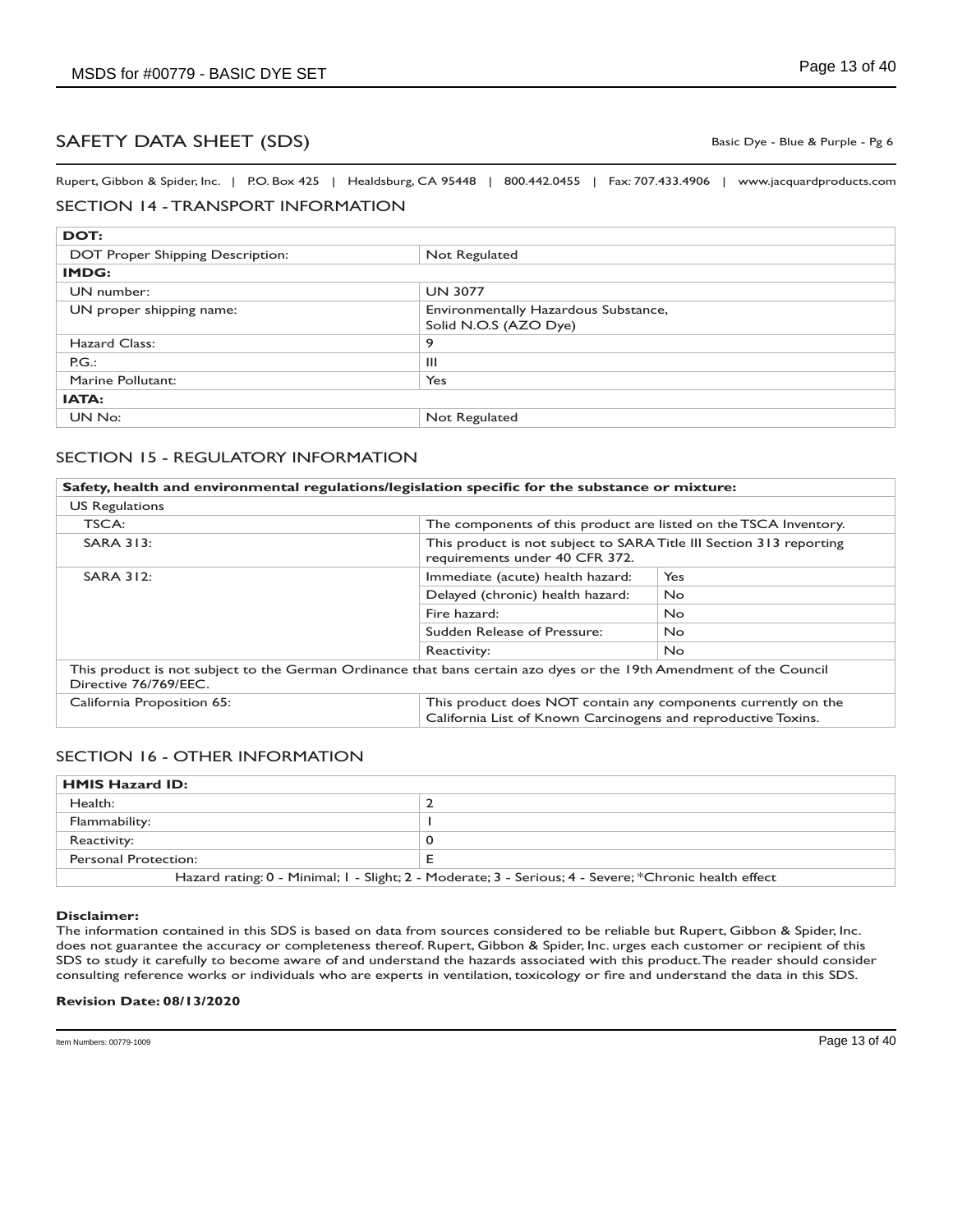Basic Dye - Blue & Purple - Pg 7

| Rupert, Gibbon & Spider, Inc.   P.O. Box 425   Healdsburg, CA 95448                                   | 800.442.0455   Fax: 707.433.4906  <br>www.jacquardproducts.com |
|-------------------------------------------------------------------------------------------------------|----------------------------------------------------------------|
| <b>National Chemical Inventories:</b>                                                                 |                                                                |
| All components of this product are listed on the following chemical substance inventories: TSCA (USA) |                                                                |
| <b>DSL</b>                                                                                            | (Canada)                                                       |
| <b>EINECS</b>                                                                                         | (Europe)                                                       |
| <b>ENCS</b>                                                                                           | (Japan) ECL                                                    |
|                                                                                                       | (Korea)                                                        |
| <b>AICS</b>                                                                                           | (Australia) NZIoC                                              |
|                                                                                                       | (New Zealand)                                                  |
| <b>PICCS</b>                                                                                          | (Philippines)                                                  |
| <b>IECSC</b>                                                                                          | (China)                                                        |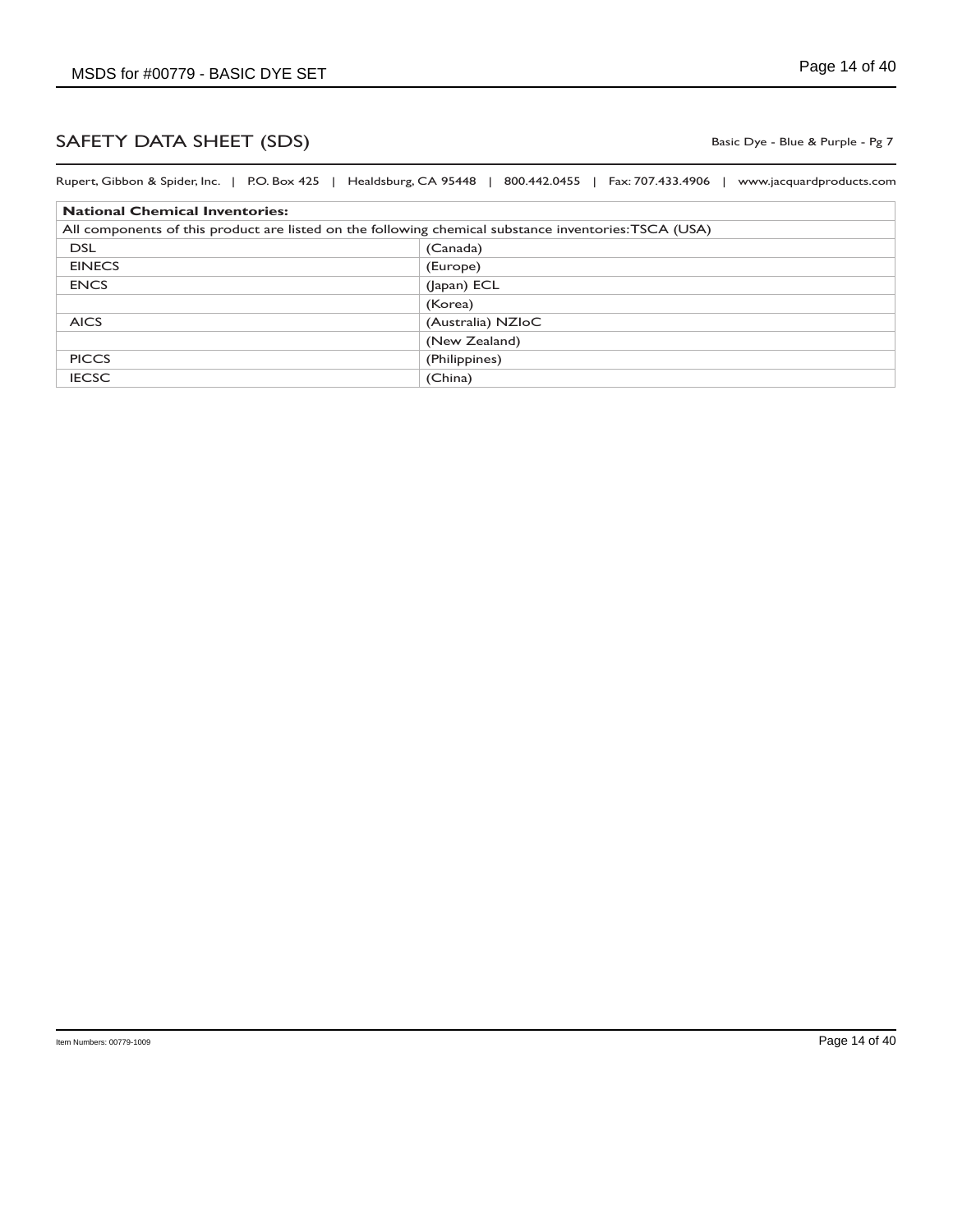Rupert, Gibbon & Spider, Inc. | P.O. Box 425 | Healdsburg, CA 95448 | 800.442.0455 | Fax: 707.433.4906 | www.jacquardproducts.com

| <b>Abbreviations:</b> |                                                                                                                                                                |
|-----------------------|----------------------------------------------------------------------------------------------------------------------------------------------------------------|
| <b>ACGIH</b>          | American Conference of Governmental Industrial Hygienists                                                                                                      |
| <b>ADR</b>            | International carriage of Dangerous goods by Road                                                                                                              |
| <b>AICS</b>           | Australian Inventory of Chemical Substances                                                                                                                    |
| <b>ATE</b>            | <b>Acute Toxicity Estimate</b>                                                                                                                                 |
| <b>BfR</b>            | Bundesinstitut für Risikobewertung recommendations for food contact materials                                                                                  |
| <b>BCF</b>            | <b>Bioconcentration Factor</b>                                                                                                                                 |
| BOD <sub>5</sub>      | 5-day Biochemical Oxygen Demand                                                                                                                                |
| <b>CERCLA</b>         | Comprehensive Environmental Response, Compensation and Liability Act                                                                                           |
| <b>CLP</b>            | Classification, Labeling and Packaging regulation                                                                                                              |
| <b>COD</b>            | Chemical Oxygen Demand DOT<br>Department of Transportation DSL<br>Domestic Substances List                                                                     |
| <b>EINECS</b>         | European Inventory of Existing Chemical Substances                                                                                                             |
| <b>ECL</b>            | Existing Chemicals List (Korea)                                                                                                                                |
| <b>ENCS</b>           | Existing and New Chemical Substances Inventory (Japan)                                                                                                         |
| <b>EN 689</b>         | Workplace atmospheres - Guidance for the assessment of exposure by inhalation to chemical<br>agents for comparison with limit values and measurement strategy. |
| <b>ERG</b>            | <b>Emergency Response Guide</b>                                                                                                                                |
| <b>GHS</b>            | Globally Harmonized System                                                                                                                                     |
| <b>HMIS</b>           | Hazardous Materials Information System IARC<br>International Agency for Research on Cancer IATA<br>International Air Transport Association                     |
| <b>ICAO</b>           | International Civil Aviation Organization IDLH<br>Immediately Dangerous to Life and Health IMDG<br>International Maritime Dangerous Goods                      |
| LD50                  | Lethal Dose to 50% of test animal population                                                                                                                   |
| <b>MAK</b>            | Maximale Arbeitsplatz Konzentration                                                                                                                            |
| <b>NTP</b>            | National Toxicology Program                                                                                                                                    |
| <b>OEL</b>            | Occupational Exposure Limit                                                                                                                                    |
| <b>OSHA</b>           | Occupational Safety & Health Administration                                                                                                                    |
| <b>PBT</b>            | Persistent, Bioaccumulative and Toxic vPvB Very Persistent and Very Bioaccumulative PEL Permissible<br>exposure limit                                          |
| <b>PICCS</b>          | Philippine Inventory of Commercial Chemical Substances                                                                                                         |
| <b>PNEC</b>           | Predicted No Effect Concentration                                                                                                                              |
| <b>REACH</b>          | Registration, Evaluation and Authorization of Chemical Substances                                                                                              |
| <b>RID</b>            | International carriage of dangerous goods by Rail SARA<br>Superfund Amendments and Reauthorization Act STEL Short Term<br><b>Exposure Limit</b>                |
| <b>SVHC</b>           | Substance of Very High Concern                                                                                                                                 |
| <b>TLV</b>            | <b>Threshold Limit Value</b>                                                                                                                                   |
| <b>TSCA</b>           | <b>Toxic Substances Control Act</b>                                                                                                                            |
| <b>TWA</b>            | <b>Time Weighted Average</b>                                                                                                                                   |
| <b>VOC</b>            | Volatile Organic Compound                                                                                                                                      |
| <b>WGK</b>            | Wassergefahrdungsklasse (Water Hazard Class) WHMIS<br>Workplace Hazardous Material Identification System                                                       |

Basic Dye - Blue & Purple - Pg 8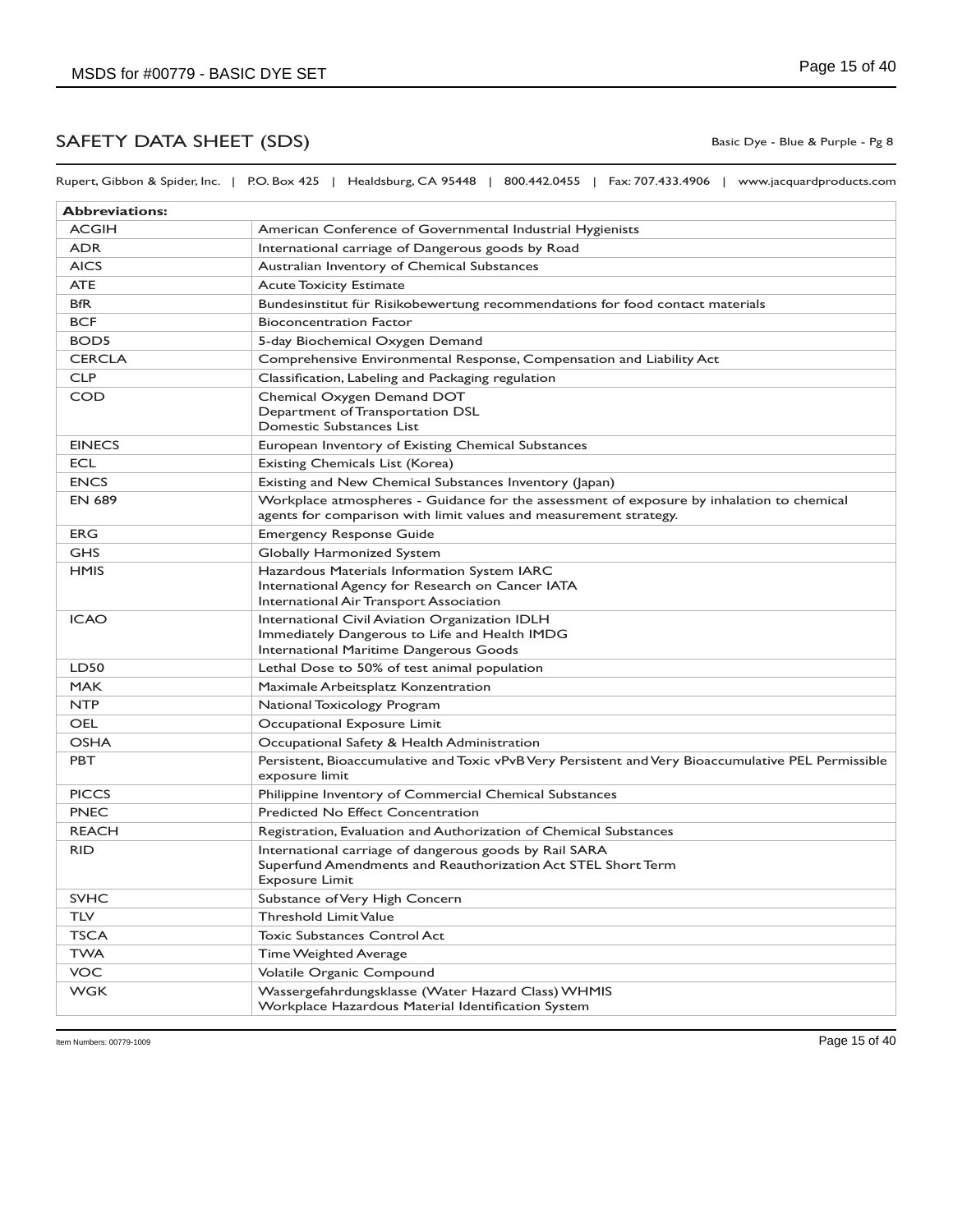

Jacquard Products Manufactured by Rupert, Gibbon & Spider, Inc. P.O. Box 425 | Healdsburg, CA 95448 800.442.0455 | Fax: 707.433.4906 www.jacquardproducts.com

Basic Dye - Brown - Pg 1

#### **Revision Date: 08/24/2020**

#### SECTION 1 - CHEMICAL, PRODUCT & COMPANY INFORMATION

| Product Name:            | <b>BASIC DYE</b>                                                                                               |                                          |  |  |
|--------------------------|----------------------------------------------------------------------------------------------------------------|------------------------------------------|--|--|
| Product Number/Code:     | 023 BROWN                                                                                                      |                                          |  |  |
| Recommended Use:         |                                                                                                                | Colorant for multiple substrates         |  |  |
| $Symonym(s)$ :           | Methine dyestuff                                                                                               |                                          |  |  |
| Restrictions on use:     | None known                                                                                                     |                                          |  |  |
| Manufacturer:            | Rupert, Gibbon & Spider, Inc.<br>1147 Healdsburg Ave.<br>Healdsburg, CA 95448<br>1-800-442-0455 / 707-433-9577 |                                          |  |  |
| <b>Emergency Number:</b> |                                                                                                                | Chem Tel, Inc. - Contract #MIS9128344    |  |  |
|                          | North America:<br>1-800-255-3924                                                                               | International:<br>$1 - 813 - 248 - 0585$ |  |  |

#### SECTION 2 - HAZARD(S) IDENTIFICATION

| <b>Toxicological Data on Ingredients:</b> |                                                                                                                                   |             |
|-------------------------------------------|-----------------------------------------------------------------------------------------------------------------------------------|-------------|
| <b>Hazard Classification</b>              |                                                                                                                                   |             |
| Physical Hazards:                         |                                                                                                                                   |             |
| Health Hazards:                           | Eye Irritant                                                                                                                      | Category 2A |
|                                           | Oral Toxicity                                                                                                                     | Category 5  |
| <b>Environmental Hazards:</b>             | <b>Chronic Aquatic Toxicity</b>                                                                                                   | Category 2  |
| <b>Label Elements</b>                     |                                                                                                                                   |             |
| Pictogram:                                |                                                                                                                                   |             |
| Signal Words:                             | Warning                                                                                                                           |             |
| <b>Hazard Statements-EU:</b>              | H319: Causes Serious Eye Irritation<br>H303: May be Harmful if Swallowed<br>H411: Toxic to Aquatic Life with Long-Lasting Effects |             |
| <b>Precautionary Statements-EU:</b>       |                                                                                                                                   |             |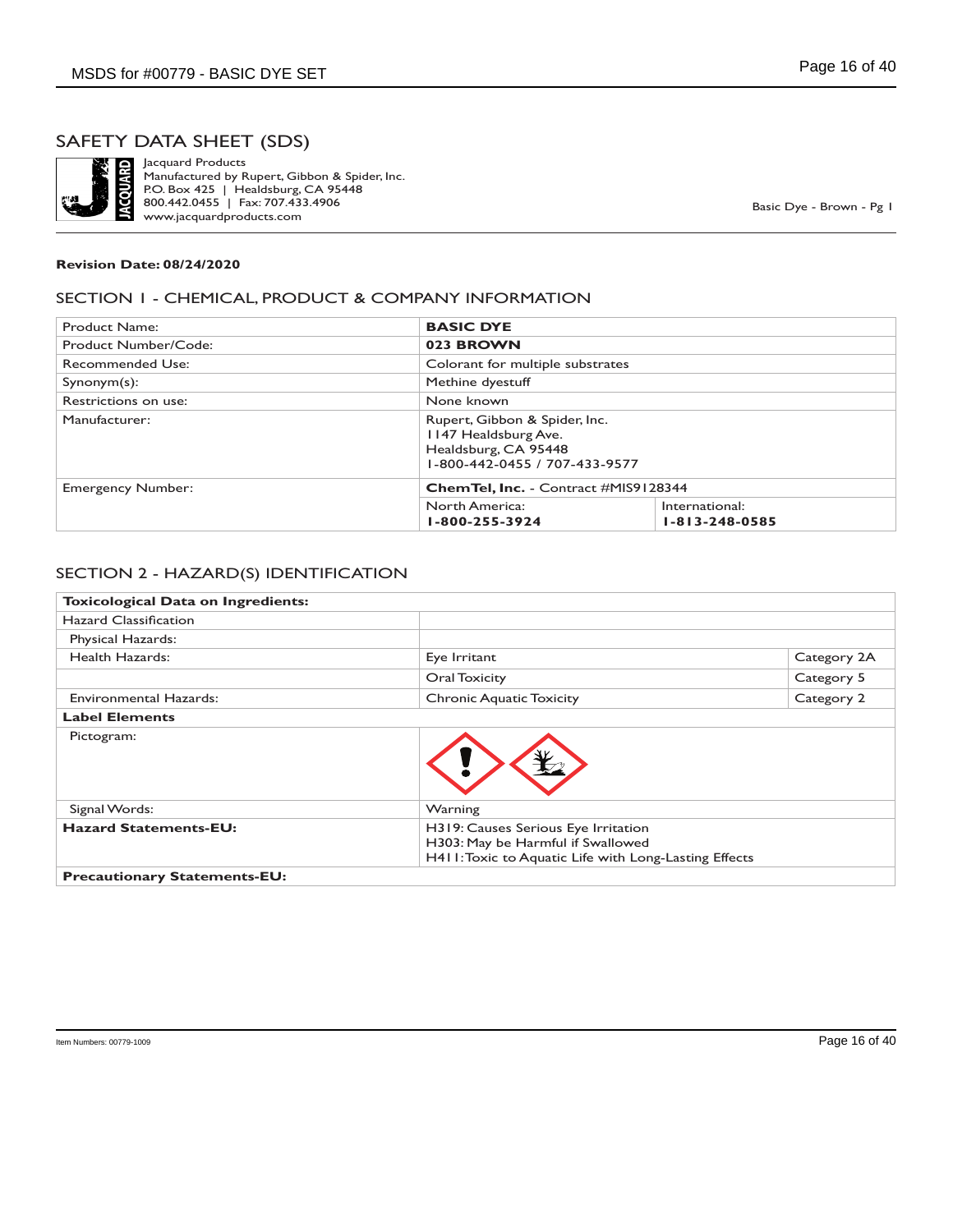Basic Dye - Brown - Pg 2

| Prevention:                         | P264: Wash face, hands, and any exposed skin thoroughly after handling.<br>P280: Wear protective gloves/ protective clothing/eye protection/face<br>protection.<br>P270: Do not eat, drink, or smoke when using this product.<br>P260: Do not breath dust/fume/gas/mist/vapors/spray.<br>P273: Avoid release into the environment.<br>P391: Collect spillage. Hazardous to the aquatic environment.                                                                                                                                                                               |
|-------------------------------------|-----------------------------------------------------------------------------------------------------------------------------------------------------------------------------------------------------------------------------------------------------------------------------------------------------------------------------------------------------------------------------------------------------------------------------------------------------------------------------------------------------------------------------------------------------------------------------------|
| Response:                           | P305 + P351 + P338 IF IN EYES: Rinse cautiously with water for 15 min-<br>utes. Remove contact lenses, if present and easy to do. Continue rinsing.<br>P337 + P313: If eye irritation persists: Get medical advice/attention.<br>P302 + P352 IF ON SKIN: Wash with plenty of soap and water for<br>15 minutes.<br>P301 + P330 + P331 IF SWALLOWED: Rinse mouth. Do NOT induce<br>vomiting.<br>P312 Call a POISON Center or doctor/physician if you feel unwell<br>P304 + P340 IF INHALED: Remove victim to fresh air and keep at rest in<br>a comfortable position for breathing. |
| Storage:                            | No data available                                                                                                                                                                                                                                                                                                                                                                                                                                                                                                                                                                 |
| Disposal:                           | No data available                                                                                                                                                                                                                                                                                                                                                                                                                                                                                                                                                                 |
| Hazard(s) not otherwise classified: | No data available                                                                                                                                                                                                                                                                                                                                                                                                                                                                                                                                                                 |

### SECTION 3 - COMPOSITION / INFORMATION ON INGREDIENTS

| <b>Chemical identity</b>                                                                                    | Content in percent $(\%)^*$ | CAS# |
|-------------------------------------------------------------------------------------------------------------|-----------------------------|------|
| Proprietary Basic Yellow<br>- Eye irritant.<br>- Harmful if swallowed.<br>- Toxic to aquatic organisms.     |                             |      |
| Proprietary Basic Blue<br>- Harmful if swallowed.<br>- Irritating to eyes.<br>- Toxic to aquatic organisms. |                             |      |
| Proprietary Basic Red<br>- Eye irritant.<br>- May be harmful if swallowed.                                  |                             |      |
| The exact ingredient percentages and non-hazardous composition have been withheld as a trade secret.        |                             |      |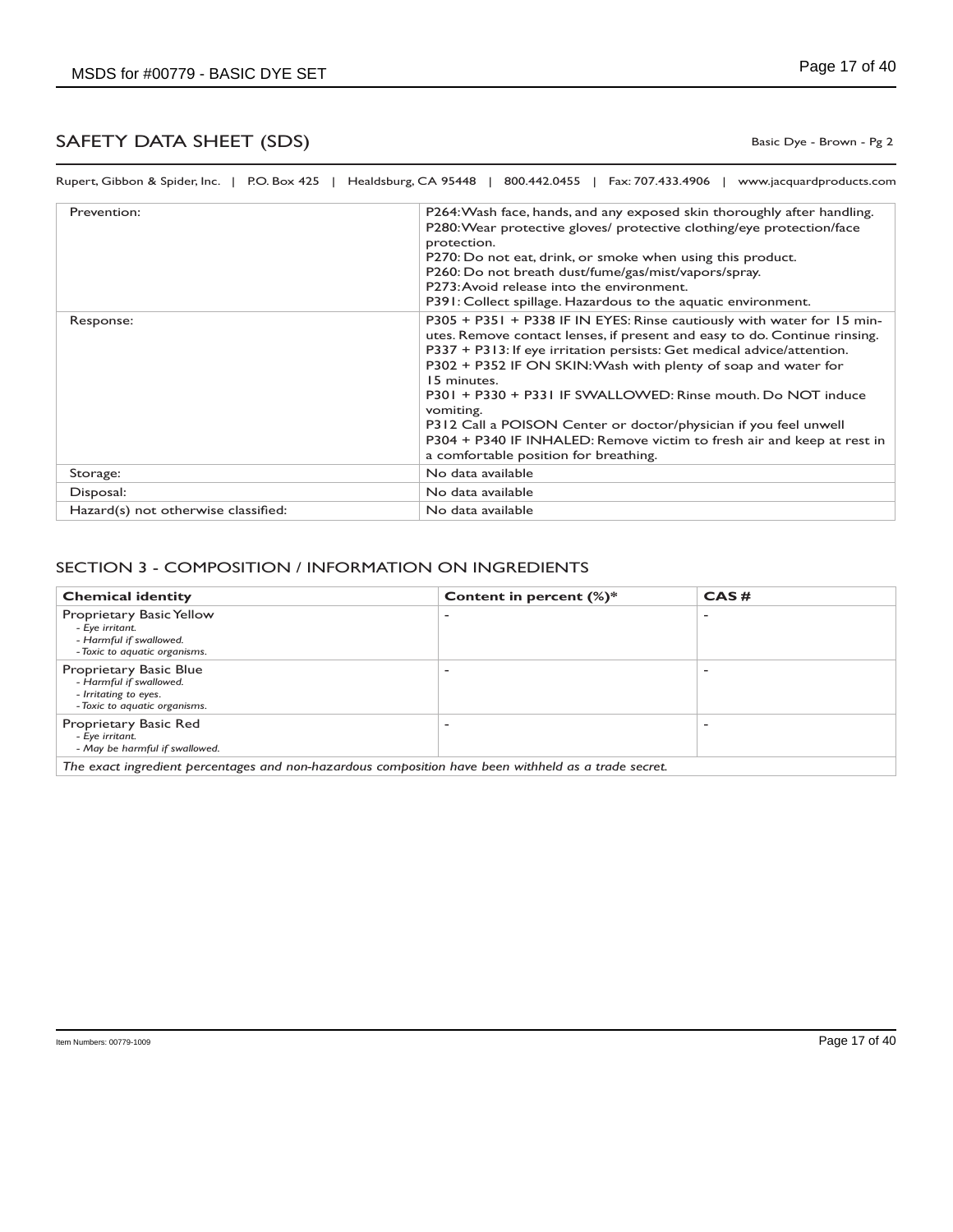Basic Dye - Brown - Pg 3

Rupert, Gibbon & Spider, Inc. | P.O. Box 425 | Healdsburg, CA 95448 | 800.442.0455 | Fax: 707.433.4906 | www.jacquardproducts.com

#### SECTION 4 - FIRST AID MEASURES

| Description of first aid measures:                                 |                                                                                                                                                                                                                                                     |  |
|--------------------------------------------------------------------|-----------------------------------------------------------------------------------------------------------------------------------------------------------------------------------------------------------------------------------------------------|--|
| General information:                                               | Immediately remove all contaminated clothing.                                                                                                                                                                                                       |  |
| In the event of skin contact:                                      | Remove all contaminated clothing immediately. Wash immediately with<br>soap and plenty of water. If a temporary skin reaction occurs, it should<br>be treated as allergic contact dermatitis. Launder contaminated clothing<br>before reuse.        |  |
| In the event of eye contact:                                       | Wash immediately with large amounts of water for 15 minutes, lifting the<br>upper and lower lids until no evidence of product remain. Get medical<br>attention immediately. Do not wear contact lenses while handling.                              |  |
| In the event of swallowing:                                        | If the product is swallowed, the patient must at once drink water<br>repeatedly, if possible with the addition of activated carbon. Get medical<br>attention. Never give fluids or induce vomiting if patient is unconscious<br>or has convulsions. |  |
| In the event of exposure by inhalation:                            | If inhaled, remove to fresh air. If not breathing, give artificial respiration,<br>preferably mouth to mouth. If breathing is difficult, give oxygen. Call a<br>physician.                                                                          |  |
| Most important symptoms and effects, both acute and<br>delayed:    | The most significant symptoms and effects are described in the labelling<br>(see section 2) and/or in section 11.                                                                                                                                   |  |
| Indication of any symptoms and effects, both acute and<br>delayed: | No data available                                                                                                                                                                                                                                   |  |

### SECTION 5 - FIREFIGHTING MEASURES

| Extinguishing media:                                                     | CO2, Dry Chemical Foam, Water, Fog                                                                                                                                                                                                                                                                                                          |
|--------------------------------------------------------------------------|---------------------------------------------------------------------------------------------------------------------------------------------------------------------------------------------------------------------------------------------------------------------------------------------------------------------------------------------|
| Special hazards arising from the substance or mixture:                   | Avoid dusting conditions. May form explosive dust mixtures with air.                                                                                                                                                                                                                                                                        |
| Special fire fighting procedures/unusual fire or explo-<br>sion hazards: | Firefighters should be equipped with protective clothing & self-contained<br>breathing apparatus to protect against potentially toxic & irritating fumes.<br>In case of fire or explosion, keep unnecessary people away. Isolate hazard<br>area & any entry. Stay upwind, out of low areas, and ventilate closed<br>spaces before entering. |

#### SECTION 6 - ACCIDENTAL RELEASE MEASURES

| Methods and material for containment and clean up: | Avoid formation and deposition of dust. Do not empty into drains or<br>waters. Do not touch or walk through the spilled material: stop leak if<br>you can do it without risk. Take up with sand or other non-combustible<br>absorbent material or suitable vacuum and place into labeled sealable<br>containers. Scrub spilled area with detergent, flush with copious amount<br>of water. For further disposal measures see section 13. |
|----------------------------------------------------|------------------------------------------------------------------------------------------------------------------------------------------------------------------------------------------------------------------------------------------------------------------------------------------------------------------------------------------------------------------------------------------------------------------------------------------|
|----------------------------------------------------|------------------------------------------------------------------------------------------------------------------------------------------------------------------------------------------------------------------------------------------------------------------------------------------------------------------------------------------------------------------------------------------------------------------------------------------|

#### SECTION 7 - HANDLING AND STORAGE

| Precautions for safe handling:                                   | In accord with good industrial practice, handle with care and avoid<br>personal contact.                                                                                                       |
|------------------------------------------------------------------|------------------------------------------------------------------------------------------------------------------------------------------------------------------------------------------------|
| Conditions for safe storage, including any<br>incompatabilities: | Keep container protected from direct sunlight in a dry, cool and in a<br>well-ventilated area. Keep the container tightly sealed and away from any<br>incompatible materials (see Section 10). |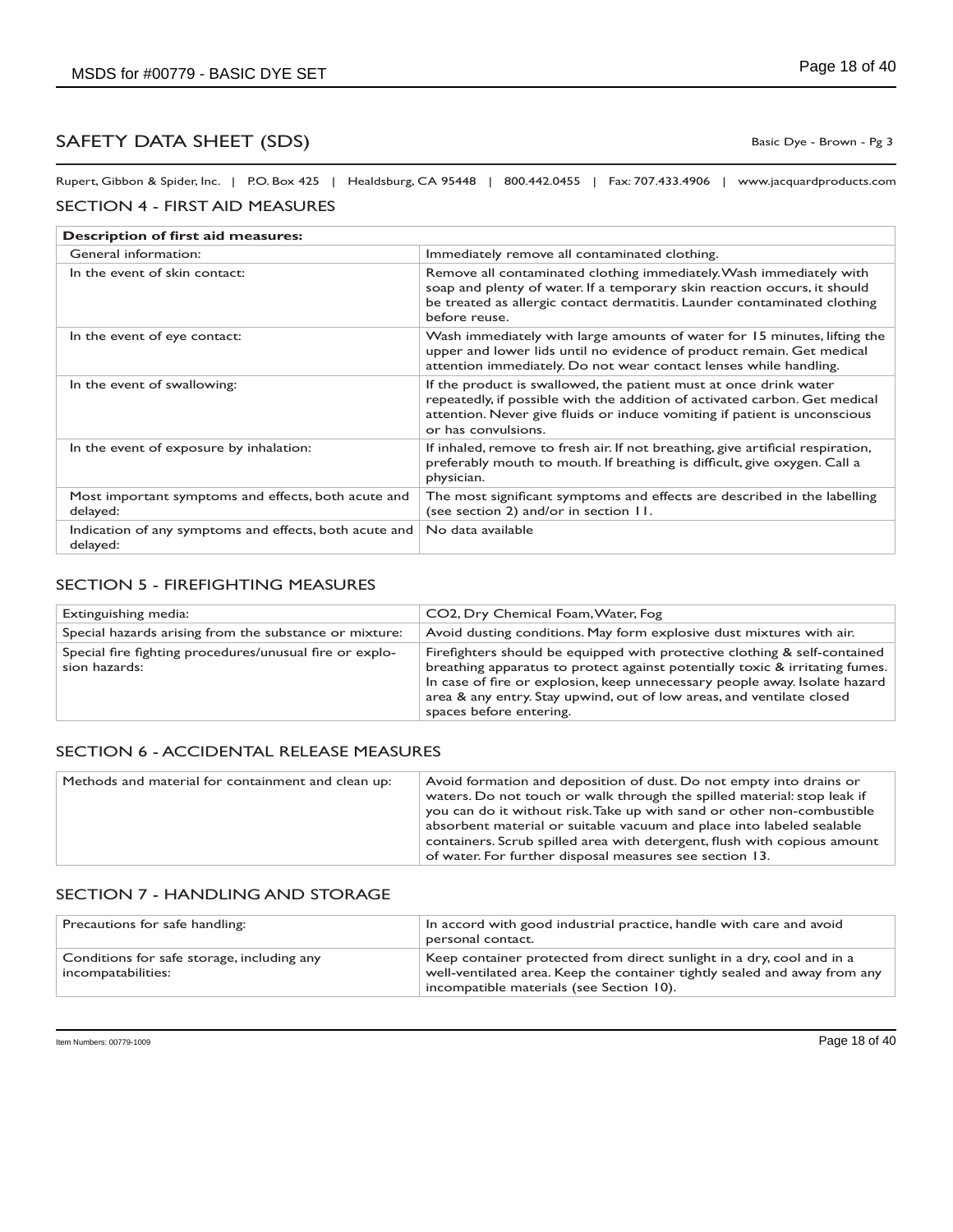Basic Dye - Brown - Pg 4

Rupert, Gibbon & Spider, Inc. | P.O. Box 425 | Healdsburg, CA 95448 | 800.442.0455 | Fax: 707.433.4906 | www.jacquardproducts.com

### SECTION 8 - EXPOSURE CONTROLS / PERSONAL PROTECTION

| <b>Control parameters:</b>                                             |                                                                                                                                                                                                                                                                                                                                                                                                                                                                  |  |
|------------------------------------------------------------------------|------------------------------------------------------------------------------------------------------------------------------------------------------------------------------------------------------------------------------------------------------------------------------------------------------------------------------------------------------------------------------------------------------------------------------------------------------------------|--|
| Occupational exposure limits:                                          | Use local ventilation. Do not breathe dust. Avoid contact with eyes and<br>skin. Immediately remove all contaminated clothing.                                                                                                                                                                                                                                                                                                                                   |  |
| Appropriate engineering controls:                                      | Handle with good industrial practices and industrial hygiene. Wash hands<br>after use.                                                                                                                                                                                                                                                                                                                                                                           |  |
| Individual protection measures, such as personal protective equipment: |                                                                                                                                                                                                                                                                                                                                                                                                                                                                  |  |
| Eye/face protection:                                                   | Employees should wear protective eye-goggles with side protection<br>shield.                                                                                                                                                                                                                                                                                                                                                                                     |  |
| Skin protection:                                                       | Employees should avoid skin contact by wearing protective clothing.<br>Long sleeve shirts, pants, gloves e.g. of PVC or nitrile rubber, and boots<br>are recommended. Additional protections such as impervious suits are<br>recommended when the potential for dermal contact is significant. Em-<br>ployees should wash their hands and face before eating and drinking and<br>shower thoroughly before leaving work. Keep away from food and drink<br>stuffs. |  |
| Other protective equipment:                                            | Wear overalls, apron or other protective clothing.                                                                                                                                                                                                                                                                                                                                                                                                               |  |
| Environmental exposure controls:                                       | Do not breathe dust. Avoid contact with eyes and skin. Immediately<br>remove all contaminated clothing                                                                                                                                                                                                                                                                                                                                                           |  |
| Respiratory protection:                                                | Inhalation of dust and aerosols must be absolutely prevented by the use<br>of a NIOSH approved dust respirator.                                                                                                                                                                                                                                                                                                                                                  |  |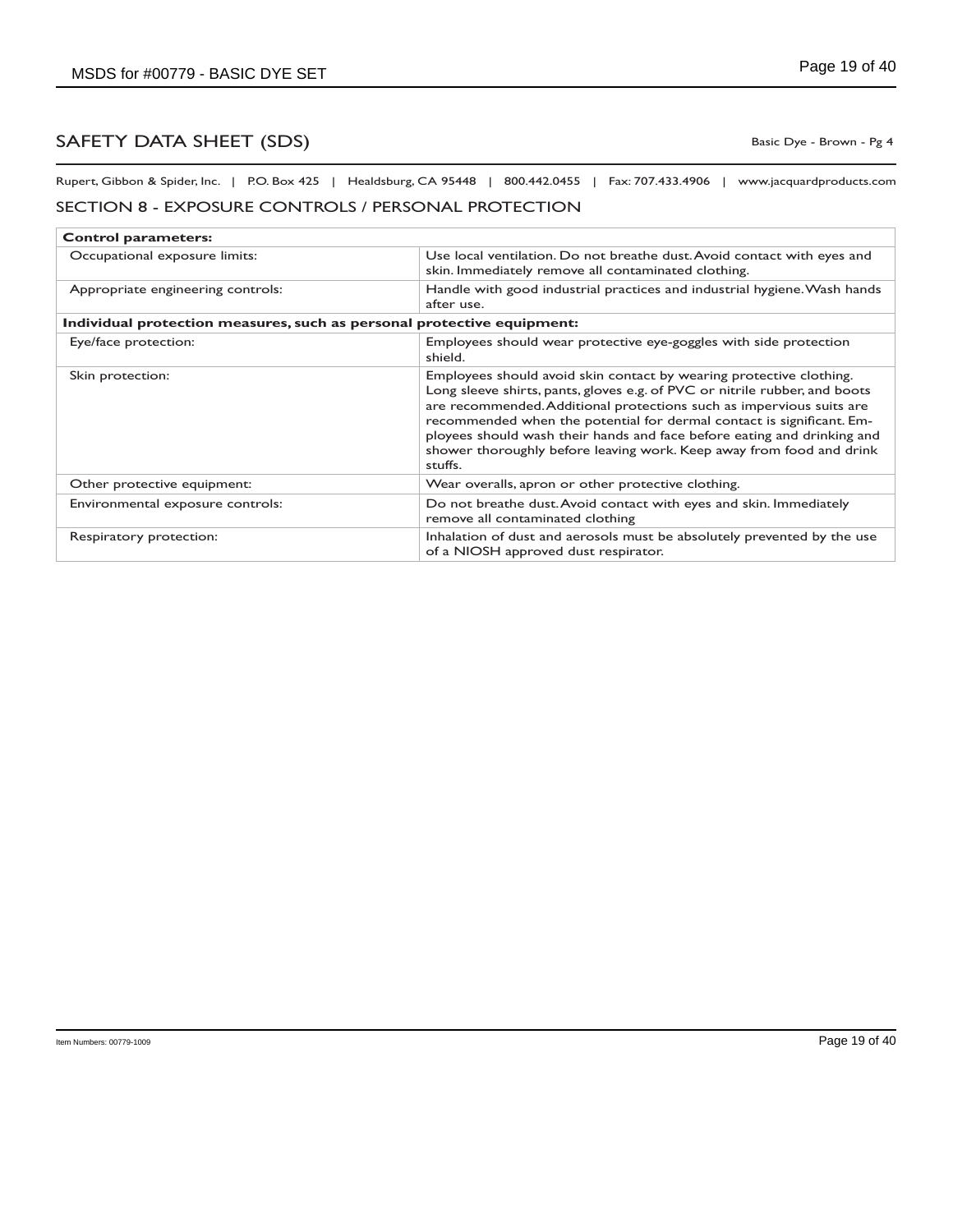Rupert, Gibbon & Spider, Inc. | P.O. Box 425 | Healdsburg, CA 95448 | 800.442.0455 | Fax: 707.433.4906 | www.jacquardproducts.com

## SECTION 9 - PHYSICAL AND CHEMICAL PROPERTIES

| <b>General information:</b>                             |                       |  |
|---------------------------------------------------------|-----------------------|--|
| Appearance and physical state:                          | Powder                |  |
| Color:                                                  | Orange                |  |
| Type of Odor:                                           | None                  |  |
| Odor threshold:                                         | N/A                   |  |
| Important health, safety and environmental information: |                       |  |
| Initial Boiling Point and Boiling Range:                | N/A                   |  |
| Melting Point/Freezing Point:                           | N/A                   |  |
| Flammability Classification:                            | N/A                   |  |
| Flash Point:                                            | N/A                   |  |
| Auto-ignition Temperature:                              | N/A                   |  |
| Decomposition Temperature:                              | N/D                   |  |
| Flammability Limits (lower/upper):                      | N/A                   |  |
| Evaporation rate:                                       | N/A                   |  |
| Vapor Pressure:                                         | N/A                   |  |
| Vapor Density (Air=1):                                  | N/A                   |  |
| Octanol/Water Partition Coefficient (log Pow):          | N/D                   |  |
| Specific Gravity:                                       | No data available     |  |
| <b>Bulk Density:</b>                                    | 410 - 760 kg/m3       |  |
| <b>Water Solubility:</b>                                | 10 g/l @ 20°C         |  |
| pH:                                                     | $5.0 - 7.0$ @ 100 g/l |  |
| Viscosity:                                              | N/A                   |  |
| <b>Explosive Properties:</b>                            | No data available     |  |
| <b>Oxidizing Properties:</b>                            | No data available     |  |
| Molecular Formula:                                      | No data available     |  |
| Molecular Weight:                                       | No data available     |  |
| <b>Relative Density:</b>                                | N/A                   |  |
| UEL:                                                    | N/A                   |  |
| LEL:                                                    | N/A                   |  |
| % Volatile:                                             | 1.00                  |  |

### SECTION 10 - STABILITY AND REACTIVITY

| Reactivity:                         | Will not occur                                                                                                           |
|-------------------------------------|--------------------------------------------------------------------------------------------------------------------------|
| Stability:                          | <b>Stable</b>                                                                                                            |
| Possibility of hazardous reactions: | None expected. In the case of dusty organic products the possibility<br>of a dust explosion should always be considered. |
| Conditions to avoid:                | Avoid dusting conditions and sparks/flame.                                                                               |
| Incompatible materials:             | <b>None</b>                                                                                                              |
| Hazardous decomposition products:   | CO2, CO, Sulfur Oxides, Nitrogen Oxides                                                                                  |
| Thermal decomposition:              | No thermal decomposition when stored and handled correctly.                                                              |

Basic Dye - Brown - Pg 5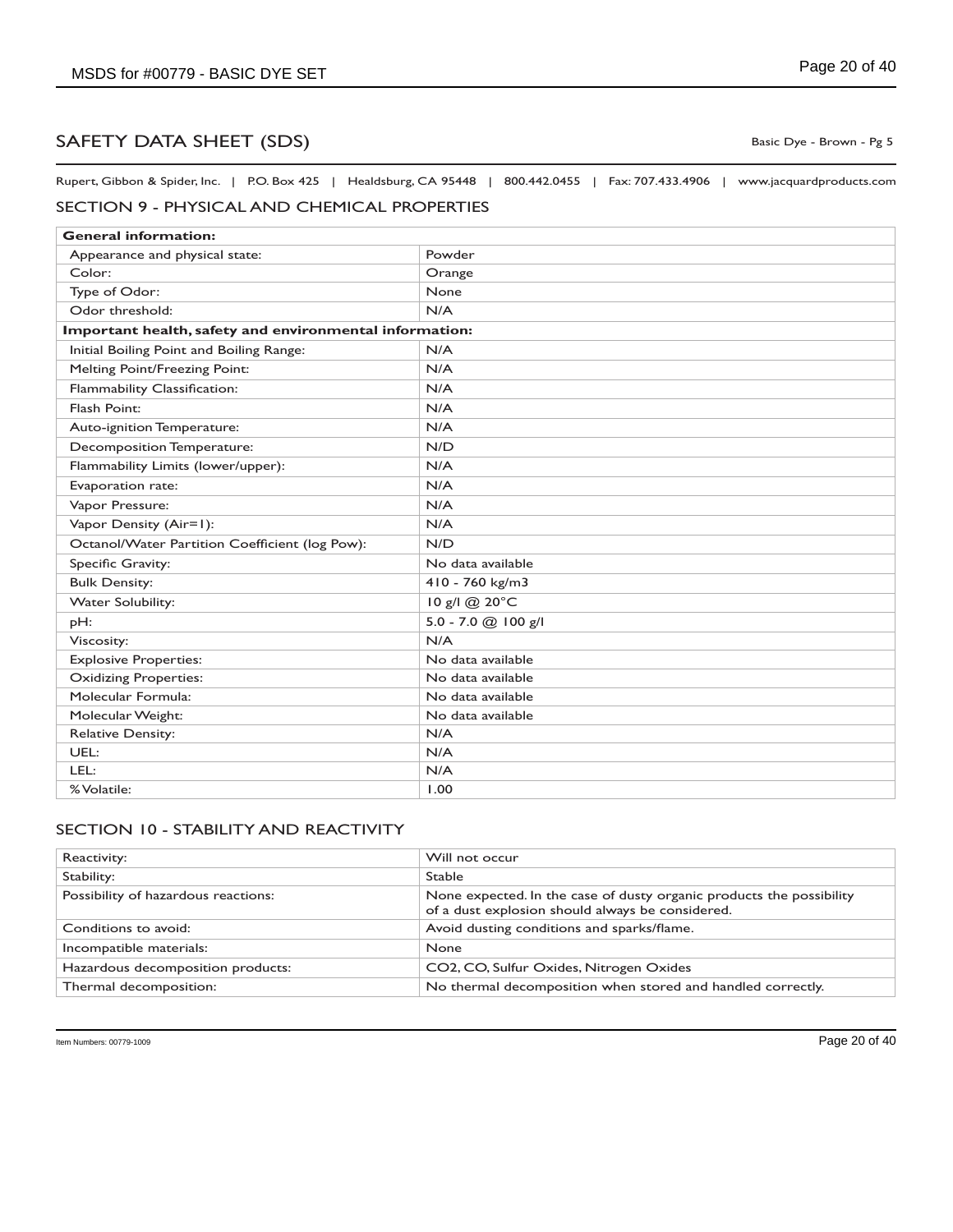Basic Dye - Brown - Pg 6

Rupert, Gibbon & Spider, Inc. | P.O. Box 425 | Healdsburg, CA 95448 | 800.442.0455 | Fax: 707.433.4906 | www.jacquardproducts.com

#### SECTION 11 - TOXICOLOGICAL INFORMATION

| Information on toxicological effects:                 |                                                                                                                                                                     |            |  |
|-------------------------------------------------------|---------------------------------------------------------------------------------------------------------------------------------------------------------------------|------------|--|
| Acute toxicity (list all possible routes of exposure) |                                                                                                                                                                     |            |  |
| <b>Acute Oral Toxicity:</b>                           | LD50 (Ingestion) 300 - 400 mg/kg (RAT)                                                                                                                              |            |  |
| <b>Acute Inhalation Toxicity:</b>                     | LC50 Fish: 10-100 mg/l (96 hr, Brachydanio rerio)                                                                                                                   |            |  |
| Skin Corrosion/Irritation:                            | Non-irritant (Rabbit)                                                                                                                                               |            |  |
| Serious Eye Damage / Eye Irritation:                  | Irritant (Rabbit Eye)                                                                                                                                               |            |  |
| Respiratory or Skin Sensitization:                    | Not expected                                                                                                                                                        |            |  |
| Carcinogenicity (IARC, NTP, OSHA):                    | <b>No</b>                                                                                                                                                           |            |  |
| Primary Routes of Exposure:                           | Inhalation:                                                                                                                                                         | Yes        |  |
|                                                       | <b>Skin Contact:</b>                                                                                                                                                | Yes        |  |
|                                                       | Skin Absorption:                                                                                                                                                    | <b>No</b>  |  |
|                                                       | Eye Contact:                                                                                                                                                        | <b>Yes</b> |  |
|                                                       | Ingestion:                                                                                                                                                          | <b>No</b>  |  |
| <b>Potential Health Effects:</b>                      |                                                                                                                                                                     |            |  |
| Chronic Effects of Overexposure:                      | None known                                                                                                                                                          |            |  |
| Signs and Symptoms of Overexposure:                   | Risk of serious damage to eyes. This product may cause slight respiratory<br>irritation upon inhalation. May cause gastrointestinal disturbances upon<br>ingestion. |            |  |
| <b>Medical Conditions Aggravated:</b>                 | Persons with any pre-existing skin, eye or respiratory condition may be<br>more susceptible to the effects of this product.                                         |            |  |

#### SECTION 12 - ECOLOGICAL INFORMATION

| Biodegradability:      | $< 10\%$ |
|------------------------|----------|
| Daphnia Toxicity EC50: | N/D      |
| Bacteria Toxicity:     | N/D      |
| AOX:                   | $0.00\%$ |

#### SECTION 13 - DISPOSAL CONSIDERATIONS

| <b>Waste treatment methods:</b> |                                                                                                                                                                                                                      |
|---------------------------------|----------------------------------------------------------------------------------------------------------------------------------------------------------------------------------------------------------------------|
| Disposal:                       | If utilization or recycling of the product is not possible, it should be<br>disposed of in accordance with existing federal, state and local<br>environmental regulations, e.g. by incineration in a suitable plant. |
| Container Disposal:             | Soiled, empty containers are to be treated in the same way as the<br>contents.                                                                                                                                       |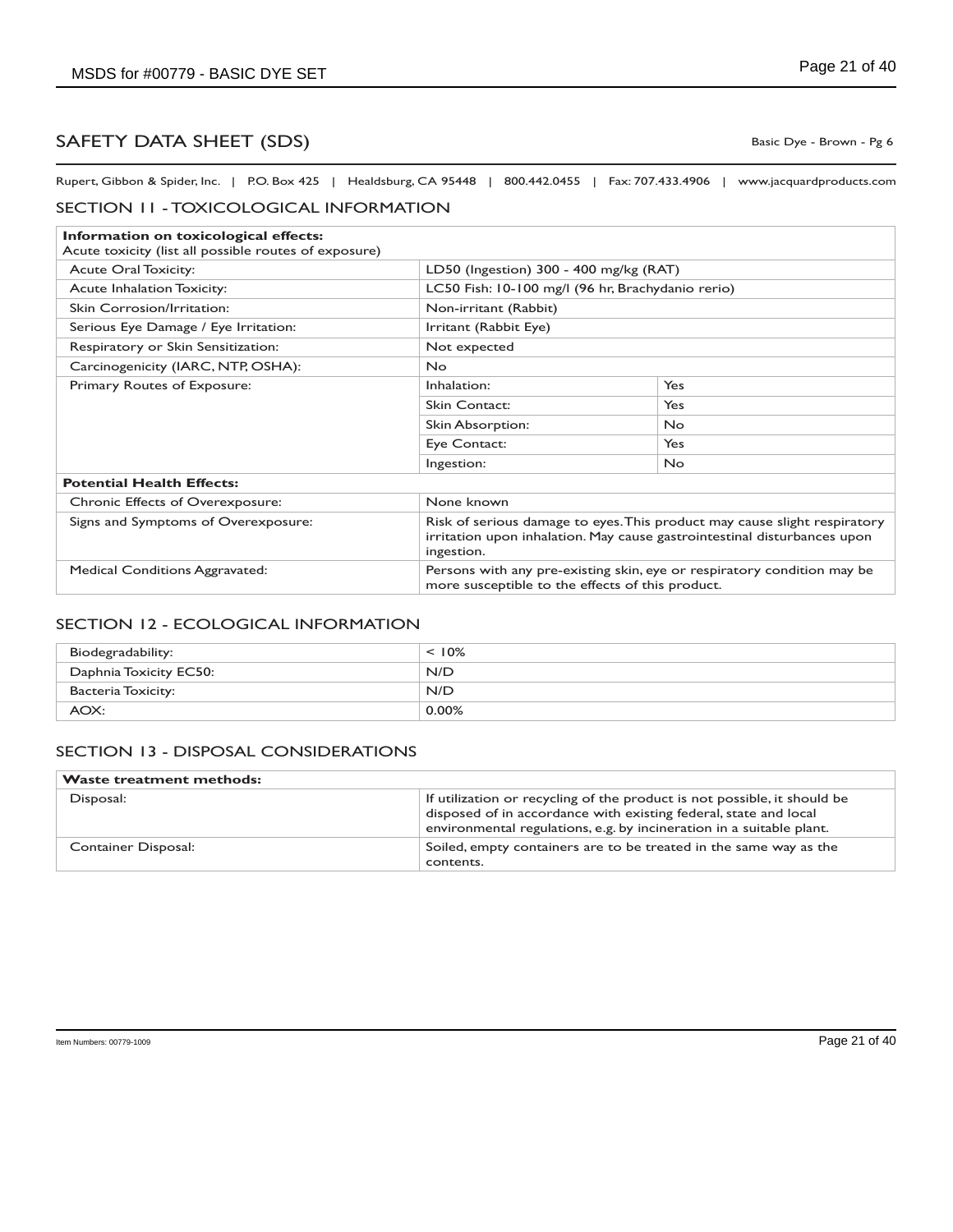Basic Dye - Brown - Pg 7

Rupert, Gibbon & Spider, Inc. | P.O. Box 425 | Healdsburg, CA 95448 | 800.442.0455 | Fax: 707.433.4906 | www.jacquardproducts.com

### SECTION 14 - TRANSPORT INFORMATION

| DOT:                          |                                                                     |
|-------------------------------|---------------------------------------------------------------------|
| Proper Shipping Name:         | Non-Hazardous Ink Material                                          |
| D.O.T. Hazard Classification: | Not Regulated                                                       |
| Frt. Class Package:           | 55                                                                  |
| IMDG:                         |                                                                     |
| UN number:                    | <b>UN 3077</b>                                                      |
| UN proper shipping name:      | Environmentally Hazardous Substance,<br>Solid N.O.S Basic Dye Stuff |
| Hazard Class:                 | 9.0                                                                 |
| UNNR:                         | 3077                                                                |
| Packing Group:                | Ш                                                                   |
| IATA:                         |                                                                     |
| UN No:                        | Not Regulated                                                       |

### SECTION 15 - REGULATORY INFORMATION

| Safety, health and environmental regulations/legislation specific for the substance or mixture: |                                                                                                                     |                                                                                                                                |  |
|-------------------------------------------------------------------------------------------------|---------------------------------------------------------------------------------------------------------------------|--------------------------------------------------------------------------------------------------------------------------------|--|
| <b>US Regulations</b>                                                                           |                                                                                                                     |                                                                                                                                |  |
| TSCA:                                                                                           |                                                                                                                     | The components of this product are listed on the TSCA Inventory.                                                               |  |
| <b>SARA 313:</b>                                                                                | requirements under 40 CFR 372.                                                                                      | This product is not subject to SARA Title III Section 313 reporting                                                            |  |
| <b>SARA 312:</b>                                                                                | Immediate (acute) health hazard:                                                                                    | Yes                                                                                                                            |  |
|                                                                                                 | Delayed (chronic) health hazard:                                                                                    | <b>No</b>                                                                                                                      |  |
|                                                                                                 | Fire hazard:                                                                                                        | <b>No</b>                                                                                                                      |  |
|                                                                                                 | Sudden Release of Pressure:                                                                                         | <b>No</b>                                                                                                                      |  |
|                                                                                                 | Reactivity:                                                                                                         | No.                                                                                                                            |  |
| Directive 76/769/EEC.                                                                           | This product is not subject to the German Ordinance that bans certain azo dyes or the 19th Amendment of the Council |                                                                                                                                |  |
| California Proposition 65:                                                                      |                                                                                                                     | This product does NOT contain any components currently on the<br>California List of Known Carcinogens and reproductive Toxins. |  |

### SECTION 16 - OTHER INFORMATION

| <b>HMIS Hazard ID:</b>                                                                                |  |
|-------------------------------------------------------------------------------------------------------|--|
| Health:                                                                                               |  |
| Flammability:                                                                                         |  |
| Reactivity:                                                                                           |  |
| Personal Protection:                                                                                  |  |
| Hazard rating: 0 - Minimal; I - Slight; 2 - Moderate; 3 - Serious; 4 - Severe; *Chronic health effect |  |

#### **Disclaimer:**

The information contained in this SDS is based on data from sources considered to be reliable but Rupert, Gibbon & Spider, Inc. does not guarantee the accuracy or completeness thereof. Rupert, Gibbon & Spider, Inc. urges each customer or recipient of this SDS to study it carefully to become aware of and understand the hazards associated with this product. The reader should consider consulting reference works or individuals who are experts in ventilation, toxicology or fire and understand the data in this SDS.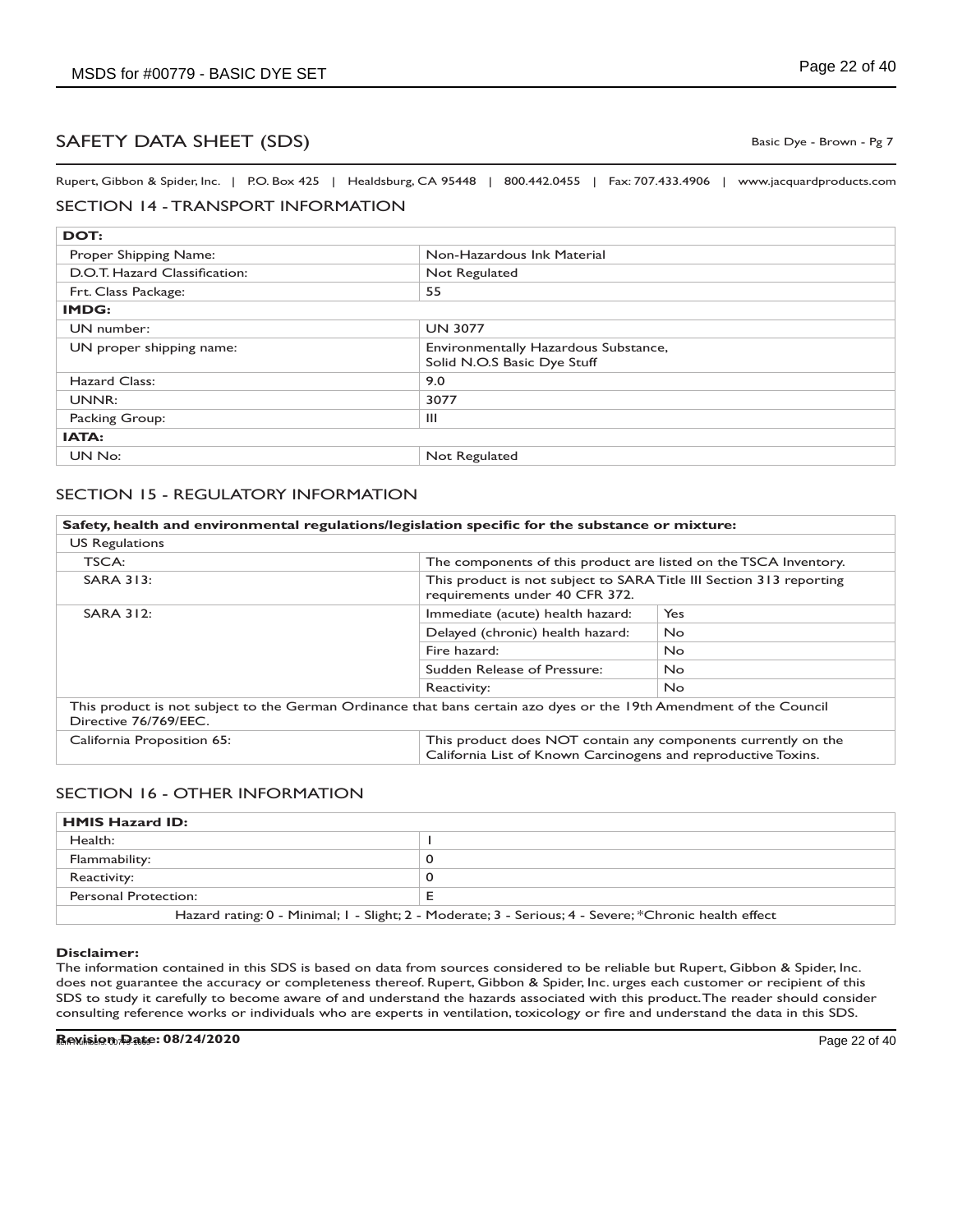Basic Dye - Brown - Pg 8

| Rupert, Gibbon & Spider, Inc.   P.O. Box 425   Healdsburg, CA 95448   800.442.0455   Fax: 707.433.4906 | www.jacquardproducts.com |
|--------------------------------------------------------------------------------------------------------|--------------------------|
| <b>National Chemical Inventories:</b>                                                                  |                          |
| All components of this product are listed on the following chemical substance inventories: TSCA (USA)  |                          |
| <b>DSL</b>                                                                                             | (Canada)                 |
| <b>EINECS</b>                                                                                          | (Europe)                 |
| <b>ENCS</b>                                                                                            | (Japan) ECL              |
|                                                                                                        | (Korea)                  |
| <b>AICS</b>                                                                                            | (Australia) NZIoC        |
|                                                                                                        | (New Zealand)            |
| <b>PICCS</b>                                                                                           | (Philippines)            |
| <b>IECSC</b>                                                                                           | (China)                  |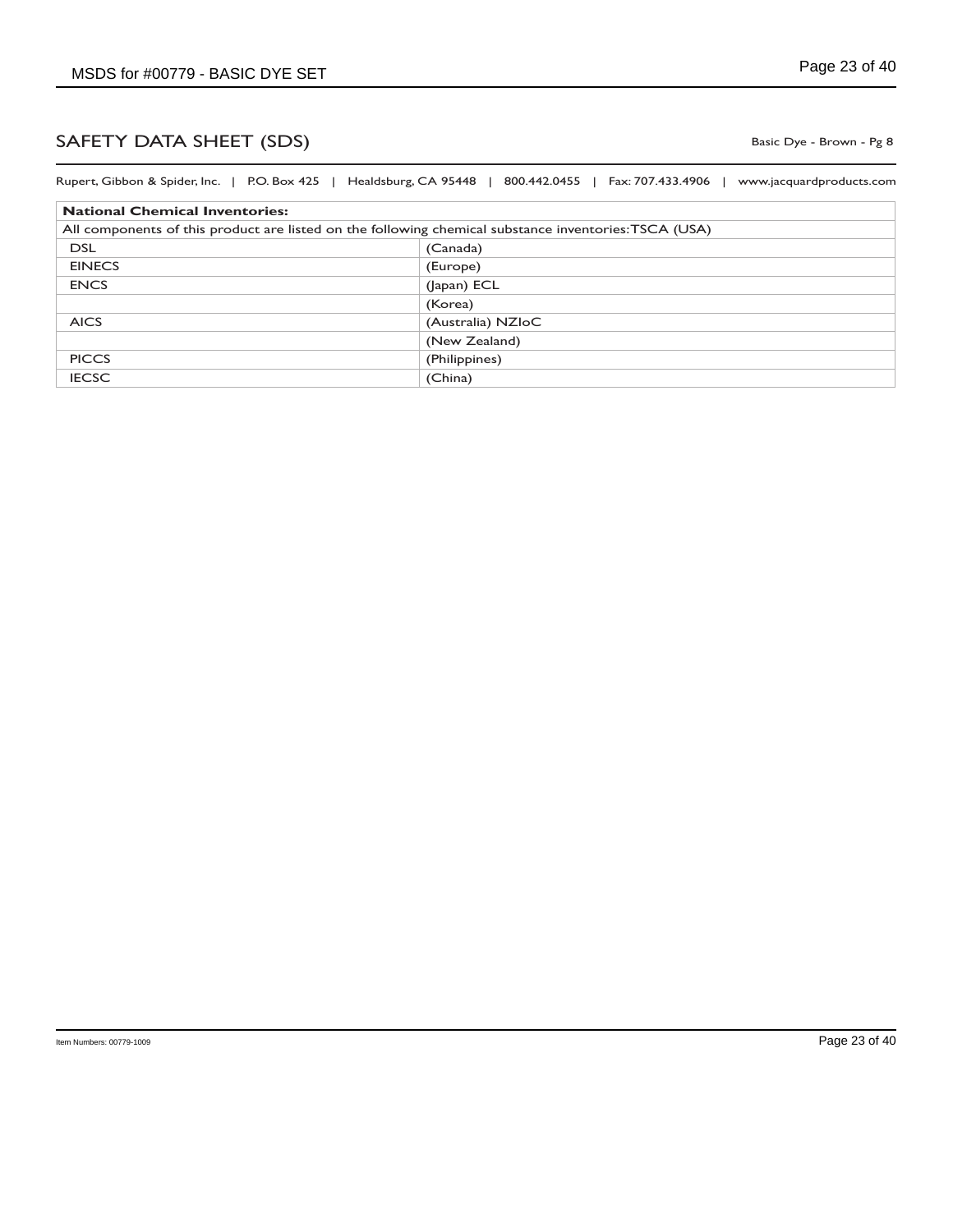Rupert, Gibbon & Spider, Inc. | P.O. Box 425 | Healdsburg, CA 95448 | 800.442.0455 | Fax: 707.433.4906 | www.jacquardproducts.com

| <b>Abbreviations:</b> |                                                                                                                                                                |
|-----------------------|----------------------------------------------------------------------------------------------------------------------------------------------------------------|
| <b>ACGIH</b>          | American Conference of Governmental Industrial Hygienists                                                                                                      |
| <b>ADR</b>            | International carriage of Dangerous goods by Road                                                                                                              |
| <b>AICS</b>           | Australian Inventory of Chemical Substances                                                                                                                    |
| <b>ATE</b>            | <b>Acute Toxicity Estimate</b>                                                                                                                                 |
| <b>BfR</b>            | Bundesinstitut für Risikobewertung recommendations for food contact materials                                                                                  |
| <b>BCF</b>            | <b>Bioconcentration Factor</b>                                                                                                                                 |
| BOD <sub>5</sub>      | 5-day Biochemical Oxygen Demand                                                                                                                                |
| <b>CERCLA</b>         | Comprehensive Environmental Response, Compensation and Liability Act                                                                                           |
| <b>CLP</b>            | Classification, Labeling and Packaging regulation                                                                                                              |
| COD                   | Chemical Oxygen Demand DOT<br>Department of Transportation DSL<br>Domestic Substances List                                                                     |
| <b>EINECS</b>         | European Inventory of Existing Chemical Substances                                                                                                             |
| <b>ECL</b>            | Existing Chemicals List (Korea)                                                                                                                                |
| <b>ENCS</b>           | Existing and New Chemical Substances Inventory (Japan)                                                                                                         |
| <b>EN 689</b>         | Workplace atmospheres - Guidance for the assessment of exposure by inhalation to chemical<br>agents for comparison with limit values and measurement strategy. |
| <b>ERG</b>            | <b>Emergency Response Guide</b>                                                                                                                                |
| <b>GHS</b>            | Globally Harmonized System                                                                                                                                     |
| <b>HMIS</b>           | Hazardous Materials Information System IARC<br>International Agency for Research on Cancer IATA<br>International Air Transport Association                     |
| <b>ICAO</b>           | International Civil Aviation Organization IDLH<br>Immediately Dangerous to Life and Health IMDG<br>International Maritime Dangerous Goods                      |
| LD50                  | Lethal Dose to 50% of test animal population                                                                                                                   |
| <b>MAK</b>            | Maximale Arbeitsplatz Konzentration                                                                                                                            |
| <b>NTP</b>            | National Toxicology Program                                                                                                                                    |
| OEL                   | Occupational Exposure Limit                                                                                                                                    |
| <b>OSHA</b>           | Occupational Safety & Health Administration                                                                                                                    |
| <b>PBT</b>            | Persistent, Bioaccumulative and Toxic vPvB Very Persistent and Very Bioaccumulative PEL Permissible<br>exposure limit                                          |
| <b>PICCS</b>          | Philippine Inventory of Commercial Chemical Substances                                                                                                         |
| <b>PNEC</b>           | Predicted No Effect Concentration                                                                                                                              |
| <b>REACH</b>          | Registration, Evaluation and Authorization of Chemical Substances                                                                                              |
| <b>RID</b>            | International carriage of dangerous goods by Rail SARA<br>Superfund Amendments and Reauthorization Act STEL Short Term<br><b>Exposure Limit</b>                |
| <b>SVHC</b>           | Substance of Very High Concern                                                                                                                                 |
| TLV                   | <b>Threshold Limit Value</b>                                                                                                                                   |
| <b>TSCA</b>           | <b>Toxic Substances Control Act</b>                                                                                                                            |
| TWA                   | <b>Time Weighted Average</b>                                                                                                                                   |
| VOC                   | Volatile Organic Compound                                                                                                                                      |
| <b>WGK</b>            | Wassergefahrdungsklasse (Water Hazard Class) WHMIS<br>Workplace Hazardous Material Identification System                                                       |

Basic Dye - Brown - Pg 9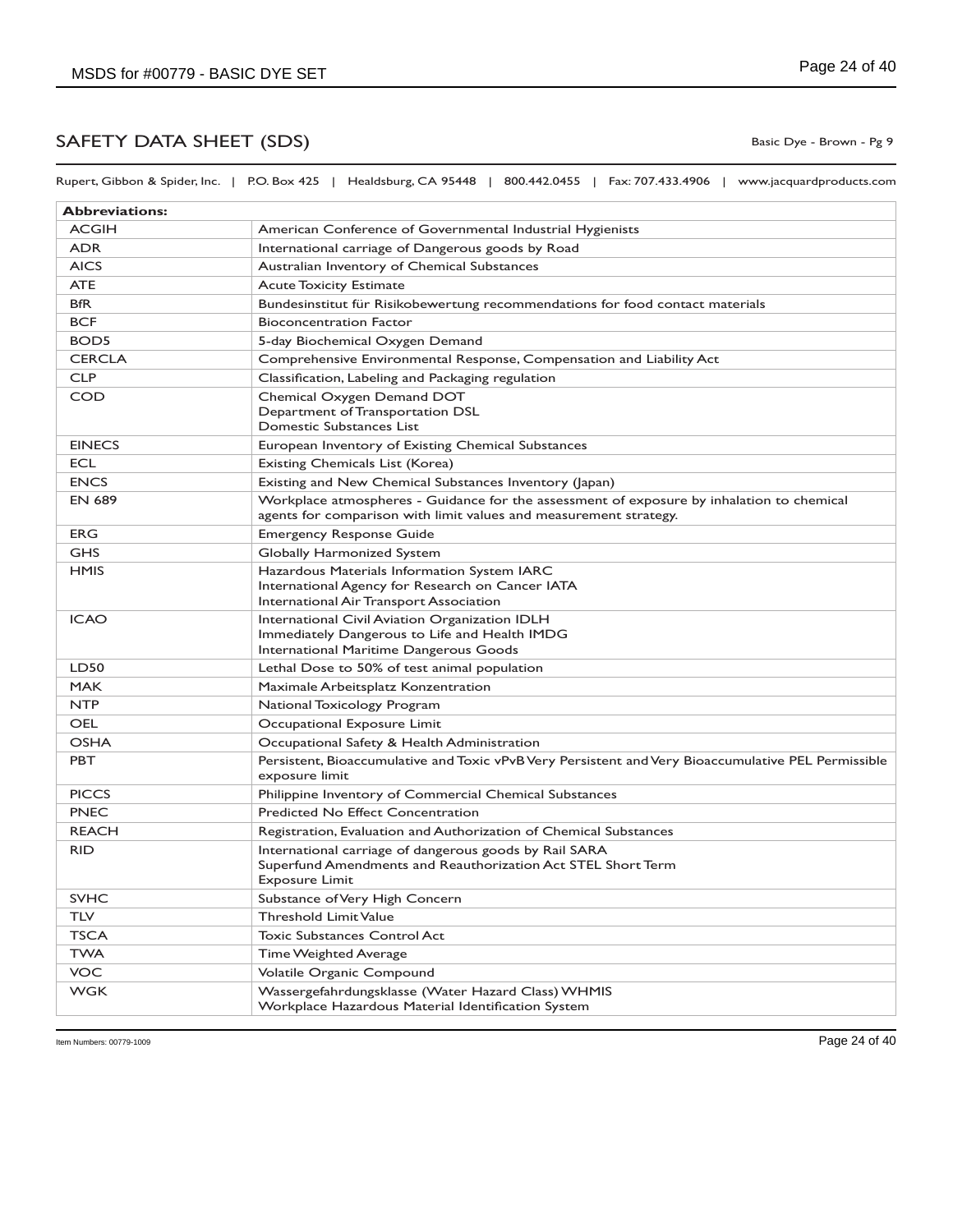

Jacquard Products Manufactured by Rupert, Gibbon & Spider, Inc. P.O. Box 425 | Healdsburg, CA 95448 800.442.0455 | Fax: 707.433.4906 www.jacquardproducts.com

Basic Dye - Yellow, Orange & Green - Pg 1

#### **Revision Date: 08/13/2020**

### SECTION 1 - CHEMICAL, PRODUCT & COMPANY INFORMATION

| Product Name:        | <b>BASIC DYE</b>                                                                                               |                                          |
|----------------------|----------------------------------------------------------------------------------------------------------------|------------------------------------------|
| Product Number/Code: | 001 YELLOW, 005 ORANGE, 021 GREEN                                                                              |                                          |
| Recommended Use:     | Colorant for multiple substrates                                                                               |                                          |
| $Symonym(s)$ :       | Methine dye                                                                                                    |                                          |
| Restrictions on use: | None known                                                                                                     |                                          |
| Manufacturer:        | Rupert, Gibbon & Spider, Inc.<br>1147 Healdsburg Ave.<br>Healdsburg, CA 95448<br>1-800-442-0455 / 707-433-9577 |                                          |
| Emergency Number:    | <b>ChemTel, Inc.</b> - Contract #MIS9128344                                                                    |                                          |
|                      | North America:<br>1-800-255-3924                                                                               | International:<br>$1 - 813 - 248 - 0585$ |

#### SECTION 2 - HAZARD(S) IDENTIFICATION

|                                           | This product is not considered to be or contain hazardous chemicals based on evaluations made by our company<br>under the OSHA Hazard Communication Standard, reference 29 CFR 1910.1200. |             |
|-------------------------------------------|-------------------------------------------------------------------------------------------------------------------------------------------------------------------------------------------|-------------|
| <b>Toxicological Data on Ingredients:</b> |                                                                                                                                                                                           |             |
| Hazard Classification                     |                                                                                                                                                                                           |             |
| Physical Hazards:                         |                                                                                                                                                                                           |             |
| Health Hazards:                           | Eye Irritant                                                                                                                                                                              | Category 2A |
|                                           | Oral Toxicity                                                                                                                                                                             | Category 4  |
| Environmental Hazards:                    |                                                                                                                                                                                           |             |
| <b>Label Elements</b>                     |                                                                                                                                                                                           |             |
| Pictogram:                                |                                                                                                                                                                                           |             |
| Signal Words:                             | Warning                                                                                                                                                                                   |             |
| <b>Hazard Statements-EU:</b>              | H319: Causes Serious Eye Irritation<br>H302: Harmful if Swallowed                                                                                                                         |             |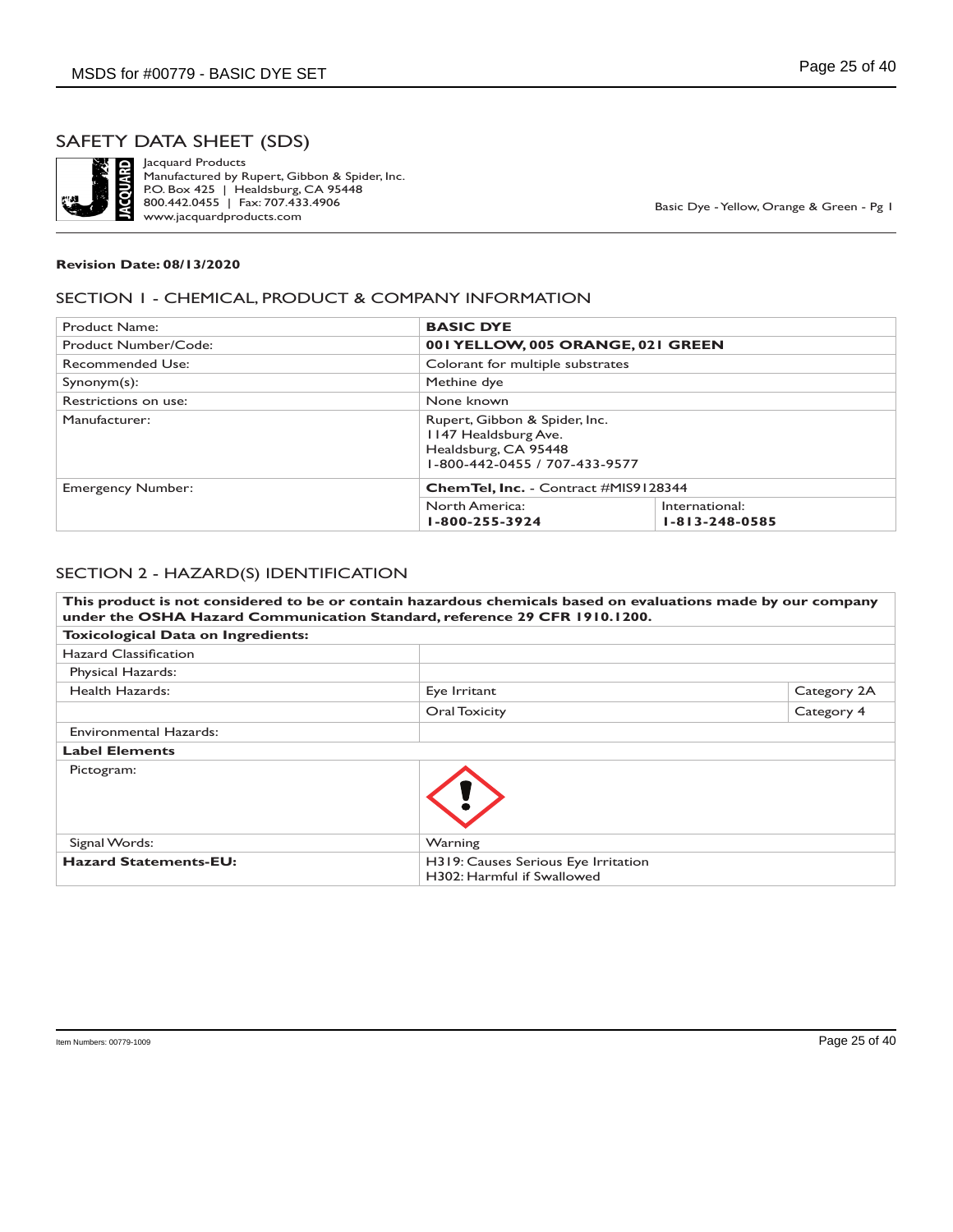Basic Dye - Yellow, Orange & Green - Pg 2

Rupert, Gibbon & Spider, Inc. | P.O. Box 425 | Healdsburg, CA 95448 | 800.442.0455 | Fax: 707.433.4906 | www.jacquardproducts.com

| <b>Precautionary Statements-EU:</b> |                                                                                                                                                                                                                                                                                                                                                     |
|-------------------------------------|-----------------------------------------------------------------------------------------------------------------------------------------------------------------------------------------------------------------------------------------------------------------------------------------------------------------------------------------------------|
| Prevention:                         | P264: Wash face, hands, and any exposed skin thoroughly after handling.<br>P280: Wear protective gloves/ protective clothing/eye protection/face<br>protection.<br>P270: Do not eat, drink, or smoke when using this product.                                                                                                                       |
| Response:                           | P305 + P351 + P338 IF IN EYES: Rinse cautiously with water for<br>15 minutes. Remove contact lenses, if present and easy to do. Continue<br>rinsing.<br>P337 + P313 If eye irritation persists: Get medical advice/attention.<br>P301 + P312: IF SWALLOWED: call a POISON CENTER or doctor/phy-<br>sician IF you feel unwell.<br>P330: Rinse mouth. |
| Storage:                            | No data available                                                                                                                                                                                                                                                                                                                                   |
| Disposal:                           | No data available                                                                                                                                                                                                                                                                                                                                   |
| Hazard(s) not otherwise classified: | No data available                                                                                                                                                                                                                                                                                                                                   |

#### SECTION 3 - COMPOSITION / INFORMATION ON INGREDIENTS

| <b>Chemical identity</b>                                                                              | Content in percent $(\%)^*$ | CAS#       |
|-------------------------------------------------------------------------------------------------------|-----------------------------|------------|
| ' Basic Yellow 51<br>- Harmful if swallowed.<br>- Eve irritant.                                       | 80-90%                      | 83949-75-1 |
| The coreal to medicing processions and new hamanders acceptables have have conditied as a grade count |                             |            |

*The exact ingredient percentages and non-hazardous composition have been withheld as a trade secret.*

#### SECTION 4 - FIRST AID MEASURES

| <b>Description of first aid measures:</b> |                                                                                                                                            |
|-------------------------------------------|--------------------------------------------------------------------------------------------------------------------------------------------|
| General information:                      | Immediately remove all contaminated clothing.                                                                                              |
| In the event of skin contact:             | Wash skin thoroughly with soap and water. Get medical attention if<br>irritation develops.                                                 |
| In the event of eye contact:              | Immediately flush eyes with flowing water for at least 15 minutes, holding<br>eyelids apart to irrigate thoroughly. Get medical attention. |
| In the event of swallowing:               | Dilute with water. Get medical attention. Never give fluids or induce<br>vomiting if patient is unconscious or has convulsions.            |
| In the event of exposure by inhalation:   | Remove to fresh air. If breathing is difficult give oxygen; if not breathing<br>give artificial respiration. Get medical attention.        |

#### SECTION 5 - FIREFIGHTING MEASURES

| Extinguishing media:                                                     | CO2, Dry Chemical Foam, Water, Fog                                                        |
|--------------------------------------------------------------------------|-------------------------------------------------------------------------------------------|
| Special hazards arising from the substance or mixture:                   | Avoid dusting conditions. May form explosive dust mixtures with air.                      |
| Special fire fighting procedures/unusual fire or explo-<br>sion hazards: | As in any fire, wear self-contained breathing apparatus and full protective<br>equipment. |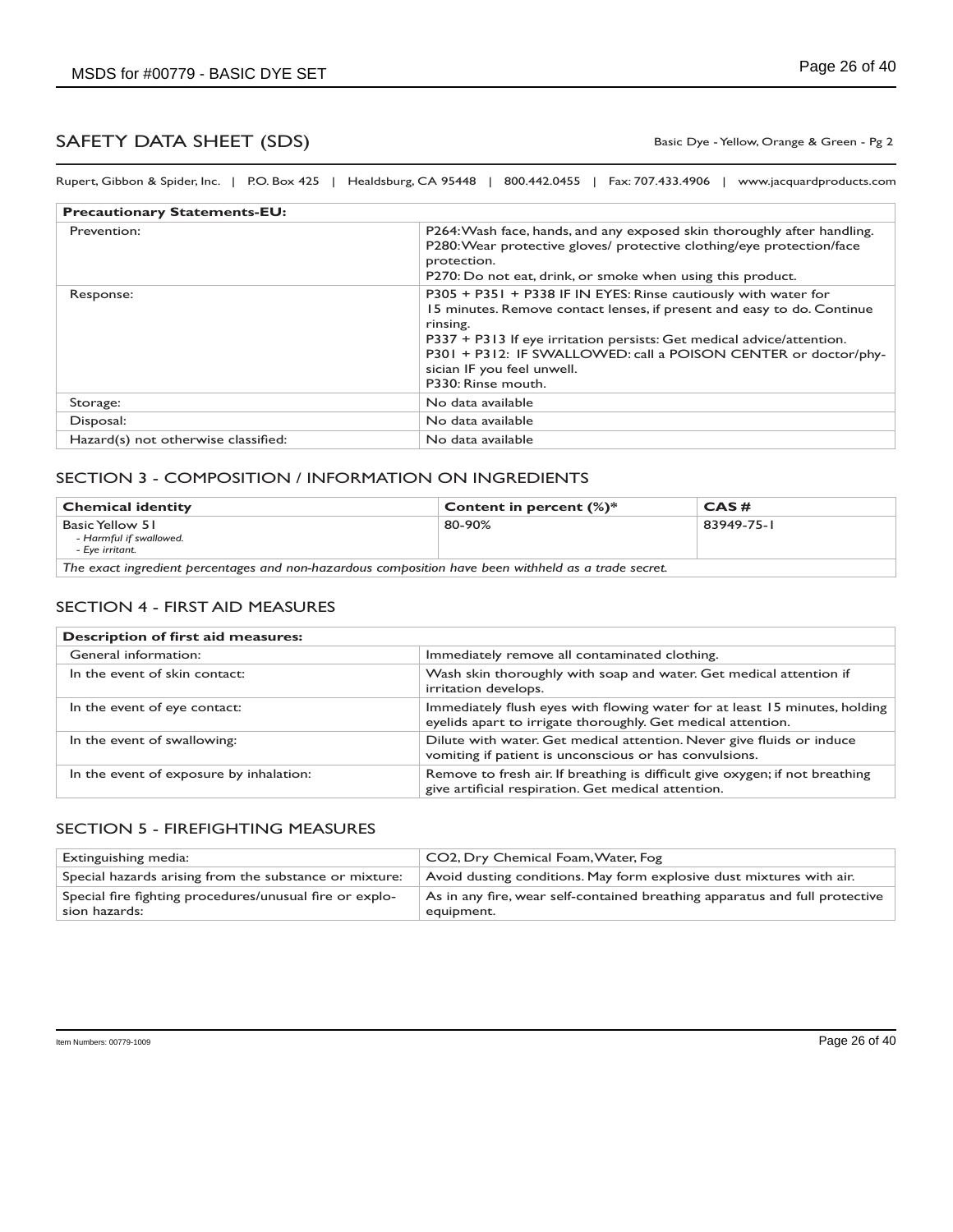Basic Dye - Yellow, Orange & Green - Pg 3

Rupert, Gibbon & Spider, Inc. | P.O. Box 425 | Healdsburg, CA 95448 | 800.442.0455 | Fax: 707.433.4906 | www.jacquardproducts.com

## SECTION 6 - ACCIDENTAL RELEASE MEASURES

| Methods and material for containment and clean up: | Wear appropriate safety equipment. Contain and clean up spill immedi-<br>ately. Prevent from entering floor drains. Contain liquids using absorbants.<br>Sweep powders carefully minimizing dusting. Shovel all spill materials<br>into disposal drums and follow disposal instructions. Scrub spill area with<br>detergent and flush with copious amounts of water. |
|----------------------------------------------------|----------------------------------------------------------------------------------------------------------------------------------------------------------------------------------------------------------------------------------------------------------------------------------------------------------------------------------------------------------------------|
|----------------------------------------------------|----------------------------------------------------------------------------------------------------------------------------------------------------------------------------------------------------------------------------------------------------------------------------------------------------------------------------------------------------------------------|

### SECTION 7 - HANDLING AND STORAGE

| Precautions for safe handling: | In accord with good industrial practice, handle with care and avoid |
|--------------------------------|---------------------------------------------------------------------|
|                                | personal contact.                                                   |

### SECTION 8 - EXPOSURE CONTROLS / PERSONAL PROTECTION

| <b>Control parameters:</b>                                             |                                                                                                                                                                                                                                                                                                                                                                                                                                                                |  |
|------------------------------------------------------------------------|----------------------------------------------------------------------------------------------------------------------------------------------------------------------------------------------------------------------------------------------------------------------------------------------------------------------------------------------------------------------------------------------------------------------------------------------------------------|--|
| Occupational exposure limits:                                          | Use local ventilation.                                                                                                                                                                                                                                                                                                                                                                                                                                         |  |
| Appropriate engineering controls:                                      | Handle with good industrial practices and industrial hygiene. Wash hands<br>after use.                                                                                                                                                                                                                                                                                                                                                                         |  |
| Individual protection measures, such as personal protective equipment: |                                                                                                                                                                                                                                                                                                                                                                                                                                                                |  |
| Eye/face protection:                                                   | Wear safety glasses with side shields or safety goggles.                                                                                                                                                                                                                                                                                                                                                                                                       |  |
| Skin protection:                                                       | Employees should avoid skin contact by wearing protective clothing.<br>Long sleeve shirts, pants, gloves e.g. of PVC or nitrile rubber, and boots<br>are recommended. Additional protections such as impervious suits are<br>recommended when the potential for dermal contact is significant.<br>Employees should wash their hands and face before eating and drinking<br>and shower thoroughly before leaving work. Keep away from food and<br>drink stuffs. |  |
| Other protective equipment:                                            | Wear overalls, apron or other protective clothing.                                                                                                                                                                                                                                                                                                                                                                                                             |  |
| Environmental exposure controls:                                       | Do not breathe dust. Avoid contact with eyes and skin. Immediately<br>remove all contaminated clothing.                                                                                                                                                                                                                                                                                                                                                        |  |
| Respiratory protection:                                                | Inhalation of dust and aerosols must be absolutely prevented by the use<br>of a NIOSH approved dust respirator.                                                                                                                                                                                                                                                                                                                                                |  |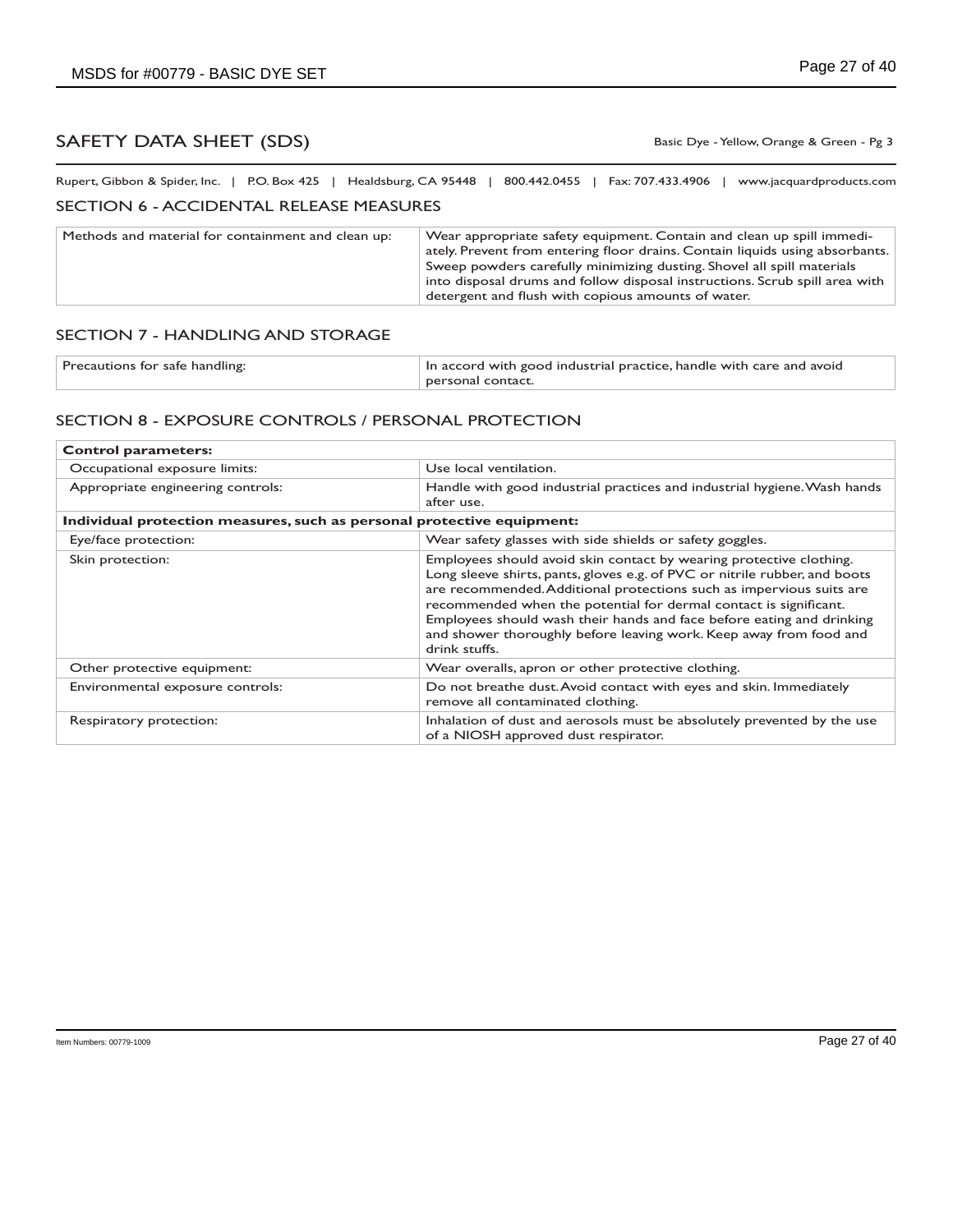Basic Dye - Yellow, Orange & Green - Pg 4

Rupert, Gibbon & Spider, Inc. | P.O. Box 425 | Healdsburg, CA 95448 | 800.442.0455 | Fax: 707.433.4906 | www.jacquardproducts.com

### SECTION 9 - PHYSICAL AND CHEMICAL PROPERTIES

| <b>General information:</b>                             |                             |
|---------------------------------------------------------|-----------------------------|
| Appearance and physical state:                          | Powder                      |
| Color:                                                  | Ranges from yellow to green |
| Type of Odor:                                           | None                        |
| Odor threshold:                                         | N/A                         |
| Important health, safety and environmental information: |                             |
| Initial Boiling Point and Boiling Range:                | N/A                         |
| Melting Point/Freezing Point:                           | N/A                         |
| Flammability Classification:                            | N/A                         |
| Flash Point:                                            | N/A                         |
| Auto-ignition Temperature:                              | N/A                         |
| Decomposition Temperature:                              | N/D                         |
| Flammability Limits (lower/upper):                      | N/A                         |
| Evaporation rate:                                       | N/A                         |
| Vapor Pressure:                                         | N/A                         |
| Vapor Density (Air=1):                                  | N/A                         |
| Octanol/Water Partition Coefficient (log Pow):          | N/D                         |
| Specific Gravity:                                       | No data available           |
| <b>Bulk Density:</b>                                    | 500 - 600 kg/m3             |
| <b>Water Solubility:</b>                                | 60 g/l @ 20°C               |
| pH:                                                     | $6.0 - 7.0$                 |
| Viscosity:                                              | N/A                         |
| <b>Explosive Properties:</b>                            | No data available           |
| <b>Oxidizing Properties:</b>                            | No data available           |
| Molecular Formula:                                      | No data available           |
| Molecular Weight:                                       | No data available           |
| <b>Relative Density:</b>                                | N/A                         |
| UEL:                                                    | N/A                         |
| LEL:                                                    | N/A                         |
| % Volatile:                                             | 0.00                        |

## SECTION 10 - STABILITY AND REACTIVITY

| Reactivity:                         | Will not occur                                                                                                           |
|-------------------------------------|--------------------------------------------------------------------------------------------------------------------------|
| Stability:                          | <b>Stable</b>                                                                                                            |
| Possibility of hazardous reactions: | None expected. In the case of dusty organic products the possibility<br>of a dust explosion should always be considered. |
| Conditions to avoid:                | Avoid dusting conditions and sparks/flame.                                                                               |
| Incompatible materials:             | <b>None</b>                                                                                                              |
| Hazardous decomposition products:   | CO2, CO, Sulfur Oxides, Nitrogen Oxides                                                                                  |
| Thermal decomposition:              | No thermal decomposition when stored and handled correctly.                                                              |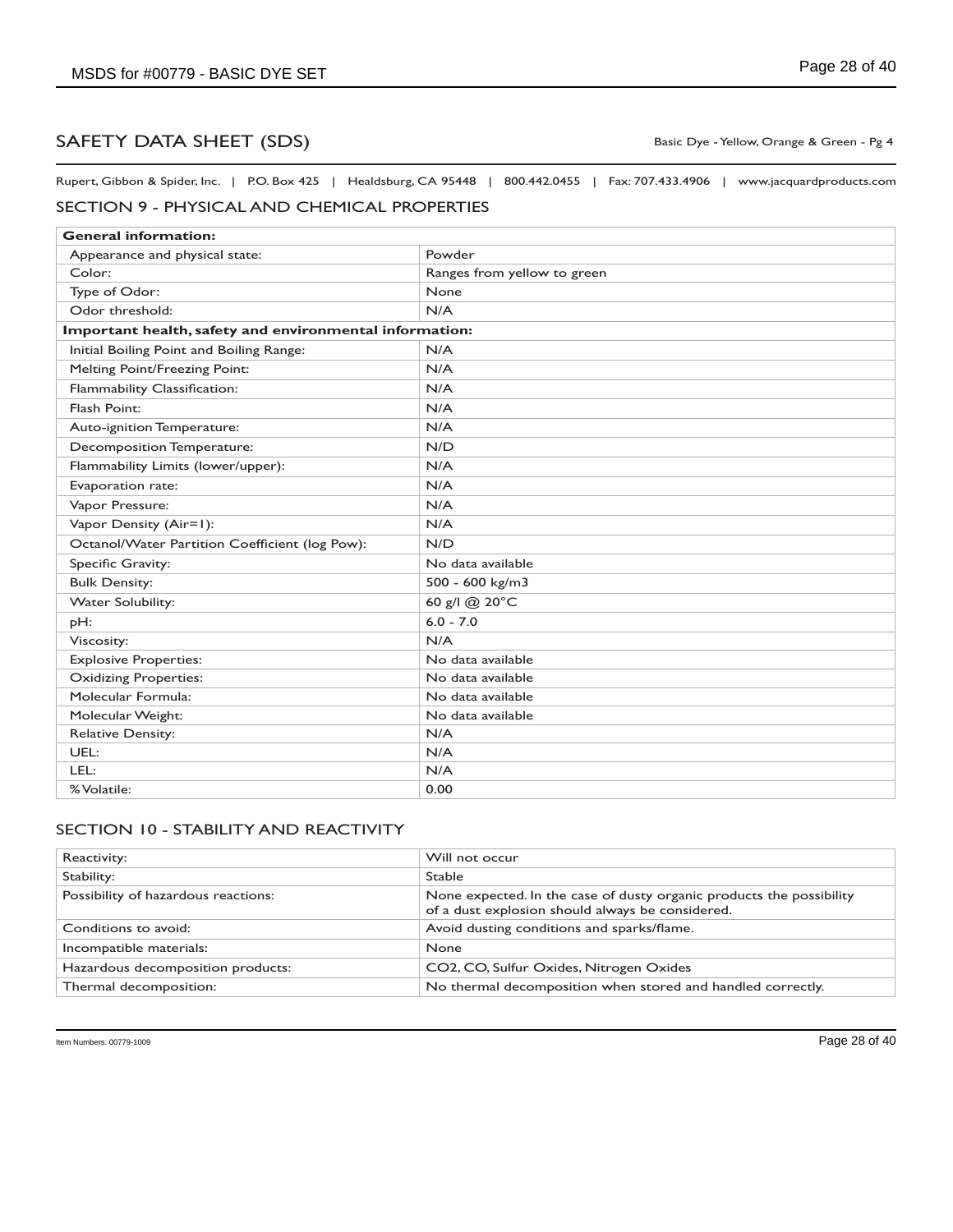Basic Dye - Yellow, Orange & Green - Pg 5

Rupert, Gibbon & Spider, Inc. | P.O. Box 425 | Healdsburg, CA 95448 | 800.442.0455 | Fax: 707.433.4906 | www.jacquardproducts.com

#### SECTION 11 - TOXICOLOGICAL INFORMATION

| Information on toxicological effects:<br>Acute toxicity (list all possible routes of exposure) |                                                                                                                             |           |
|------------------------------------------------------------------------------------------------|-----------------------------------------------------------------------------------------------------------------------------|-----------|
| <b>Acute Oral Toxicity:</b>                                                                    | LD50 (Ingestion): $>$ 700 mg/kg (Rat)                                                                                       |           |
| <b>Acute Inhalation Toxicity:</b>                                                              | LC50 Fish: $> 100$ mg/l (96 h)                                                                                              |           |
| Skin Corrosion/Irritation:                                                                     | Non-irritant (Rabbits)                                                                                                      |           |
| Serious Eye Damage / Eye Irritation:                                                           | Irritant (Rabbits)                                                                                                          |           |
| Respiratory or Skin Sensitization:                                                             | Not expected                                                                                                                |           |
| Carcinogenicity (IARC, NTP, OSHA):                                                             | No.                                                                                                                         |           |
| Primary Routes of Exposure:                                                                    | Inhalation:                                                                                                                 | Yes       |
|                                                                                                | Skin Contact:                                                                                                               | Yes       |
|                                                                                                | Skin Absorption:                                                                                                            | <b>No</b> |
|                                                                                                | Eye Contact:                                                                                                                | Yes       |
|                                                                                                | Ingestion:                                                                                                                  | <b>No</b> |
| <b>Potential Health Effects:</b>                                                               |                                                                                                                             |           |
| <b>Chronic Effects of Overexposure:</b>                                                        | Not known                                                                                                                   |           |
| Signs and Symptoms of Overexposure:                                                            | Irritating to the eyes. Harmful if swallowed. May be irritating to the skin<br>and respiratory tract.                       |           |
| <b>Medical Conditions Aggravated:</b>                                                          | Persons with any pre-existing skin, eye or respiratory condition may be<br>more susceptible to the effects of this product. |           |

### SECTION 12 - ECOLOGICAL INFORMATION

| Biodegradability:  | $< 10 \%$           |
|--------------------|---------------------|
| Bacteria Toxicity: | N/D                 |
| COD:               | $1100 \text{ mg/g}$ |
| AOX:               | 0.00                |

### SECTION 13 - DISPOSAL CONSIDERATIONS

| <b>Waste treatment methods:</b> |                                                                                                                                                                                                                      |
|---------------------------------|----------------------------------------------------------------------------------------------------------------------------------------------------------------------------------------------------------------------|
| Disposal:                       | If utilization or recycling of the product is not possible, it should be<br>disposed of in accordance with existing federal, state and local<br>environmental regulations, e.g. by incineration in a suitable plant. |
| Container Disposal:             | Soiled, empty containers are to be treated in the same way as the<br>contents.                                                                                                                                       |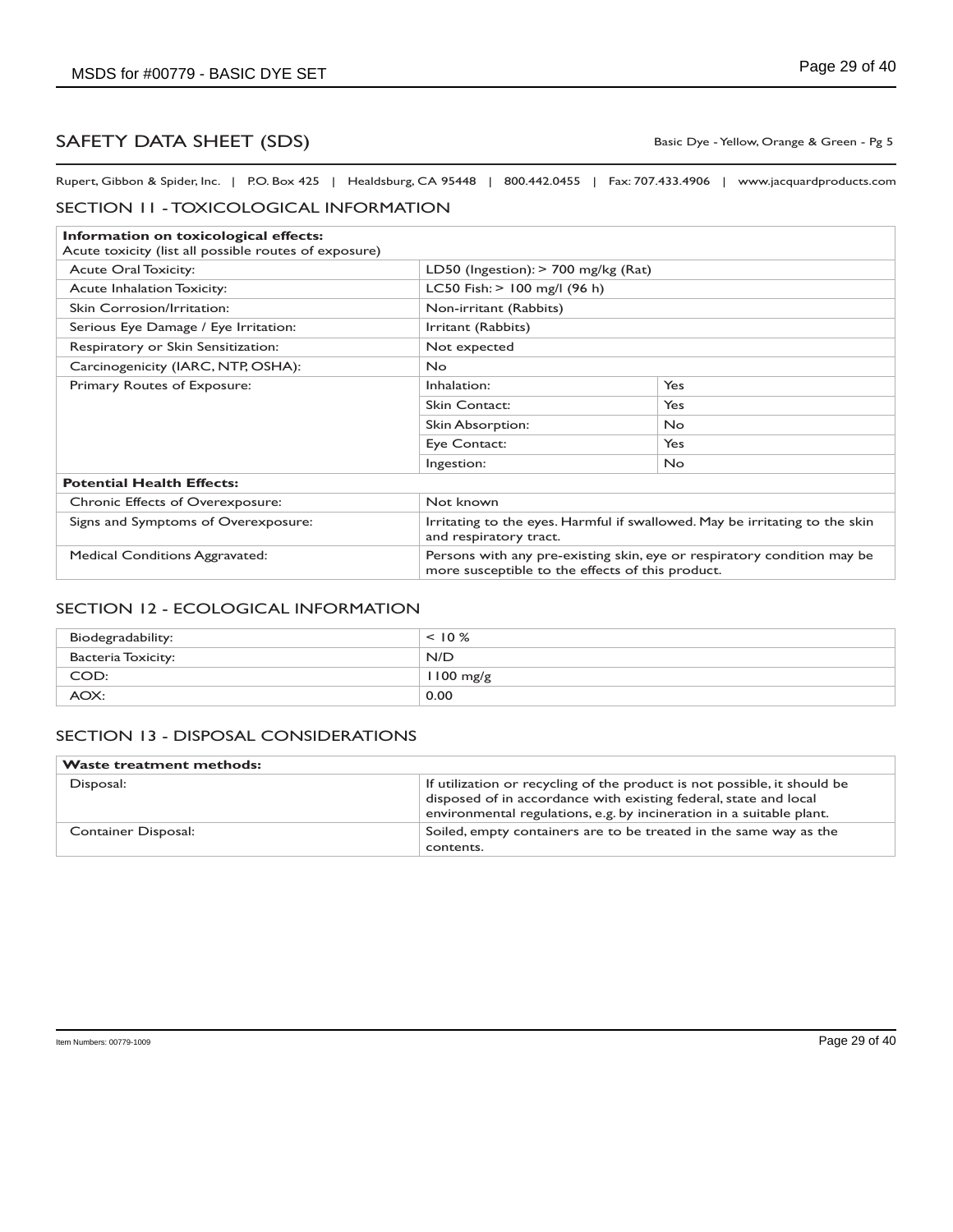Basic Dye - Yellow, Orange & Green - Pg 6

Rupert, Gibbon & Spider, Inc. | P.O. Box 425 | Healdsburg, CA 95448 | 800.442.0455 | Fax: 707.433.4906 | www.jacquardproducts.com

### SECTION 14 - TRANSPORT INFORMATION

| General Information:                 | The product is not covered by international regulations on the transport<br>of dangerous goods (IMDG, IATA, DOT). |  |
|--------------------------------------|-------------------------------------------------------------------------------------------------------------------|--|
| UN number:                           | Not relevant                                                                                                      |  |
| UN proper shipping name:             | Not relevant                                                                                                      |  |
| Transport hazard class:              | Not relevant                                                                                                      |  |
| Packing group:                       | Not relevant                                                                                                      |  |
| <b>Environmental Hazards:</b>        |                                                                                                                   |  |
| Environmentally hazardous substance: | No.                                                                                                               |  |
| Special precautions for user:        | Not relevant                                                                                                      |  |

### SECTION 15 - REGULATORY INFORMATION

| Safety, health and environmental regulations/legislation specific for the substance or mixture:                                              |                                                                                                                                |           |
|----------------------------------------------------------------------------------------------------------------------------------------------|--------------------------------------------------------------------------------------------------------------------------------|-----------|
| <b>US Regulations</b>                                                                                                                        |                                                                                                                                |           |
| TSCA:                                                                                                                                        | The components of this product are listed on the TSCA Inventory                                                                |           |
| <b>SARA 313:</b>                                                                                                                             | This product is not subject to SARA Title III Section 313 reporting<br>requirements under 40 CFR 372.                          |           |
| <b>SARA 312:</b>                                                                                                                             | Immediate (acute) health hazard:                                                                                               | Yes       |
|                                                                                                                                              | Delayed (chronic) health hazard:                                                                                               | <b>No</b> |
|                                                                                                                                              | Fire hazard:                                                                                                                   | No.       |
|                                                                                                                                              | Sudden Release of Pressure:                                                                                                    | No.       |
|                                                                                                                                              | Reactivity:                                                                                                                    | No.       |
| This product is not subject to the German Ordinance that bans certain azo dyes or the 19th Amendment of the Council<br>Directive 76/769/EEC. |                                                                                                                                |           |
| California Proposition 65:                                                                                                                   | This product does NOT contain any components currently on the<br>California List of Known Carcinogens and reproductive Toxins. |           |

#### SECTION 16 - OTHER INFORMATION

| <b>HMIS Hazard ID:</b>                                                                                |  |
|-------------------------------------------------------------------------------------------------------|--|
| Health:                                                                                               |  |
| Flammability:                                                                                         |  |
| Reactivity:                                                                                           |  |
| Personal Protection:                                                                                  |  |
| Hazard rating: 0 - Minimal; 1 - Slight; 2 - Moderate; 3 - Serious; 4 - Severe; *Chronic health effect |  |

#### **Disclaimer:**

The information contained in this SDS is based on data from sources considered to be reliable but Rupert, Gibbon & Spider, Inc. does not guarantee the accuracy or completeness thereof. Rupert, Gibbon & Spider, Inc. urges each customer or recipient of this SDS to study it carefully to become aware of and understand the hazards associated with this product. The reader should consider consulting reference works or individuals who are experts in ventilation, toxicology or fire and understand the data in this SDS.

#### **Revision Date: 08/13/2020**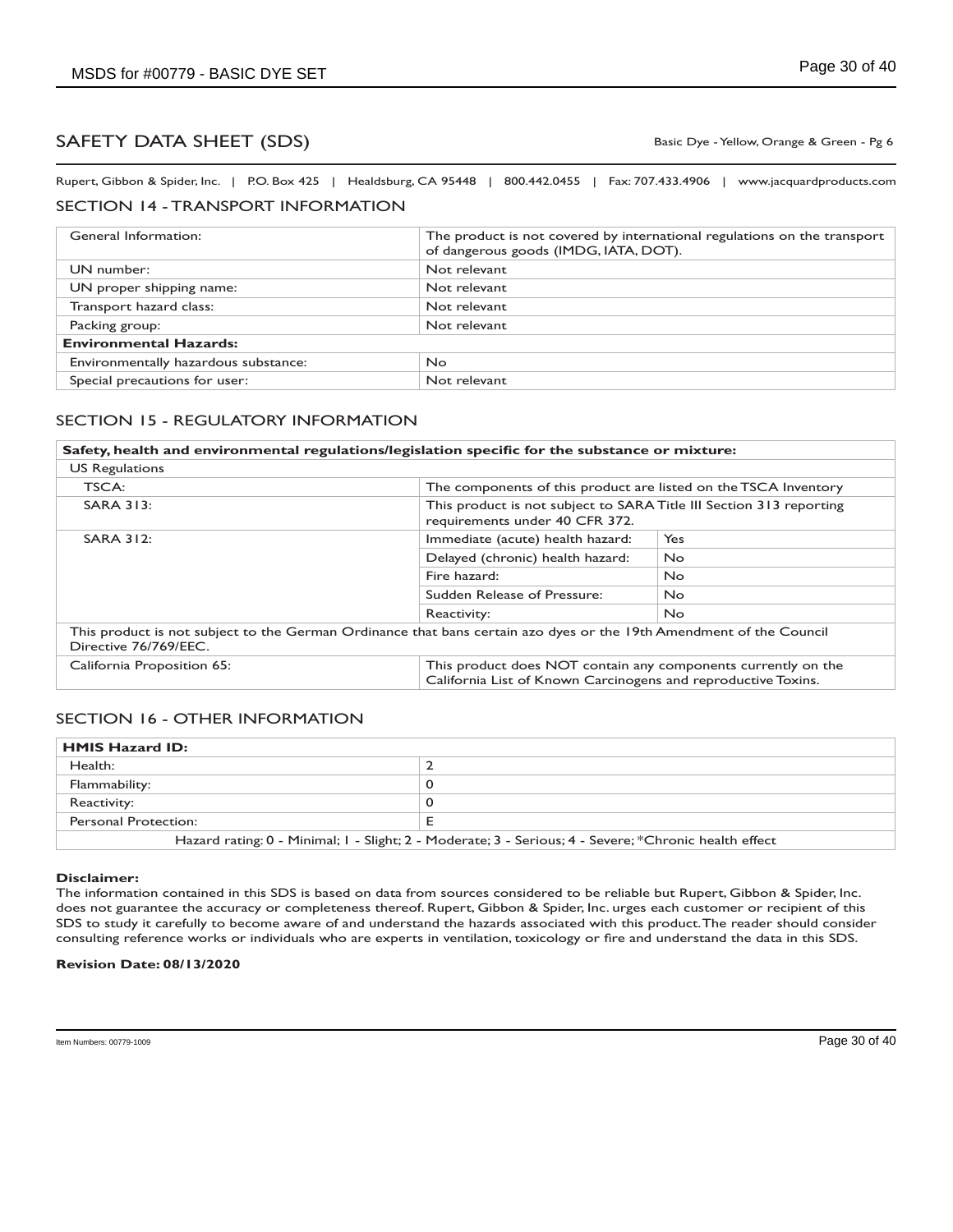Basic Dye - Yellow, Orange & Green - Pg 7

| All components of this product are listed on the following chemical substance inventories: TSCA (USA) |
|-------------------------------------------------------------------------------------------------------|
|                                                                                                       |
|                                                                                                       |
|                                                                                                       |
|                                                                                                       |
|                                                                                                       |
|                                                                                                       |
| (Australia) NZIoC                                                                                     |
| (New Zealand)                                                                                         |
|                                                                                                       |
|                                                                                                       |
|                                                                                                       |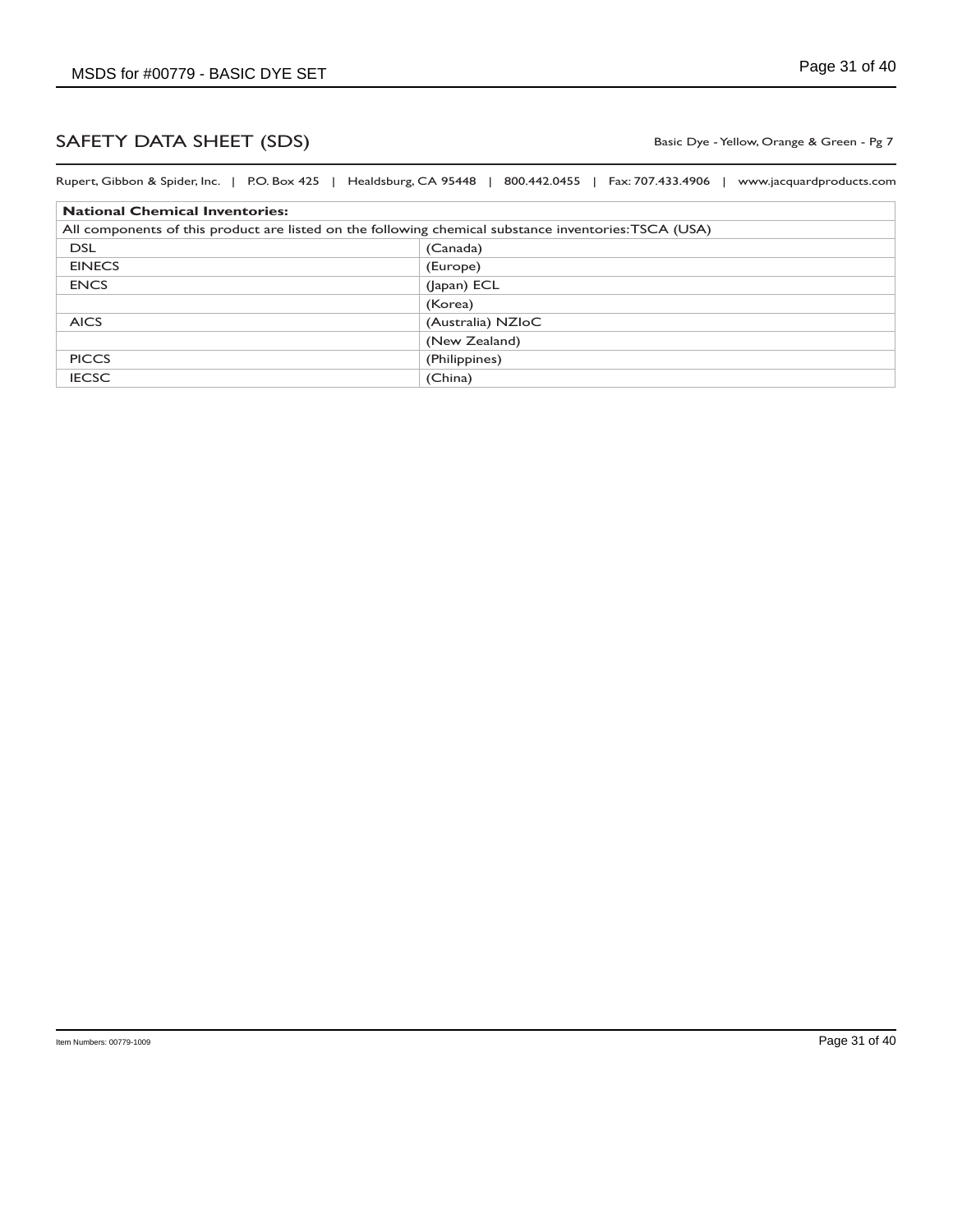Rupert, Gibbon & Spider, Inc. | P.O. Box 425 | Healdsburg, CA 95448 | 800.442.0455 | Fax: 707.433.4906 | www.jacquardproducts.com

| <b>Abbreviations:</b> |                                                                                                                                                                |
|-----------------------|----------------------------------------------------------------------------------------------------------------------------------------------------------------|
| <b>ACGIH</b>          | American Conference of Governmental Industrial Hygienists                                                                                                      |
| <b>ADR</b>            | International carriage of Dangerous goods by Road                                                                                                              |
| <b>AICS</b>           | Australian Inventory of Chemical Substances                                                                                                                    |
| <b>ATE</b>            | <b>Acute Toxicity Estimate</b>                                                                                                                                 |
| <b>BfR</b>            | Bundesinstitut für Risikobewertung recommendations for food contact materials                                                                                  |
| <b>BCF</b>            | <b>Bioconcentration Factor</b>                                                                                                                                 |
| BOD <sub>5</sub>      | 5-day Biochemical Oxygen Demand                                                                                                                                |
| <b>CERCLA</b>         | Comprehensive Environmental Response, Compensation and Liability Act                                                                                           |
| <b>CLP</b>            | Classification, Labeling and Packaging regulation                                                                                                              |
| <b>COD</b>            | Chemical Oxygen Demand DOT<br>Department of Transportation DSL<br>Domestic Substances List                                                                     |
| <b>EINECS</b>         | European Inventory of Existing Chemical Substances                                                                                                             |
| <b>ECL</b>            | Existing Chemicals List (Korea)                                                                                                                                |
| <b>ENCS</b>           | Existing and New Chemical Substances Inventory (Japan)                                                                                                         |
| <b>EN 689</b>         | Workplace atmospheres - Guidance for the assessment of exposure by inhalation to chemical<br>agents for comparison with limit values and measurement strategy. |
| <b>ERG</b>            | <b>Emergency Response Guide</b>                                                                                                                                |
| <b>GHS</b>            | Globally Harmonized System                                                                                                                                     |
| <b>HMIS</b>           | Hazardous Materials Information System IARC<br>International Agency for Research on Cancer IATA<br>International Air Transport Association                     |
| <b>ICAO</b>           | International Civil Aviation Organization IDLH<br>Immediately Dangerous to Life and Health IMDG<br>International Maritime Dangerous Goods                      |
| LD50                  | Lethal Dose to 50% of test animal population                                                                                                                   |
| <b>MAK</b>            | Maximale Arbeitsplatz Konzentration                                                                                                                            |
| <b>NTP</b>            | National Toxicology Program                                                                                                                                    |
| <b>OEL</b>            | Occupational Exposure Limit                                                                                                                                    |
| <b>OSHA</b>           | Occupational Safety & Health Administration                                                                                                                    |
| PBT                   | Persistent, Bioaccumulative and Toxic vPvB Very Persistent and Very Bioaccumulative PEL Permissible<br>exposure limit                                          |
| <b>PICCS</b>          | Philippine Inventory of Commercial Chemical Substances                                                                                                         |
| <b>PNEC</b>           | <b>Predicted No Effect Concentration</b>                                                                                                                       |
| <b>REACH</b>          | Registration, Evaluation and Authorization of Chemical Substances                                                                                              |
| <b>RID</b>            | International carriage of dangerous goods by Rail SARA<br>Superfund Amendments and Reauthorization Act STEL Short Term<br><b>Exposure Limit</b>                |
| <b>SVHC</b>           | Substance of Very High Concern                                                                                                                                 |
| <b>TLV</b>            | Threshold Limit Value                                                                                                                                          |
| <b>TSCA</b>           | <b>Toxic Substances Control Act</b>                                                                                                                            |
| <b>TWA</b>            | Time Weighted Average                                                                                                                                          |
| VOC                   | Volatile Organic Compound                                                                                                                                      |
| <b>WGK</b>            | Wassergefahrdungsklasse (Water Hazard Class) WHMIS<br>Workplace Hazardous Material Identification System                                                       |

Basic Dye - Yellow, Orange & Green - Pg 8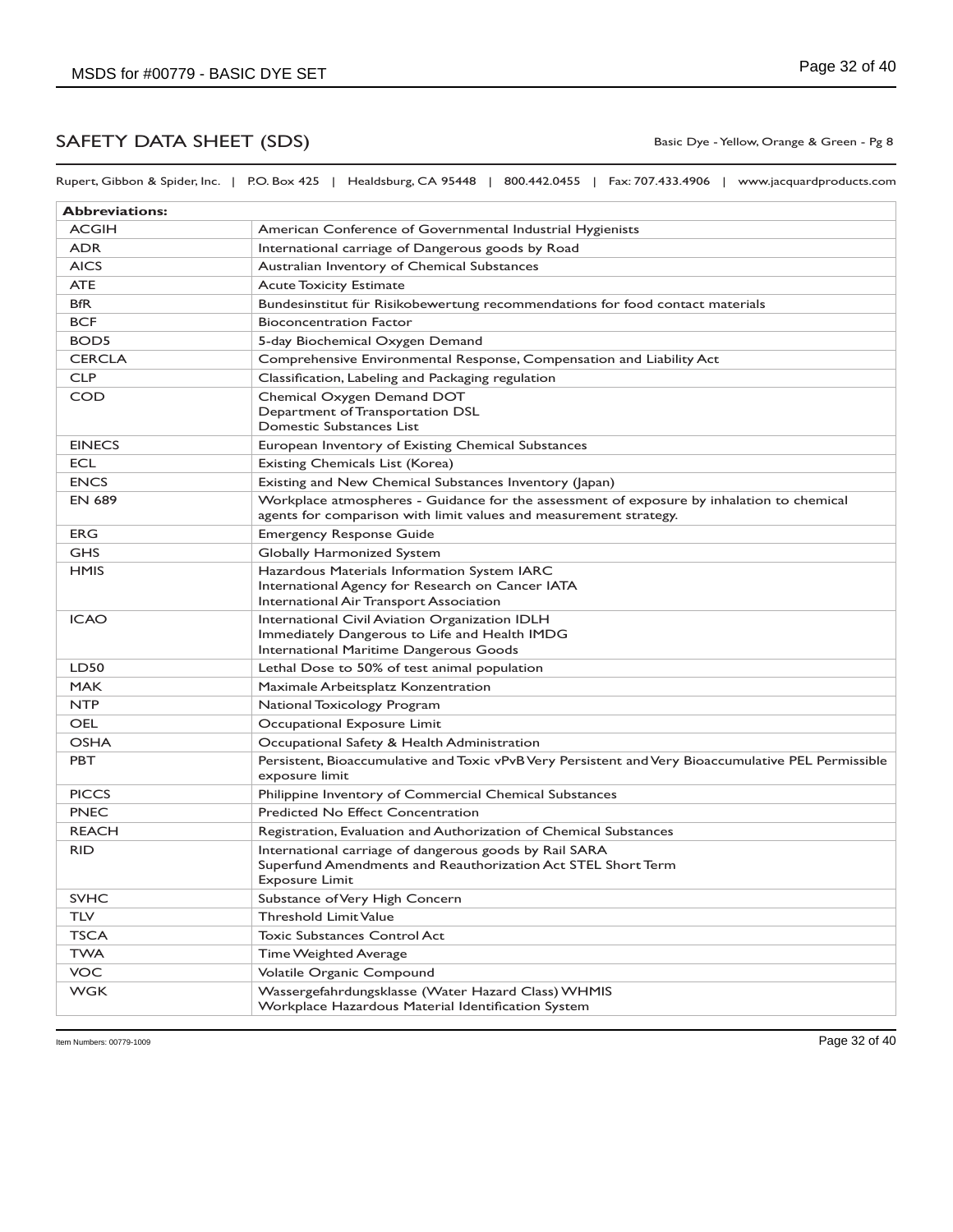

Jacquard Products Manufactured by Rupert, Gibbon & Spider, Inc. P.O. Box 425 | Healdsburg, CA 95448 800.442.0455 | Fax: 707.433.4906 www.jacquardproducts.com

Basic Dye - Red - Pg 1

#### **Revision Date: 08/13/2020**

#### SECTION 1 - CHEMICAL, PRODUCT & COMPANY INFORMATION

| Product Name:            | <b>BASIC DYE</b>                                                                                               |                                          |
|--------------------------|----------------------------------------------------------------------------------------------------------------|------------------------------------------|
| Product Number/Code:     | 009 RED                                                                                                        |                                          |
| <b>Recommended Use:</b>  | Colorant for multiple substrates                                                                               |                                          |
| $Symonym(s)$ :           | AZO dyestuff                                                                                                   |                                          |
| Restrictions on use:     | None known                                                                                                     |                                          |
| Manufacturer:            | Rupert, Gibbon & Spider, Inc.<br>1147 Healdsburg Ave.<br>Healdsburg, CA 95448<br>1-800-442-0455 / 707-433-9577 |                                          |
| <b>Emergency Number:</b> | <b>ChemTel, Inc.</b> - Contract #MIS9128344                                                                    |                                          |
|                          | North America:<br>1-800-255-3924                                                                               | International:<br>$1 - 813 - 248 - 0585$ |

#### SECTION 2 - HAZARD(S) IDENTIFICATION

| This product is not considered to be or contain hazardous chemicals based on evaluations made by our company<br>under the OSHA Hazard Communication Standard, reference 29 CFR 1910.1200. |                                                                                                                              |             |
|-------------------------------------------------------------------------------------------------------------------------------------------------------------------------------------------|------------------------------------------------------------------------------------------------------------------------------|-------------|
| <b>Toxicological Data on Ingredients:</b>                                                                                                                                                 |                                                                                                                              |             |
| Hazard Classification                                                                                                                                                                     |                                                                                                                              |             |
| Physical Hazards:                                                                                                                                                                         |                                                                                                                              |             |
| Health Hazards:                                                                                                                                                                           | Eye Irritant                                                                                                                 | Category 2A |
|                                                                                                                                                                                           | Oral Toxicity                                                                                                                | Category 5  |
| Environmental Hazards:                                                                                                                                                                    | <b>Chronic Aquatic Toxicity</b>                                                                                              | Category 3  |
| <b>Label Elements</b>                                                                                                                                                                     |                                                                                                                              |             |
| Pictogram:                                                                                                                                                                                |                                                                                                                              |             |
| Signal Words:                                                                                                                                                                             | Warning                                                                                                                      |             |
| <b>Hazard Statements-EU:</b>                                                                                                                                                              | H319: Causes Serious Eye Irritation<br>H302: Harmful if Swallowed<br>H412: Harmful to Aquatic Life with Long-Lasting Effects |             |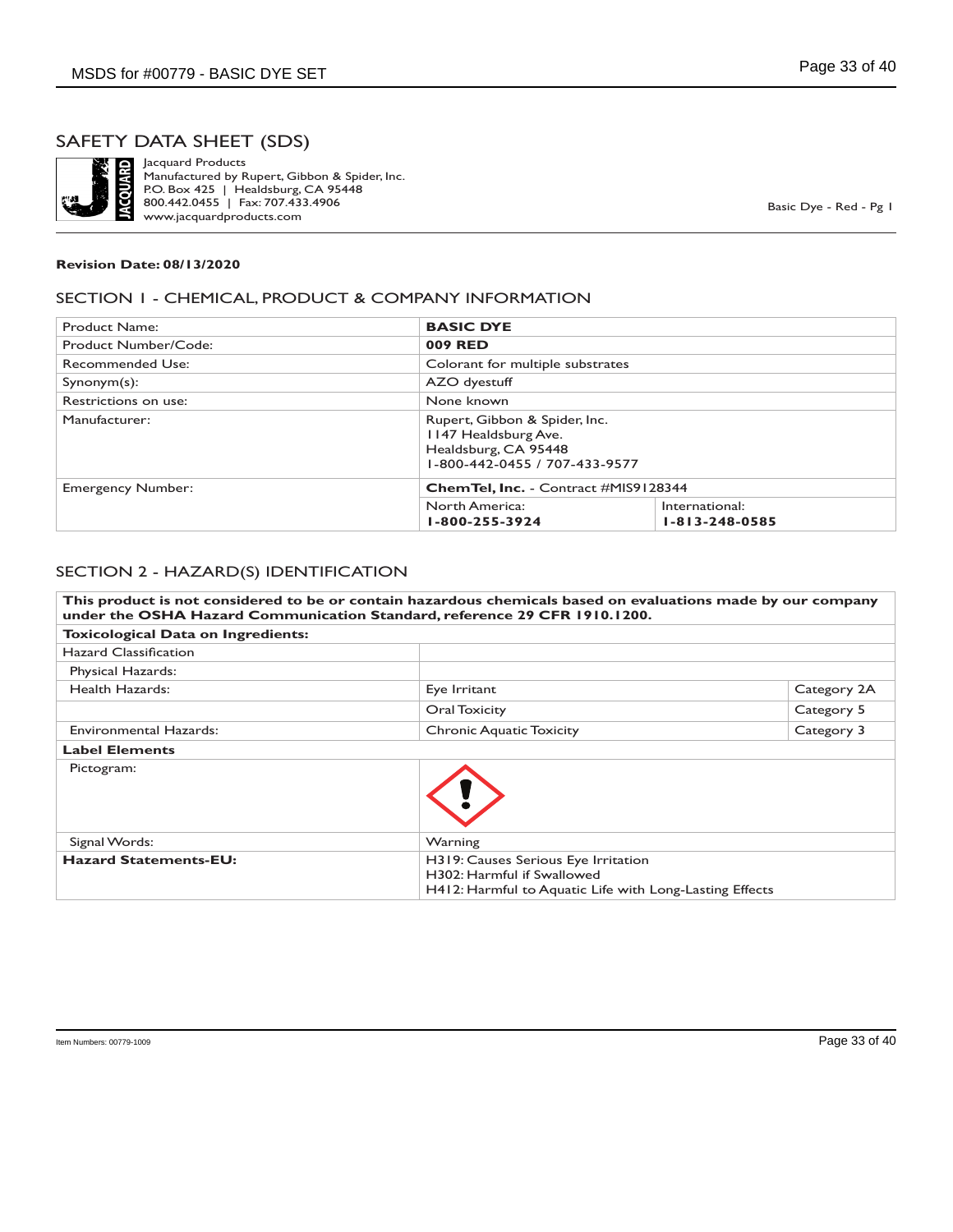Rupert, Gibbon & Spider, Inc. | P.O. Box 425 | Healdsburg, CA 95448 | 800.442.0455 | Fax: 707.433.4906 | www.jacquardproducts.com

| <b>Precautionary Statements-EU:</b> |                                                                                                                                                                                                                                                                                                                                                                                                                                                                                                                                                                                       |  |
|-------------------------------------|---------------------------------------------------------------------------------------------------------------------------------------------------------------------------------------------------------------------------------------------------------------------------------------------------------------------------------------------------------------------------------------------------------------------------------------------------------------------------------------------------------------------------------------------------------------------------------------|--|
| Prevention:                         | P264: Wash face, hands, and any exposed skin thoroughly after handling.<br>P280: Wear protective gloves/ protective clothing/eye protection/face<br>protection<br>P270: Do not eat, drink, or smoke when using this product.<br>P260: Do not breath dust/fume/gas/mist/vapors/spray<br>P273: Avoid release to the environment.                                                                                                                                                                                                                                                        |  |
| Response:                           | P305 + P351 + P338 IF IN EYES: Rinse cautiously with water for<br>15 minutes. Remove contact lenses, if present and easy to do. Continue<br>rinsing.<br>P337 + P313 If eye irritation persists: Get medical advice/attention.<br>P302 + P352 IF ON SKIN: Wash with plenty of soap and water for<br>15 minutes.<br>P332 + P313 If skin irritation occurs: Get medical advice/attention.<br>P301 + P330 + P331 IF SWALLOWED: Rinse mouth, Do NOT induce<br>vomiting.<br>P304 + P340 IF INHALED: Remove victim to fresh air and keep at rest in<br>a comfortable position for breathing. |  |
| Storage:                            | No data available                                                                                                                                                                                                                                                                                                                                                                                                                                                                                                                                                                     |  |
| Disposal:                           | No data available                                                                                                                                                                                                                                                                                                                                                                                                                                                                                                                                                                     |  |
| Hazard(s) not otherwise classified: | No data available                                                                                                                                                                                                                                                                                                                                                                                                                                                                                                                                                                     |  |

#### SECTION 3 - COMPOSITION / INFORMATION ON INGREDIENTS

| <b>Chemical identity</b>                                                                            | Content in percent $(\%)^*$ | CAS# |
|-----------------------------------------------------------------------------------------------------|-----------------------------|------|
| Proprietary Basic Red<br>- Eve irritant.<br>- May be harmful if swallowed.                          |                             |      |
| The exact ingredient percentages and non-hazardous composition have been withheld as a trade secret |                             |      |

*The exact ingredient percentages and non-hazardous composition have been withheld as a trade secret.*

#### SECTION 4 - FIRST AID MEASURES

| Description of first aid measures:                                 |                                                                                                                                            |  |
|--------------------------------------------------------------------|--------------------------------------------------------------------------------------------------------------------------------------------|--|
| General information:                                               | Immediately remove all contaminated clothing.                                                                                              |  |
| In the event of skin contact:                                      | Wash skin thoroughly with soap and water. Get medical attention if<br>irritation develops.                                                 |  |
| In the event of eye contact:                                       | Immediately flush eyes with flowing water for at least 15 minutes, holding<br>eyelids apart to irrigate thoroughly. Get medical attention. |  |
| In the event of swallowing:                                        | Dilute with water. Get medical attention. Never give fluids or induce<br>vomiting if patient is unconscious or has convulsions.            |  |
| In the event of exposure by inhalation:                            | Remove to fresh air. If breathing is difficult give oxygen; if not breathing<br>give artificial respiration. Get medical attention.        |  |
| Most important symptoms and effects, both acute and<br>delayed:    | The most significant symptoms and effects are described in the labelling<br>(see section 2) and/or in section 11.                          |  |
| Indication of any symptoms and effects, both acute and<br>delayed: | No data available                                                                                                                          |  |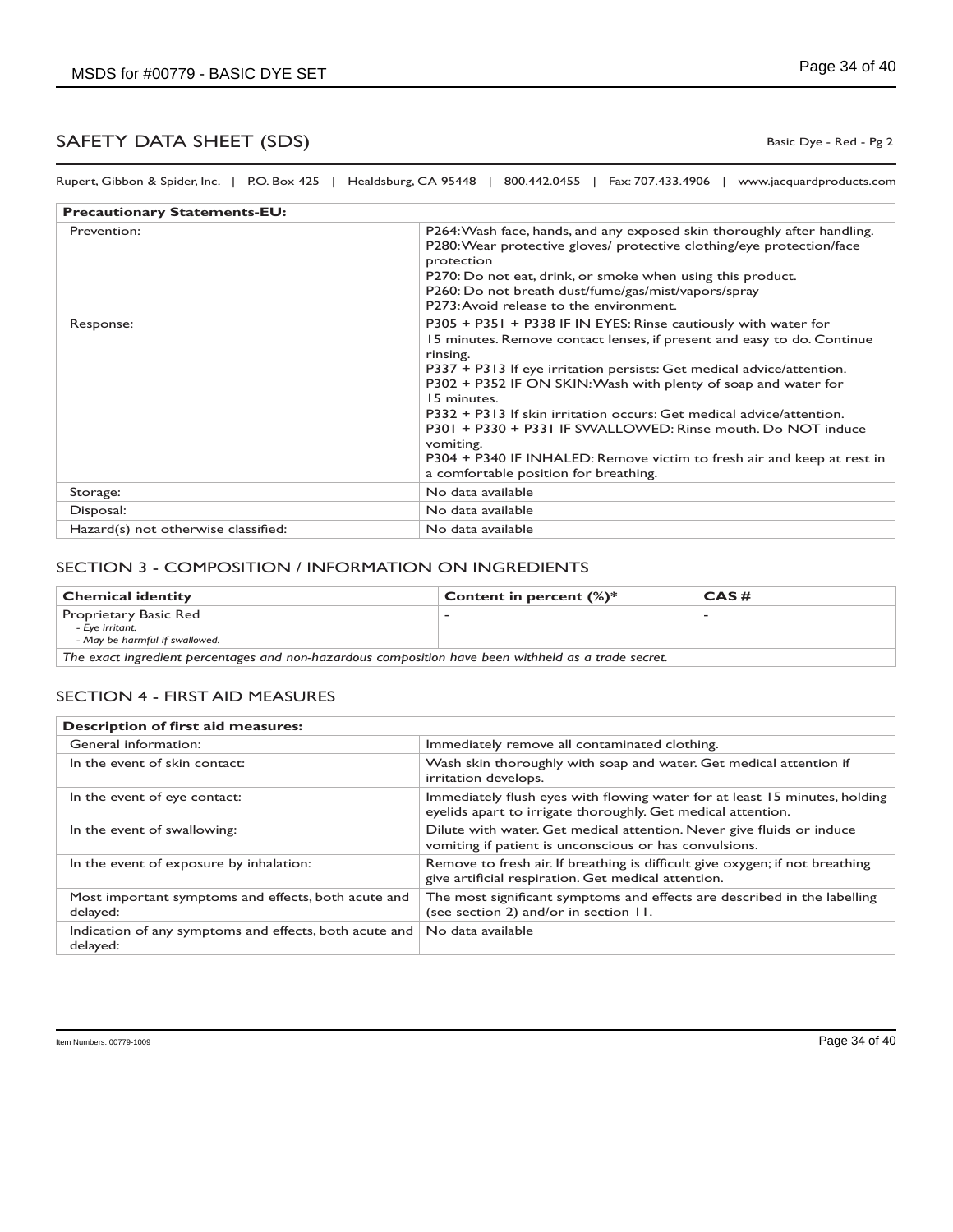Basic Dye - Red - Pg 3

Rupert, Gibbon & Spider, Inc. | P.O. Box 425 | Healdsburg, CA 95448 | 800.442.0455 | Fax: 707.433.4906 | www.jacquardproducts.com

#### SECTION 5 - FIREFIGHTING MEASURES

| Extinguishing media:                                                     | CO2, Dry Chemical Foam, Water, Fog                                                                                                                                                                                                                                                                                                            |
|--------------------------------------------------------------------------|-----------------------------------------------------------------------------------------------------------------------------------------------------------------------------------------------------------------------------------------------------------------------------------------------------------------------------------------------|
| Special hazards arising from the substance or mixture:                   | Avoid dusting conditions. May form explosive dust mixtures with air.                                                                                                                                                                                                                                                                          |
| Special fire fighting procedures/unusual fire or explo-<br>sion hazards: | Firefighters should be equipped with protective clothing & self-contained<br>breathing apparatus to protect against potentially toxic & irritating fumes.<br>In case of fire or explosion, keep unnecessary people away. Isolate hazard<br>area & any entry. Stay upwind, out of low areas, and ventilate closed spac-<br>es before entering. |

#### SECTION 6 - ACCIDENTAL RELEASE MEASURES

| waters. Do not touch or walk through the spilled material: stop leak if<br>you can do it without risk. Take up with sand or other non-combustible<br>absorbent material or suitable vacuum and place into labeled sealable<br>containers. For further disposal measures see section 13. |
|-----------------------------------------------------------------------------------------------------------------------------------------------------------------------------------------------------------------------------------------------------------------------------------------|
|                                                                                                                                                                                                                                                                                         |

#### SECTION 7 - HANDLING AND STORAGE

| Precautions for safe handling:                                   | In accord with good industrial practice, handle with care and avoid<br>personal contact.                                                                                                       |
|------------------------------------------------------------------|------------------------------------------------------------------------------------------------------------------------------------------------------------------------------------------------|
| Conditions for safe storage, including any<br>incompatabilities: | Keep container protected from direct sunlight in a dry, cool and in a<br>well-ventilated area. Keep the container tightly sealed and away from any<br>incompatible materials (see Section 10). |

### SECTION 8 - EXPOSURE CONTROLS / PERSONAL PROTECTION

| <b>Control parameters:</b>                                             |                                                                                                                                                                                                                                                                                                                                                                                                                                                                |  |
|------------------------------------------------------------------------|----------------------------------------------------------------------------------------------------------------------------------------------------------------------------------------------------------------------------------------------------------------------------------------------------------------------------------------------------------------------------------------------------------------------------------------------------------------|--|
| Occupational exposure limits:                                          | Use local ventilation.                                                                                                                                                                                                                                                                                                                                                                                                                                         |  |
| Appropriate engineering controls:                                      | Handle with good industrial practices and industrial hygiene. Wash hands<br>after use.                                                                                                                                                                                                                                                                                                                                                                         |  |
| Individual protection measures, such as personal protective equipment: |                                                                                                                                                                                                                                                                                                                                                                                                                                                                |  |
| Eye/face protection:                                                   | Employees should wear protective eye-goggles with side protection<br>shield.                                                                                                                                                                                                                                                                                                                                                                                   |  |
| Skin protection:                                                       | Employees should avoid skin contact by wearing protective clothing.<br>Long sleeve shirts, pants, gloves e.g. of PVC or nitrile rubber, and boots<br>are recommended. Additional protections such as impervious suits are<br>recommended when the potential for dermal contact is significant.<br>Employees should wash their hands and face before eating and drinking<br>and shower thoroughly before leaving work. Keep away from food and<br>drink stuffs. |  |
| Other protective equipment:                                            | Wear overalls, apron or other protective clothing.                                                                                                                                                                                                                                                                                                                                                                                                             |  |
| Environmental exposure controls:                                       | Do not breathe dust. Avoid contact with eyes and skin. Immediately<br>remove all contaminated clothing                                                                                                                                                                                                                                                                                                                                                         |  |
| Respiratory protection:                                                | Inhalation of dust and aerosols must be absolutely prevented by the use<br>of a NIOSH approved dust respirator.                                                                                                                                                                                                                                                                                                                                                |  |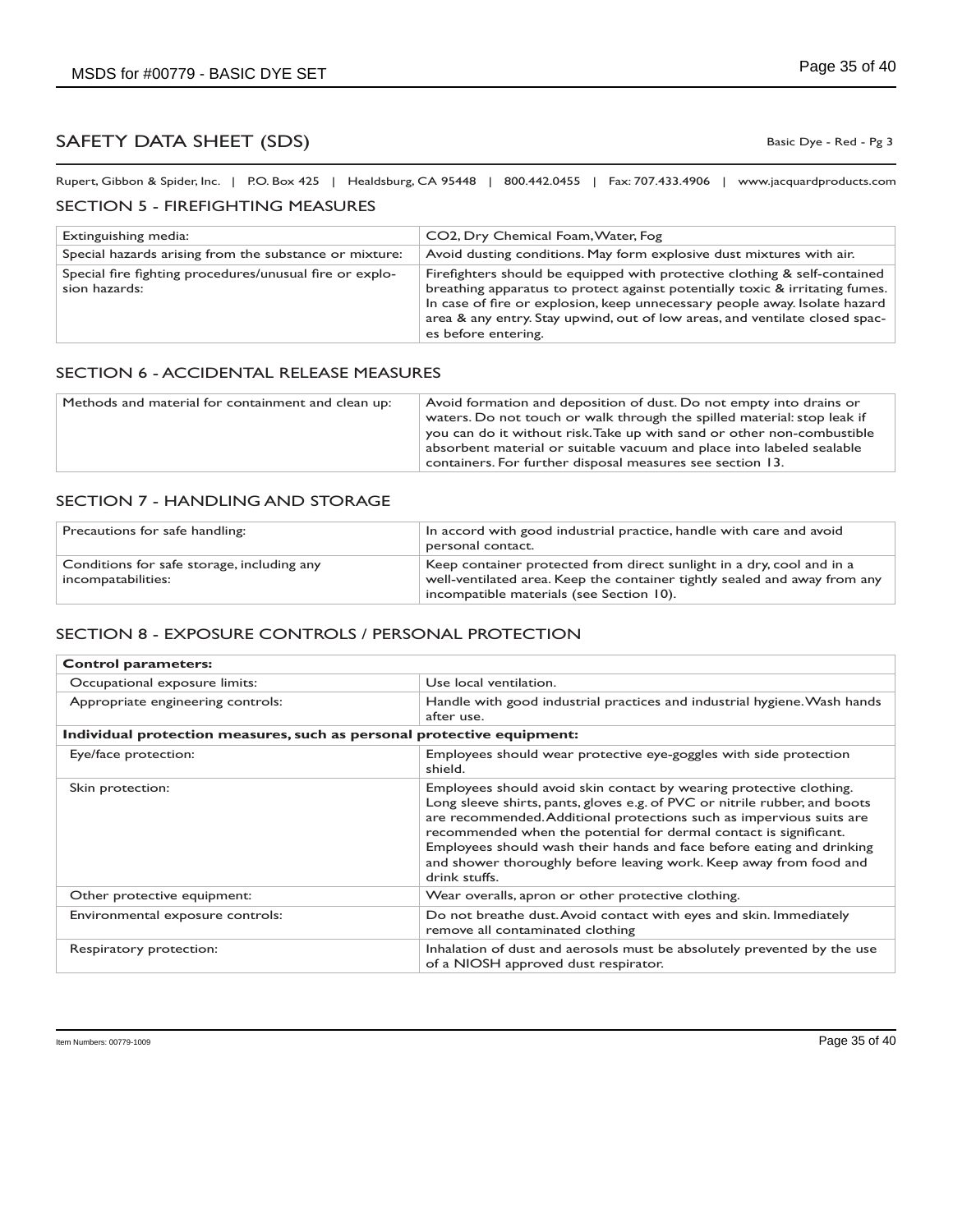Rupert, Gibbon & Spider, Inc. | P.O. Box 425 | Healdsburg, CA 95448 | 800.442.0455 | Fax: 707.433.4906 | www.jacquardproducts.com

## SECTION 9 - PHYSICAL AND CHEMICAL PROPERTIES

| <b>General information:</b>                             |                    |
|---------------------------------------------------------|--------------------|
| Appearance and physical state:                          | Powder             |
| Color:                                                  | Dark Red           |
| Type of Odor:                                           | None               |
| Odor threshold:                                         | N/A                |
| Important health, safety and environmental information: |                    |
| Initial Boiling Point and Boiling Range:                | N/A                |
| Melting Point/Freezing Point:                           | N/A                |
| Flammability Classification:                            | N/A                |
| Flash Point:                                            | N/A                |
| Auto-ignition Temperature:                              | N/A                |
| Decomposition Temperature:                              | N/D                |
| Flammability Limits (lower/upper):                      | N/A                |
| Evaporation rate:                                       | N/A                |
| Vapor Pressure:                                         | N/A                |
| Vapor Density (Air=1):                                  | N/A                |
| Octanol/Water Partition Coefficient (log Pow):          | N/D                |
| Specific Gravity:                                       | No data available  |
| <b>Bulk Density:</b>                                    | $1.1$ kg/l         |
| <b>Water Solubility:</b>                                | 120 g/l @ 25°C     |
| pH:                                                     | 2.5 @ 10 g/l water |
| Viscosity:                                              | N/A                |
| <b>Explosive Properties:</b>                            | No data available  |
| <b>Oxidizing Properties:</b>                            | No data available  |
| Molecular Formula:                                      | No data available  |
| Molecular Weight:                                       | No data available  |
| <b>Relative Density:</b>                                | N/A                |
| UEL:                                                    | N/A                |
| LEL:                                                    | N/A                |
| % Volatile:                                             | N/D                |

### SECTION 10 - STABILITY AND REACTIVITY

| Reactivity:                         | Will not occur                                                                                                           |
|-------------------------------------|--------------------------------------------------------------------------------------------------------------------------|
| Stability:                          | <b>Stable</b>                                                                                                            |
| Possibility of hazardous reactions: | None expected. In the case of dusty organic products the possibility<br>of a dust explosion should always be considered. |
| Conditions to avoid:                | Avoid dusting conditions and sparks/flame.                                                                               |
| Incompatible materials:             | <b>None</b>                                                                                                              |
| Hazardous decomposition products:   | CO2, CO, Sulfur Oxides, Nitrogen Oxides                                                                                  |
| Thermal decomposition:              | No thermal decomposition when stored and handled correctly.                                                              |

Basic Dye - Red - Pg 4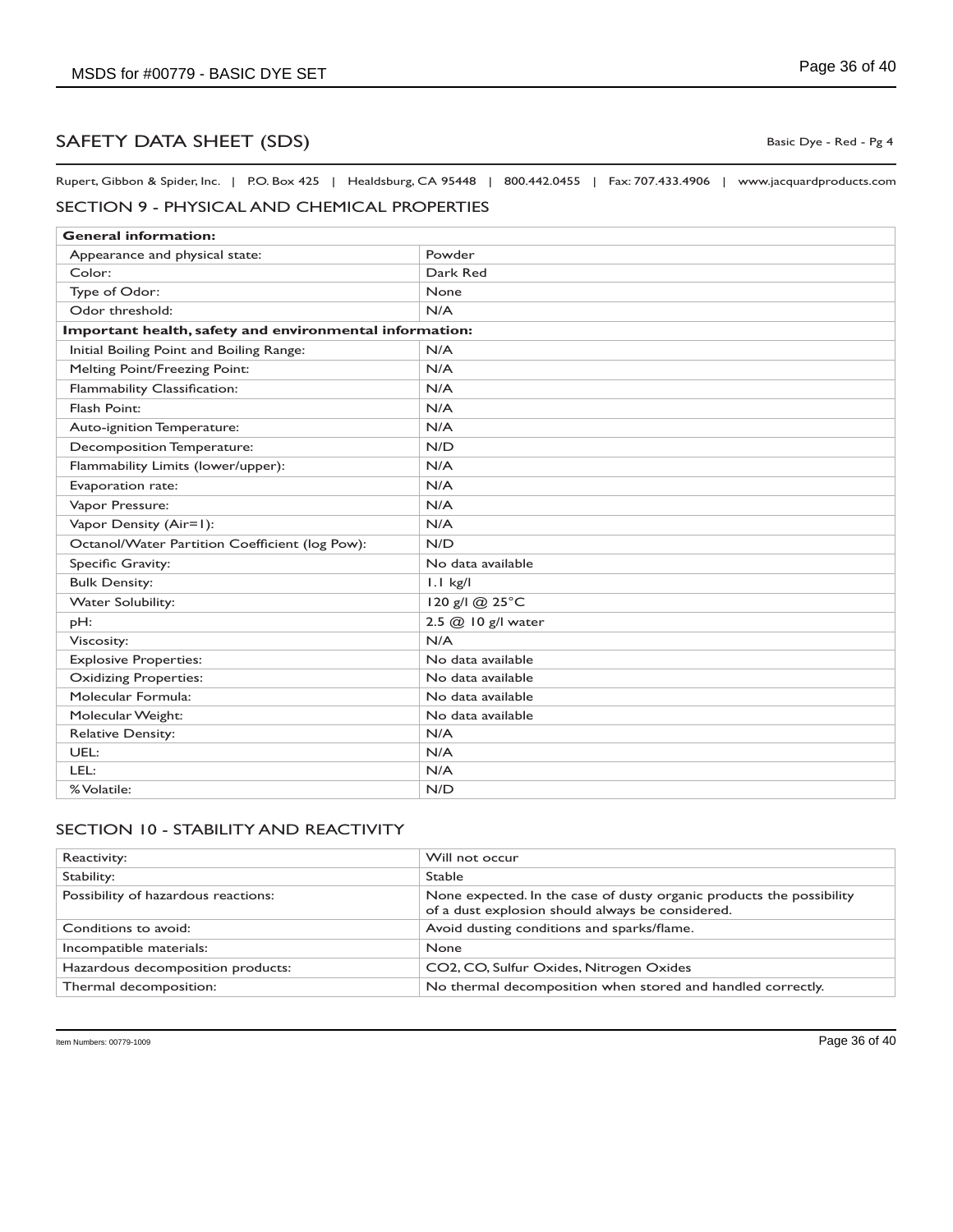Basic Dye - Red - Pg 5

Rupert, Gibbon & Spider, Inc. | P.O. Box 425 | Healdsburg, CA 95448 | 800.442.0455 | Fax: 707.433.4906 | www.jacquardproducts.com

#### SECTION 11 - TOXICOLOGICAL INFORMATION

| Information on toxicological effects:                 |                       |                                                                                                                             |  |
|-------------------------------------------------------|-----------------------|-----------------------------------------------------------------------------------------------------------------------------|--|
| Acute toxicity (list all possible routes of exposure) |                       |                                                                                                                             |  |
| <b>Acute Oral Toxicity:</b>                           |                       | LD50 (Ingestion): $>$ 3500 mg/kg (RAT)                                                                                      |  |
| <b>Acute Inhalation Toxicity:</b>                     |                       | LC50 Fish: 10 -100 mg/l (48 hour, Brachydanio rerio)                                                                        |  |
| Skin Corrosion/Irritation:                            | Non-irritant (Rabbit) |                                                                                                                             |  |
| Serious Eye Damage / Eye Irritation:                  | Irritant (Rabbit)     |                                                                                                                             |  |
| Respiratory or Skin Sensitization:                    | Not expected          |                                                                                                                             |  |
| Carcinogenicity (IARC, NTP, OSHA):                    | <b>No</b>             |                                                                                                                             |  |
| Primary Routes of Exposure:                           | Inhalation:           | Yes                                                                                                                         |  |
|                                                       | Skin Contact:         | <b>Yes</b>                                                                                                                  |  |
|                                                       | Skin Absorption:      | <b>No</b>                                                                                                                   |  |
|                                                       | Eye Contact:          | Yes                                                                                                                         |  |
|                                                       | Ingestion:            | <b>No</b>                                                                                                                   |  |
| <b>Potential Health Effects:</b>                      |                       |                                                                                                                             |  |
| <b>Chronic Effects of Overexposure:</b>               | Not known             |                                                                                                                             |  |
| Signs and Symptoms of Overexposure:                   |                       | Irritating to the eyes. May be irritating to the skin and respiratory tract                                                 |  |
| <b>Medical Conditions Aggravated:</b>                 |                       | Persons with any pre-existing skin, eye or respiratory condition may be<br>more susceptible to the effects of this product. |  |

#### SECTION 12 - ECOLOGICAL INFORMATION

| Biodegradability:        | $50 - 100 %$          |
|--------------------------|-----------------------|
| AOX:                     | N/D                   |
| <b>Aquatic Toxicity:</b> | > 50% (Daphnia magna) |
| COD:                     | $1000$ mg/g           |

#### SECTION 13 - DISPOSAL CONSIDERATIONS

| <b>Waste treatment methods:</b> |                                                                                                                                                                                                                      |
|---------------------------------|----------------------------------------------------------------------------------------------------------------------------------------------------------------------------------------------------------------------|
| Disposal:                       | If utilization or recycling of the product is not possible, it should be<br>disposed of in accordance with existing federal, state and local<br>environmental regulations, e.g. by incineration in a suitable plant. |
| Container Disposal:             | Soiled, empty containers are to be treated in the same way as the<br>contents.                                                                                                                                       |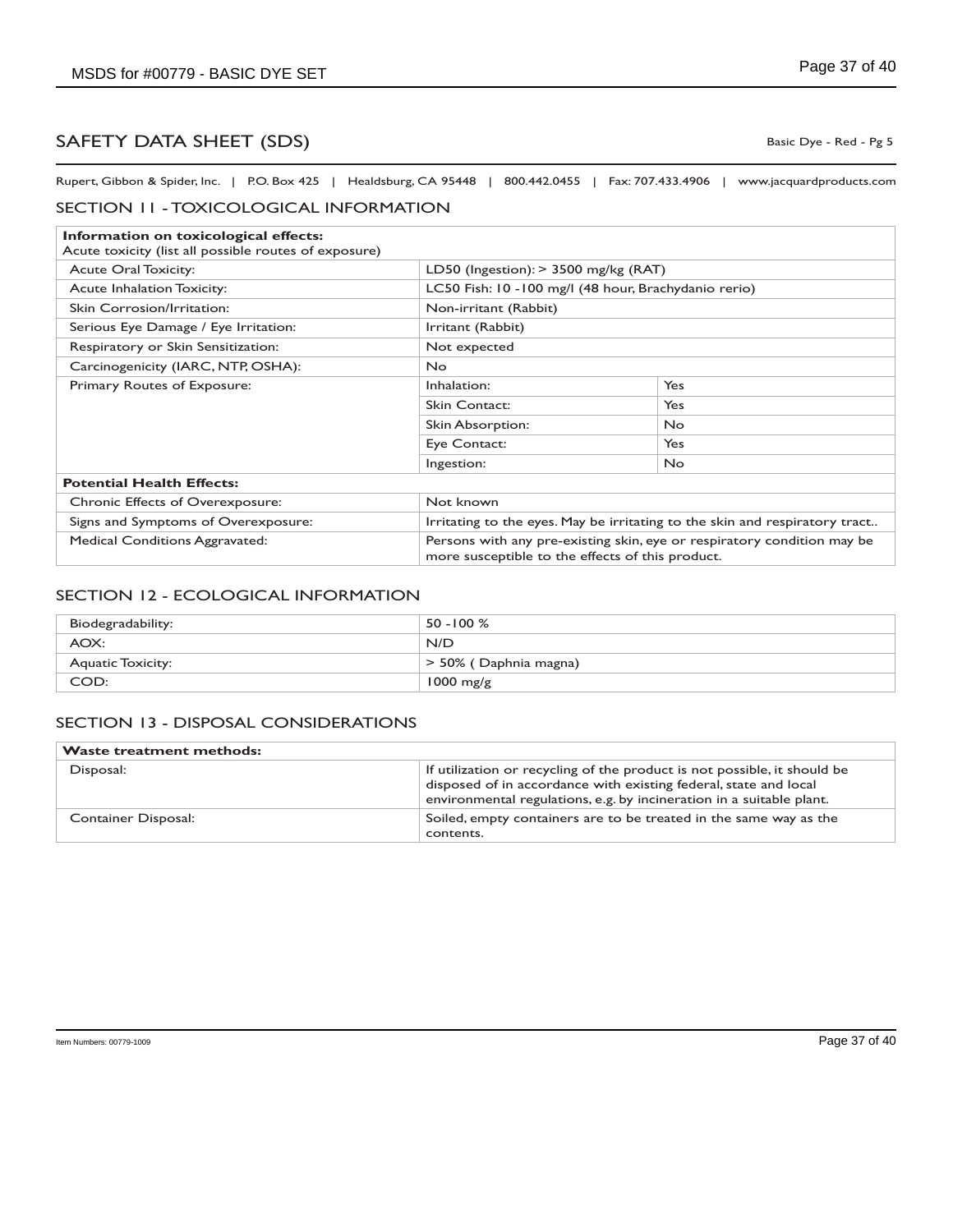Basic Dye - Red - Pg 6

Rupert, Gibbon & Spider, Inc. | P.O. Box 425 | Healdsburg, CA 95448 | 800.442.0455 | Fax: 707.433.4906 | www.jacquardproducts.com

### SECTION 14 - TRANSPORT INFORMATION

| General Information:                 | The product is not covered by international regulations on the transport<br>of dangerous goods (IMDG, IATA, DOT). |
|--------------------------------------|-------------------------------------------------------------------------------------------------------------------|
| UN number:                           | Not relevant                                                                                                      |
| UN proper shipping name:             | Not relevant                                                                                                      |
| Transport hazard class:              | Not relevant                                                                                                      |
| Packing group:                       | Not relevant                                                                                                      |
| <b>Environmental Hazards:</b>        |                                                                                                                   |
| Environmentally hazardous substance: | No.                                                                                                               |
| Special precautions for user:        | Not relevant                                                                                                      |

### SECTION 15 - REGULATORY INFORMATION

| Safety, health and environmental regulations/legislation specific for the substance or mixture:                                              |                                                                                                                                |           |
|----------------------------------------------------------------------------------------------------------------------------------------------|--------------------------------------------------------------------------------------------------------------------------------|-----------|
| <b>US Regulations</b>                                                                                                                        |                                                                                                                                |           |
| TSCA:                                                                                                                                        | The components of this product are listed on the TSCA Inventory                                                                |           |
| <b>SARA 313:</b>                                                                                                                             | This product is not subject to SARA Title III Section 313 reporting<br>requirements under 40 CFR 372.                          |           |
| <b>SARA 312:</b>                                                                                                                             | Immediate (acute) health hazard:                                                                                               | Yes       |
|                                                                                                                                              | Delayed (chronic) health hazard:                                                                                               | <b>No</b> |
|                                                                                                                                              | Fire hazard:                                                                                                                   | <b>No</b> |
|                                                                                                                                              | Sudden Release of Pressure:                                                                                                    | No.       |
|                                                                                                                                              | Reactivity:                                                                                                                    | No.       |
| This product is not subject to the German Ordinance that bans certain azo dyes or the 19th Amendment of the Council<br>Directive 76/769/EEC. |                                                                                                                                |           |
| California Proposition 65:                                                                                                                   | This product does NOT contain any components currently on the<br>California List of Known Carcinogens and reproductive Toxins. |           |

### SECTION 16 - OTHER INFORMATION

| <b>HMIS Hazard ID:</b>                                                                                |  |
|-------------------------------------------------------------------------------------------------------|--|
| Health:                                                                                               |  |
| Flammability:                                                                                         |  |
| Reactivity:                                                                                           |  |
| Personal Protection:                                                                                  |  |
| Hazard rating: 0 - Minimal; 1 - Slight; 2 - Moderate; 3 - Serious; 4 - Severe; *Chronic health effect |  |

#### **Disclaimer:**

The information contained in this SDS is based on data from sources considered to be reliable but Rupert, Gibbon & Spider, Inc. does not guarantee the accuracy or completeness thereof. Rupert, Gibbon & Spider, Inc. urges each customer or recipient of this SDS to study it carefully to become aware of and understand the hazards associated with this product. The reader should consider consulting reference works or individuals who are experts in ventilation, toxicology or fire and understand the data in this SDS.

#### **Revision Date: 08/13/2020**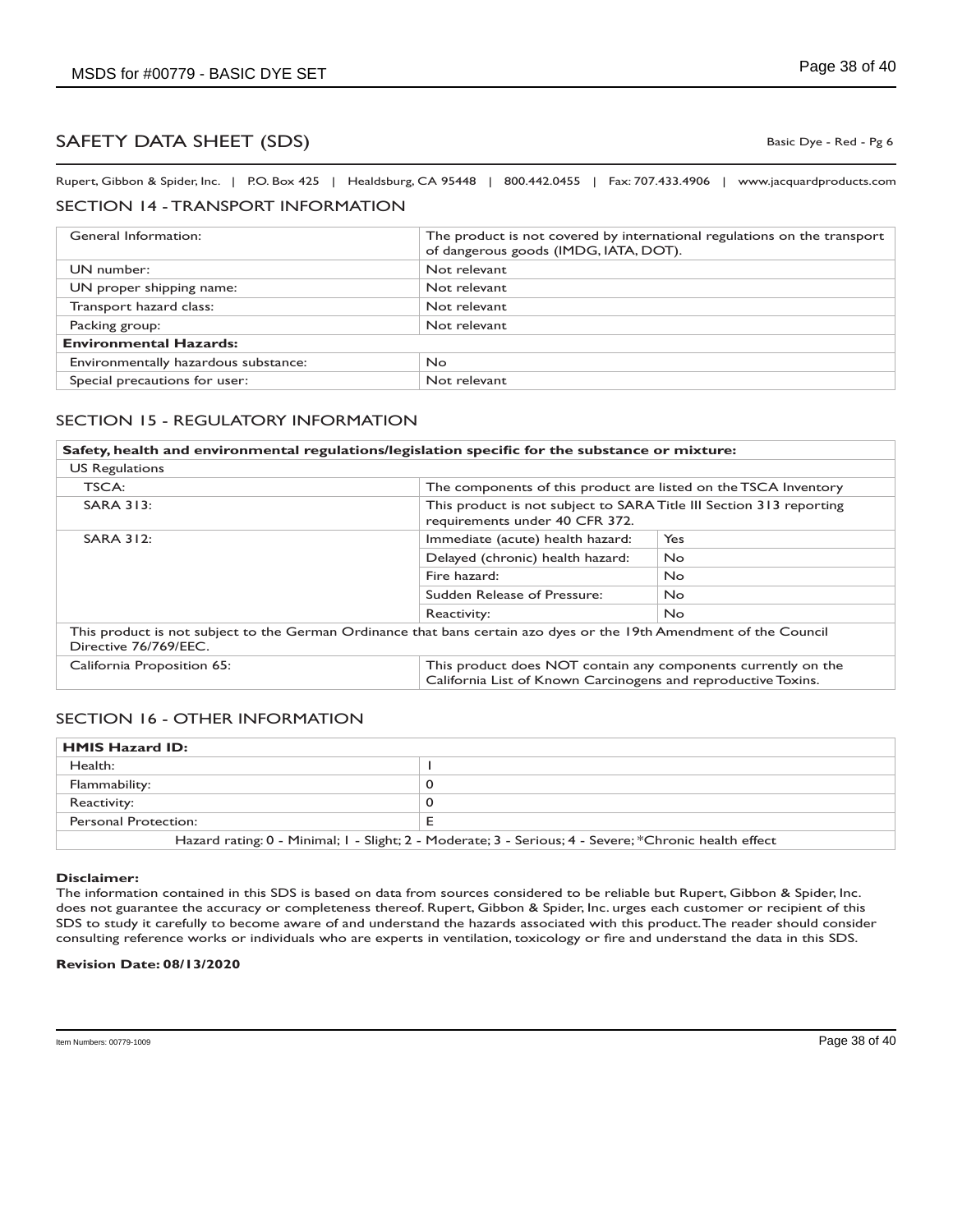Basic Dye - Red - Pg 7

| Rupert, Gibbon & Spider, Inc.   P.O. Box 425   Healdsburg, CA 95448   800.442.0455   Fax: 707.433.4906 | www.jacquardproducts.com |
|--------------------------------------------------------------------------------------------------------|--------------------------|
| <b>National Chemical Inventories:</b>                                                                  |                          |
| All components of this product are listed on the following chemical substance inventories: TSCA (USA)  |                          |
| <b>DSL</b>                                                                                             | (Canada)                 |
| <b>EINECS</b>                                                                                          | (Europe)                 |
| <b>ENCS</b>                                                                                            | (Japan) ECL              |
|                                                                                                        | (Korea)                  |
| <b>AICS</b>                                                                                            | (Australia) NZIoC        |
|                                                                                                        | (New Zealand)            |
| <b>PICCS</b>                                                                                           | (Philippines)            |
| <b>IECSC</b>                                                                                           | (China)                  |